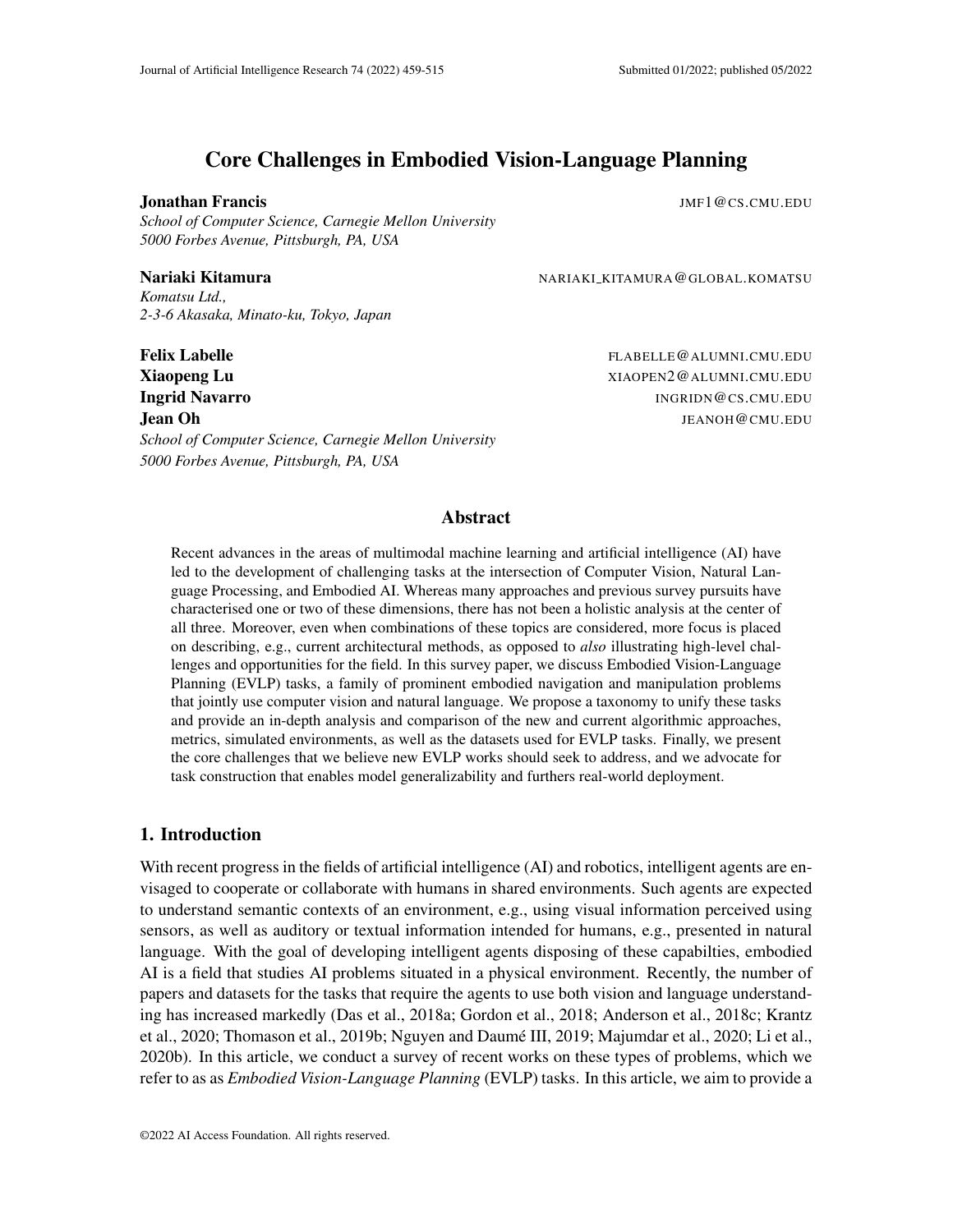bird's-eye view of current research on EVLP problems, addressing their main challenges and future directions. The main contributions of this article are the following:

- 1. We propose a taxonomy that unifies a set of related subtasks of EVLP
- 2. We survey the current state-of-the-art techniques used in the EVLP family to provide a roadmap for the researchers in the field
- 3. More importantly, we identify and discuss the remaining challenges with an emphasis towards solving real-world problems.

### 1.1 Scope of this Survey

An "agent" in this article refers to an entity that can make decisions and take actions autonomously [\(Wooldridge and Jennings,](#page-54-0) [1995;](#page-54-0) [Castelfranchi,](#page-39-0) [1998\)](#page-39-0). An embodied agent is situated in a physical or virtual environment which the agent navigates in and interacts with. An embodied agent is generally equipped with sensing capabilities, e.g., via visual or auditory sensing modalities. In this article, we focus on existing works that use visual perception and language understanding as the two major inputs for an embodied agent to make decisions for various tasks in its environment. We note that the topics covered here are mainly for a single agent in a static environment, i.e., topics on multi-agent planning are outside the scope of this article. Moreover, as the majority of tasks discussed in this article are conducted through simulated environments, real-world physical challenges in robotics (e.g., visual affordance learning, proprioceptive control, system identification) are not considered. EVLP problems have previously been studied in the fields of natural language processing, robotics, and computer vision [\(Oh et al.,](#page-49-1) [2015;](#page-49-1) [Boularias et al.,](#page-39-1) [2015;](#page-39-1) [Duvallet et al.,](#page-42-0) [2016\)](#page-42-0). While the focus of this survey is on contemporary works, we will discuss how concepts from classical approaches have inspired recent methodology and how they could be used for future directions, e.g., as in the use of mapping and exploration strategies, search and topological planning, and hierarchical task decomposition (Section [3.1.3\)](#page-10-0).

### 1.2 Intended Audience and Reading Guide

This paper is tailored to accommodate a broad spectrum of reader backgrounds and perspectives, as this paper is positioned at the intersection of Computer Vision (CV), Natural Language Processing (NLP), and Robotics. For readers that are new to these topics, we provide an in-depth coverage of existing works and methodologies; for readers with significant experience in one or more of these areas, we offer a taxonomy of the broader field of *Embodied Vision-Language Planning* in Section [2.1,](#page-4-0) provide an analysis of core challenges, and discuss future directions in Section [5.](#page-30-0)

For readers who are less familiar with implementation and evaluation of embodied agents, it is recommended to read the sections in order, as each section builds upon previous sections. The rest of the article is organized as follows. In Section [2,](#page-3-0) we formally define the class of EVLP problems discussed in this article and present a taxonomy of the field. After describing the key tasks that compose the EVLP family in Section [2.2,](#page-4-1) we present modeling approaches including commonlyused learning paradigms, architectural design choices, and techniques proposed to tackle EVLPspecific challenges. Section [4](#page-18-0) presents the datasets and evaluation metrics currently used by the research community. Finally, Section [5.1](#page-30-1) discusses several open challenges in the field.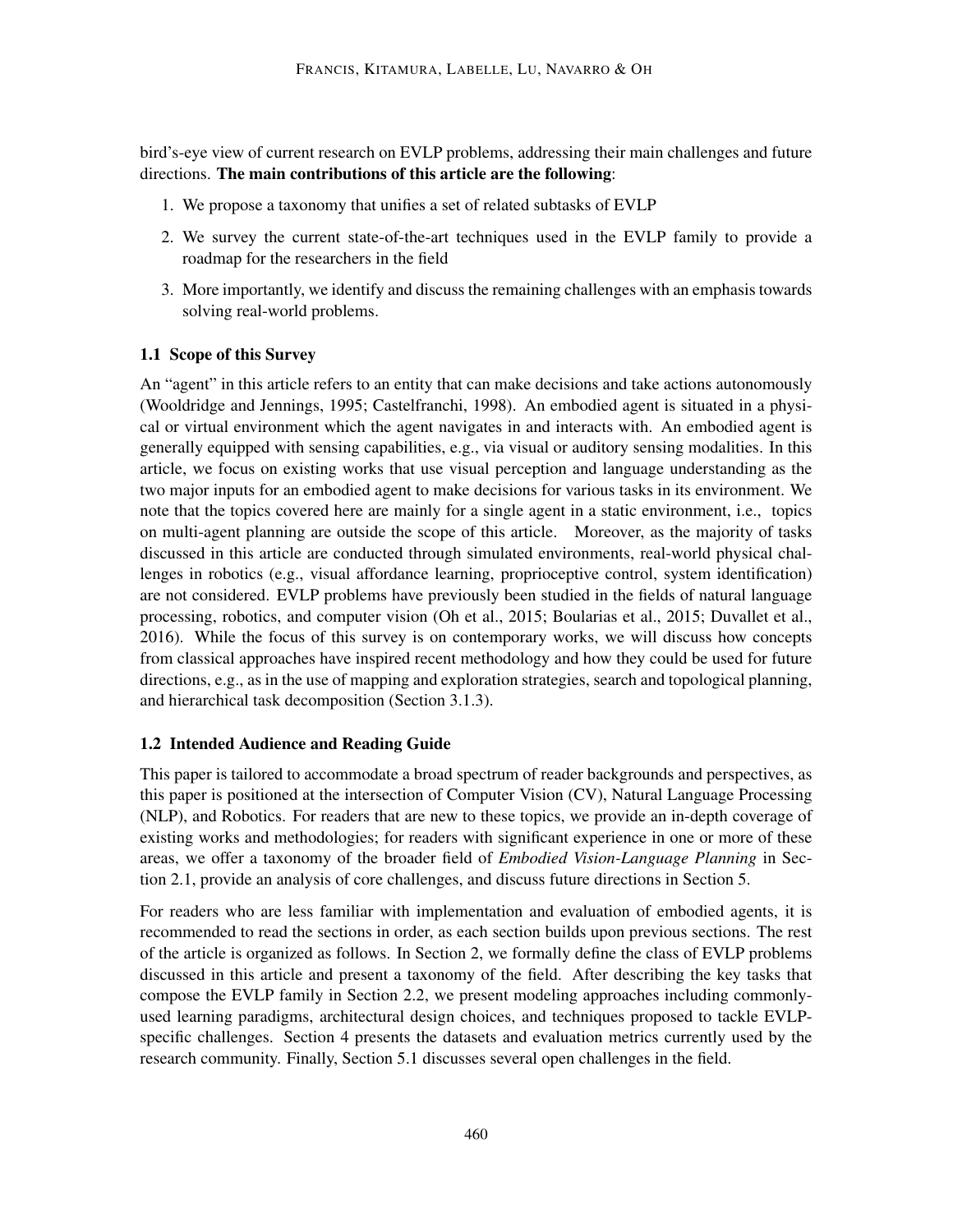### 1.3 Related Surveys

We review existing survey articles on relevant topics, in order to provide readers with pointers to other papers on more specific topics and to clarify how this article differs from them.

- [Ye and Yang](#page-55-0) [\(2020\)](#page-55-0) discuss the datasets, methodologies, and common approaches to Vision Indoor Navigation (VIN) tasks. VIN tasks do not necessarily require language, are limited to navigation, and only occur in indoor environments. Our survey touches on planning tasks, of which navigation is a subset, which use language to establish the goal state. Also, EVLP tasks are not limited to indoor environments, but also include outdoor settings.
- [Luketina et al.](#page-47-0) [\(2019\)](#page-47-0) focus on existing approaches of using language components in the context of reinforcement learning (RL). The authors divide the language-related problem into language-conditional RL and language-assisted RL. In contrast, our work briefly discusses different training paradigms commonly used for tasks in the EVLP domain, in Section [3.](#page-8-0)
- [Mogadala et al.](#page-48-1) [\(2019\)](#page-48-1) cover popular tasks and approaches in multimodal research. Our survey, in comparison, specifically focuses on EVLP tasks, and provides more details, such as commonly used datasets, training paradigms, and challenges on this specific domain.
- [Bisk et al.](#page-39-2) [\(2020\)](#page-39-2) explore the current research in language understanding and its shortcomings. To categorize the differences between human and machine understanding, the authors define the notion of a "world scope." A worldscope defines the type of real world information that language models capture, such as physical relationships or social concepts. Five worldscopes are used to define a framework that discusses what aspects of language are harder to grasp and issues with the current approaches. We do not set out a general framework to identify the complexity of language. Instead, we survey the low-level research progress of EVLP tasks, discuss the role of language in planning tasks, and further point out possible improvements.
- [Tangiuchi et al.](#page-52-0) [\(2019\)](#page-52-0) discuss techniques at the intersection of language and robotics research. Their work focuses heavily on the syntactic and semantic structures of language information, and how it can be tied to the low level robotics actions. Instead, our survey focuses primarily on the task level, as opposed to low-level actions, and is suitable for readers with no prior knowledge in the robotics field.
- [Uppal et al.](#page-53-1) [\(2020\)](#page-53-1) provide discussion of Vision and Language problems, dividing Visionlanguage tasks into four categories: generation, classification, retrieval, and other tasks. Here, the authors only discuss one EVLP task; however, due to the increased popularity of embodied vision-language planning, we feel that the EVLP family warrants its own specific treatment and careful discussion. Moreover, [Uppal et al.](#page-53-1) [\(2020\)](#page-53-1) further discuss changes in representation such as the use of transformers, fusion of multiple modalities, architectures, and evaluation metrics. While both surveys discuss changes in multimodal representation, ours focuses on EVLP research, providing a unified problem definition, taxonomy, and analysis of trends for this exciting field.
- [Batra et al.](#page-38-1) [\(2020\)](#page-38-1) provide a detailed analysis and framework for the rearrangement task, which involves using an embodied agent to change the environment from an initial state to a target state. The authors argue that the manipulation problem can be viewed as two-fold: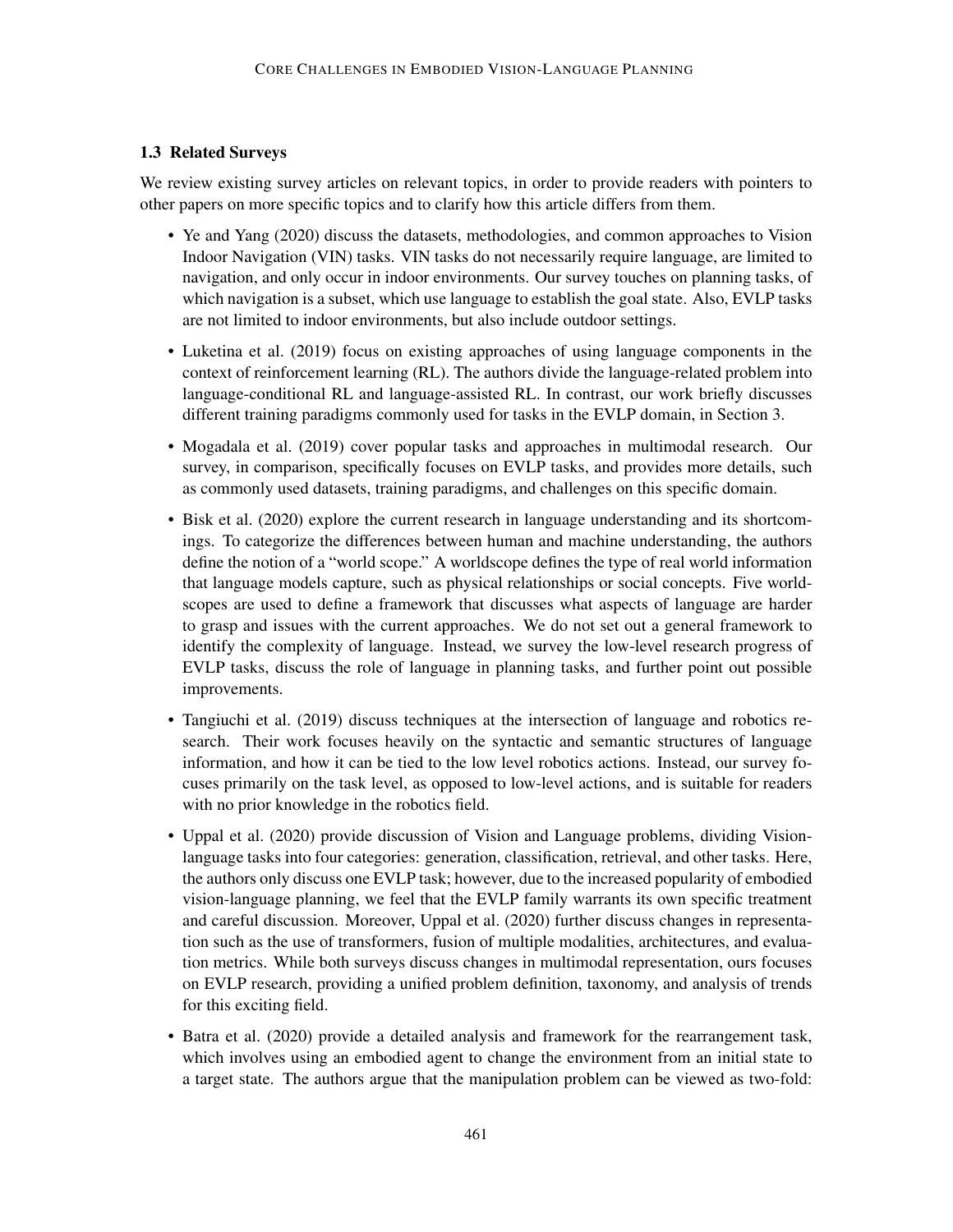agent-centric problem and environment-centric problem. They further analyze the more finegrained split for each problem. Several evaluation metrics and existing testbeds are presented. While they do introduce a framework which includes one EVLP task, it is not the principle focus of that paper. We pursue a broader discussion of emerging trends and core challenges in the field.

## <span id="page-3-0"></span>2. Problem Definition

In this article, we discuss a broad set of problems, related to an embodied agent's ability to make planning decisions in physical environments. We include both stateless problems such as question answering and sequential decision-making problems, such as navigation, under the umbrella of "planning". Note that stateless problems belong to the special case of single-step decision making. More generally, we refer to sequential decision-making problems as those where an agent must perform actions over a countable time-horizon, given an objective. In the context of navigation, for example, an agent may choose actions, according to a pre-defined action space, that enable an agent to transition from an initial state to a goal state. In the context of manipulation, the agent executes a series of actions, in order to effect a desired change in the environment. More formally, planning problem are defined as follows:

Definition 1 (Planning) *Let S denote a set of states; A, a set of actions. A planning problem is defined as a tuple of its states, actions, initial and goal states:*  $\Phi = \{S, A, s_{ini}, s_{goal}\}$ *, where*  $s_{ini}$ ,  $s_{goal} \in S$  denote initial and goal states, respectively. A solution  $\psi \in \Psi_{\Phi}$  to planning problem Φ *is a sequence of actions to take in each state, starting from an initial state to reach a goal state,*  $\Psi = [s_{ini}, a_1, \ldots, a_T, s_{goal}]$ , where T is a finite time-step and  $\Psi_{\Phi}$  is a set of possible solutions to  $\Phi$ .

EVLP problems require planning in partially-observable environments, i.e., the entire state space may not be known to the agent in advance. Instead, an agent needs to use vision and language inputs to estimate its current and goal states in order to accomplish high-level tasks in a physical environment. These inputs can be given at the start of a task, e.g., a task itself is described in natural language in the form of a question or instruction, or become available as an agent moves through the state space. Visual inputs are an example of such an input as they are primarily online information that can be perceived through sensing. Note this is not always the case, as they can also be provided as part of a task specification, e.g., a view from a goal location.

Definition 2 (Embodied Vision-Language Planning (EVLP)) *Let V and L denote sets of vision and language inputs available to an agent. Given an EVLP problem* Φ*, state s<sup>t</sup> at time step t can be defined in terms of vision and language inputs up to the current time step, such that,*  $s_t$  *=*  $f(v_1,...,v_t, l_1,...,l_t)$  where  $v_t \in V$  and  $l_t \in L$ . The objective here is to minimize the difference between an admissible<sup>[1](#page-3-1)</sup> solution  $\psi \in \Psi_\Phi$  and a predicted one  $\bar \psi$ .

This definition broadly captures the crux of EVLP problems. A customized definition would be needed for each specific task where additional constraints or assumptions are added to focus on particular subareas of this general problem. For instance, Vision-Language Navigation (VLN) is a natural language direction following problem in an unknown environment, which can be defined

<span id="page-3-1"></span><sup>1.</sup> Admissibility condition: a solution that is possible, under the constraints of the environment's transition dynamics as well as the agents' own system dynamics, which satisfies the task specification.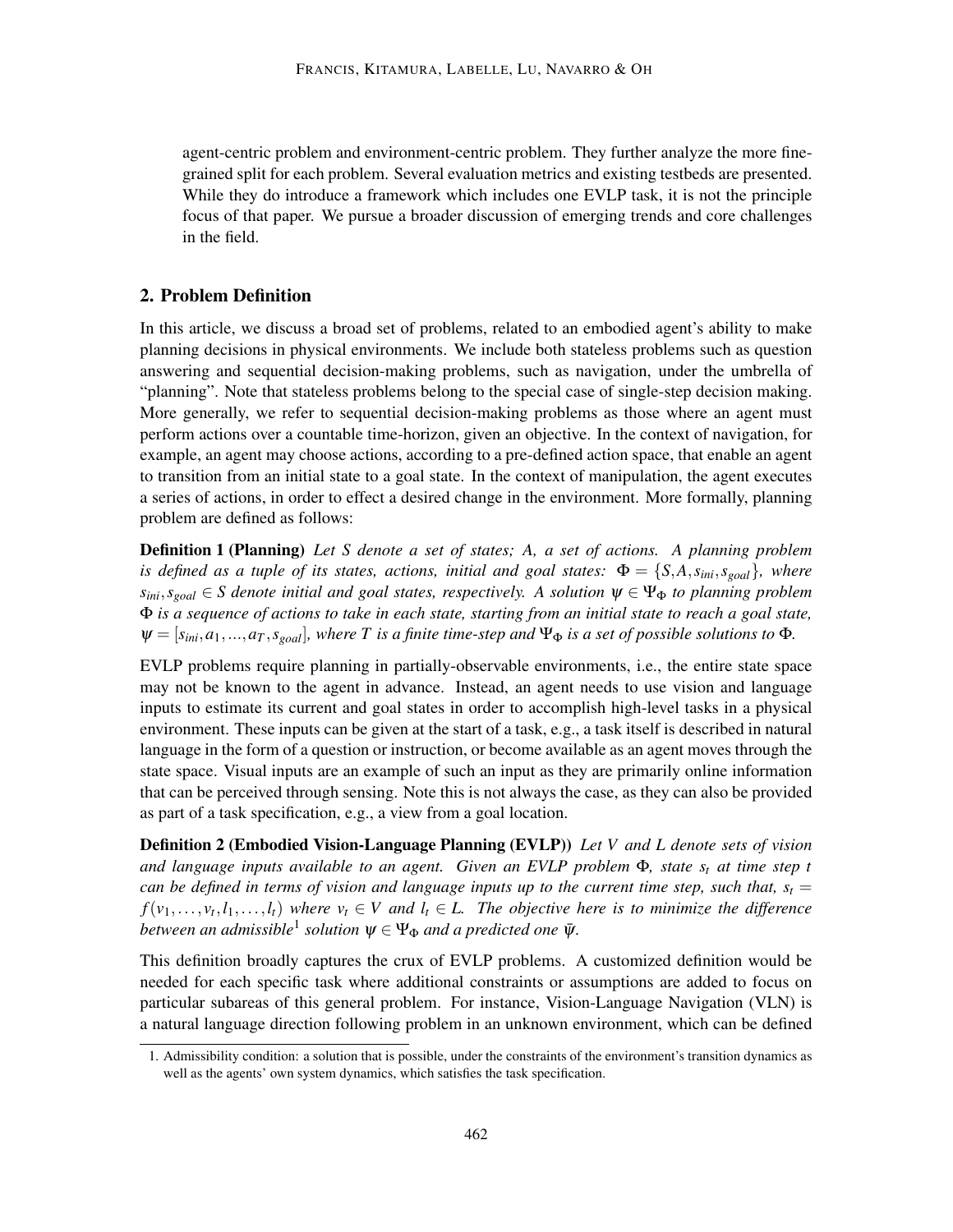<span id="page-4-2"></span>

Figure 1: Taxonomy of *Embodied Vision-Language Planning*, aligned with our paper organisation.

as a planning problem where an agent is given an initial state and a solution (or a sequence of actions) represented in natural language, and is equipped with visual perception, e.g., first-person view images.

## <span id="page-4-0"></span>2.1 Taxonomy

We propose a taxonomy of current EVLP research, illustrated in [Figure 1,](#page-4-2) around which the rest of the paper is organized. The taxonomy subdivides the field into three branches; tasks, approaches, and evaluation methods. The Tasks branch (corresponding to [Section](#page-4-1) [2\)](#page-3-0) proposes a framework to classify existing tasks and to serve as a basis for distinguishing new ones.

The Approaches branch [\(Section](#page-8-0) [3\)](#page-8-0) touches on the learning paradigms, common architectures used for the different tasks, as well as common tricks used to improve performance. The technical challenges that underlie all tasks are discussed in [Section](#page-15-0) [3.3.](#page-15-0)

The right-most branch of the taxonomy, in Figure [1,](#page-4-2) discusses task Evaluation Methodology [\(Sec](#page-18-0)[tion](#page-18-0) [4\)](#page-18-0), which is subdivided into two parts: metrics and environments. The metrics subsection references many of the common metrics and their formulæ, used throughout EVLP tasks, while the environments subsection presents the different simulators and datasets currently used.

## <span id="page-4-1"></span>2.2 Tasks in Embodied Vision-Language Planning

Many EVLP tasks have been proposed, with each task focusing on different technical challenges and reasoning requirements for agents. Tasks vary on the basis of the action space (types and number of actions possible), the reasoning modes required (e.g., instruction-following, versus exploration and information-gathering), and whether or not the task requires dialogue with another agent. In this survey, we only include tasks where clearly-defined datasets and challenges exist for evaluation benchmarking, i.e., Vision Language Navigation (VLN) [\(Anderson et al.,](#page-38-0) [2018c;](#page-38-0) [Misra](#page-48-2) [et al.,](#page-48-2) [2018;](#page-48-2) [Hermann et al.,](#page-43-1) [2020;](#page-43-1) [Jain et al.,](#page-44-0) [2019;](#page-44-0) [Ku et al.,](#page-46-2) [2020\)](#page-46-2), Vision and Dialogue History Navigation (VDN) [\(de Vries et al.,](#page-41-1) [2018;](#page-41-1) Nguyen and Daumé III, [2019;](#page-49-0) [Thomason et al.,](#page-53-0) [2019b\)](#page-53-0), Embodied Question Answering (EQA) [\(Das et al.,](#page-41-0) [2018a;](#page-41-0) [Wijmans et al.,](#page-54-1) [2019a\)](#page-54-1), Embodied Object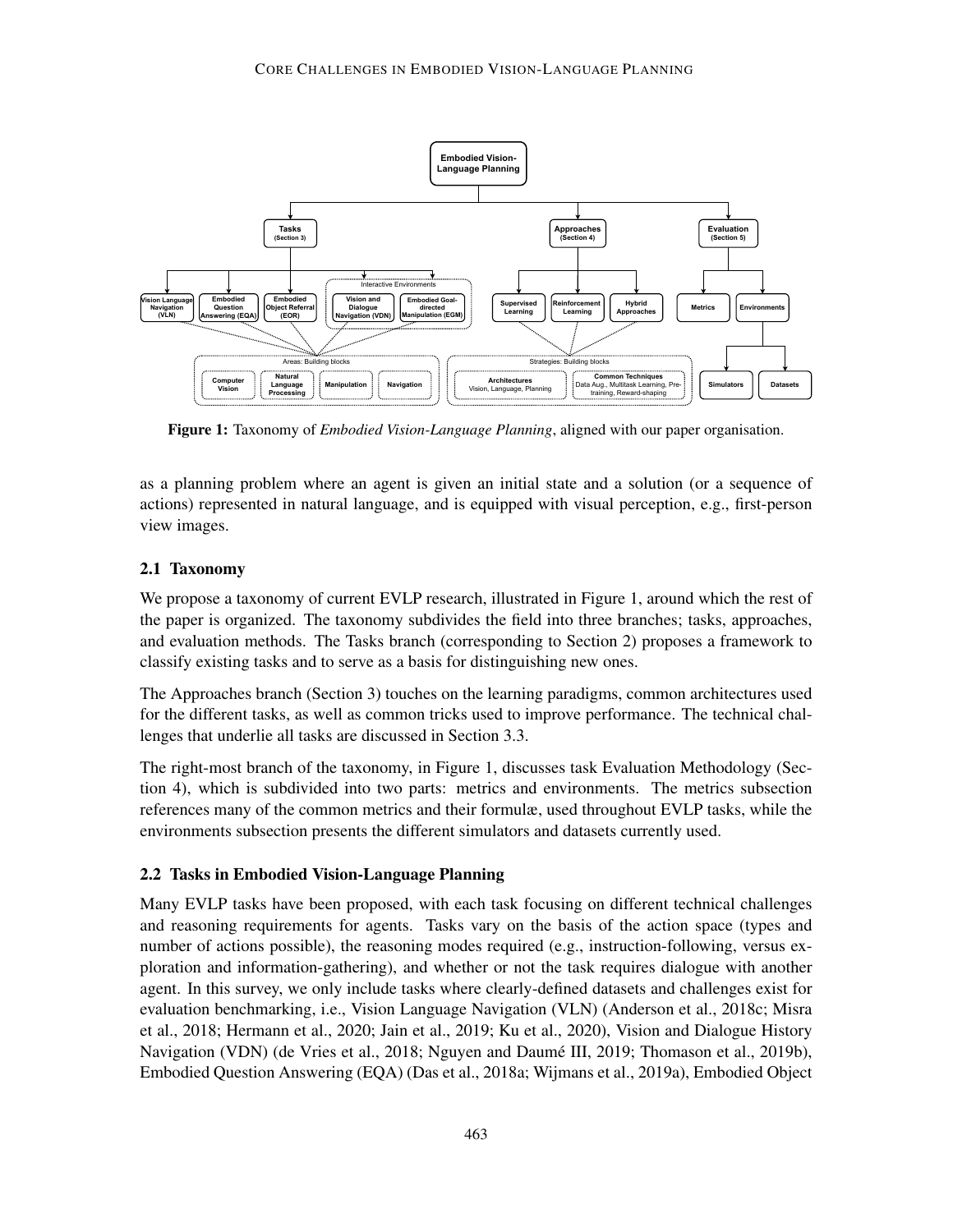Referral (EOR) [\(Qi et al.,](#page-50-0) [2020;](#page-50-0) [Chen et al.,](#page-40-0) [2019b\)](#page-40-0), and Embodied Goal-directed Manipulation (EGM) [\(Shridhar et al.,](#page-51-0) [2020;](#page-51-0) [Kim et al.,](#page-45-0) [2020;](#page-45-0) [Suhr et al.,](#page-51-1) [2019\)](#page-51-1). In the following sub-sections, we compare and contrast these task families, with the hope that readers gain a solid understanding of the differences in the problem formulations. In this manner, new datasets can be contextualized by existing tasks, and new task definitions can be later positioned alongside those mentioned here. We summarize the attributes for existing tasks in Table [1.](#page-5-0) We further refer the readers to to Section [4.2](#page-23-0) for more information about the datasets and simulation environments pertaining each task.

<span id="page-5-0"></span>Table 1: Properties of Embodied Vision-Language Planning (EVLP) tasks: 'Navigation' describes whether navigation is part of the actions for the task; 'Object Identification' indicates whether the agent may only solve the task through identifying specified objects; 'Environment Interaction' indicates whether or not the agent can mutate environment state, e.g., through dialogue-based interaction with another agent or through object manipulation; and 'Primary Reasoning Mode(s)' describes how agents are intended to interpret the task.

| Task       | Navigation   | Object Identification | <b>Environment Interaction</b> | Primary Reasoning Mode(s)                  |
|------------|--------------|-----------------------|--------------------------------|--------------------------------------------|
| <b>VLN</b> |              | х                     | х                              | Understanding object and scene layout      |
|            |              |                       |                                | properties; instruction-following          |
| EQA        | $\checkmark$ |                       |                                | Exploration and information-gathering      |
| <b>EOR</b> |              |                       |                                | Understanding spatio-semantic<br>object    |
|            |              |                       |                                | relations and scene layout properties;     |
|            |              |                       |                                | instruction-following                      |
| <b>VDN</b> |              |                       |                                | Understanding object and scene layout      |
|            |              |                       |                                | properties; multiple instruction-following |
| <b>EGM</b> |              |                       |                                | Understanding object affordances, envi-    |
|            |              |                       |                                | ronment attributes, and scene layout prop- |
|            |              |                       |                                | erties; instruction-following              |

### <span id="page-5-1"></span>2.2.1 VISION LANGUAGE NAVIGATION

Vision-Language Navigation (VLN) requires an agent to navigate to a goal location in an environment following an instruction *L*. A problem in VLN can be formulated as  $\Phi_{VLN} = \{S, A, s_1, s_{goal}\},$ where a solution or a path  $\psi_{\Phi_{VIN}} = \{s_1, a_1, \dots, a_T, s_{goal}\}$  exists, such that each state  $s_t \in S, t \in [1, T]$ is associated with a physical location in the environment leading to the target location. The action space *A* available to the agent consists of navigation actions between physical states, and a stop action which determines the end of a solution. Navigation actions can be discrete, e.g., turn left, turn right or move forward [\(Anderson et al.,](#page-38-0) [2018c;](#page-38-0) [Krantz et al.,](#page-46-0) [2020\)](#page-46-0), as well as continuous [\(Irshad et al.,](#page-44-1) [2021\)](#page-44-1). Finally, the goal of the agent is to predict a solution  $\bar{\psi}_{\Phi_{VIN}}$  consisting of a sequence of actions  $a_t \in A$ ,  $t \in [1, T]$  that closest align to the instruction, and thus, to the true solution  $\psi_{\Phi_{VIV}}$ .

VLN is the most established EVLP task: a number of datasets (See Section [4.2\)](#page-23-0) exist in both, indoor [\(Anderson et al.,](#page-38-0) [2018c;](#page-38-0) [Jain et al.,](#page-44-0) [2019;](#page-44-0) [Krantz et al.,](#page-46-0) [2020;](#page-46-0) [Irshad et al.,](#page-44-1) [2021\)](#page-44-1), and outdoor environments [\(Hermann et al.,](#page-43-1) [2020;](#page-43-1) [Misra et al.,](#page-48-2) [2018\)](#page-48-2). Overall, VLN models have seen considerable progress in improving the ability to get closer to the goal and to the ground truth trajectory [\(Fried](#page-42-1) [et al.,](#page-42-1) [2018b;](#page-42-1) [Tan et al.,](#page-52-1) [2019;](#page-52-1) [Li et al.,](#page-46-1) [2020b;](#page-46-1) [Majumdar et al.,](#page-48-0) [2020;](#page-48-0) [Jain et al.,](#page-44-0) [2019\)](#page-44-0). Nonetheless, [Zhu et al.](#page-56-0) [\(2021b\)](#page-56-0) show that it is unclear if models are actually aligning the visual modality and that recent work has experienced a slow-down in performance improvements. They suggest that un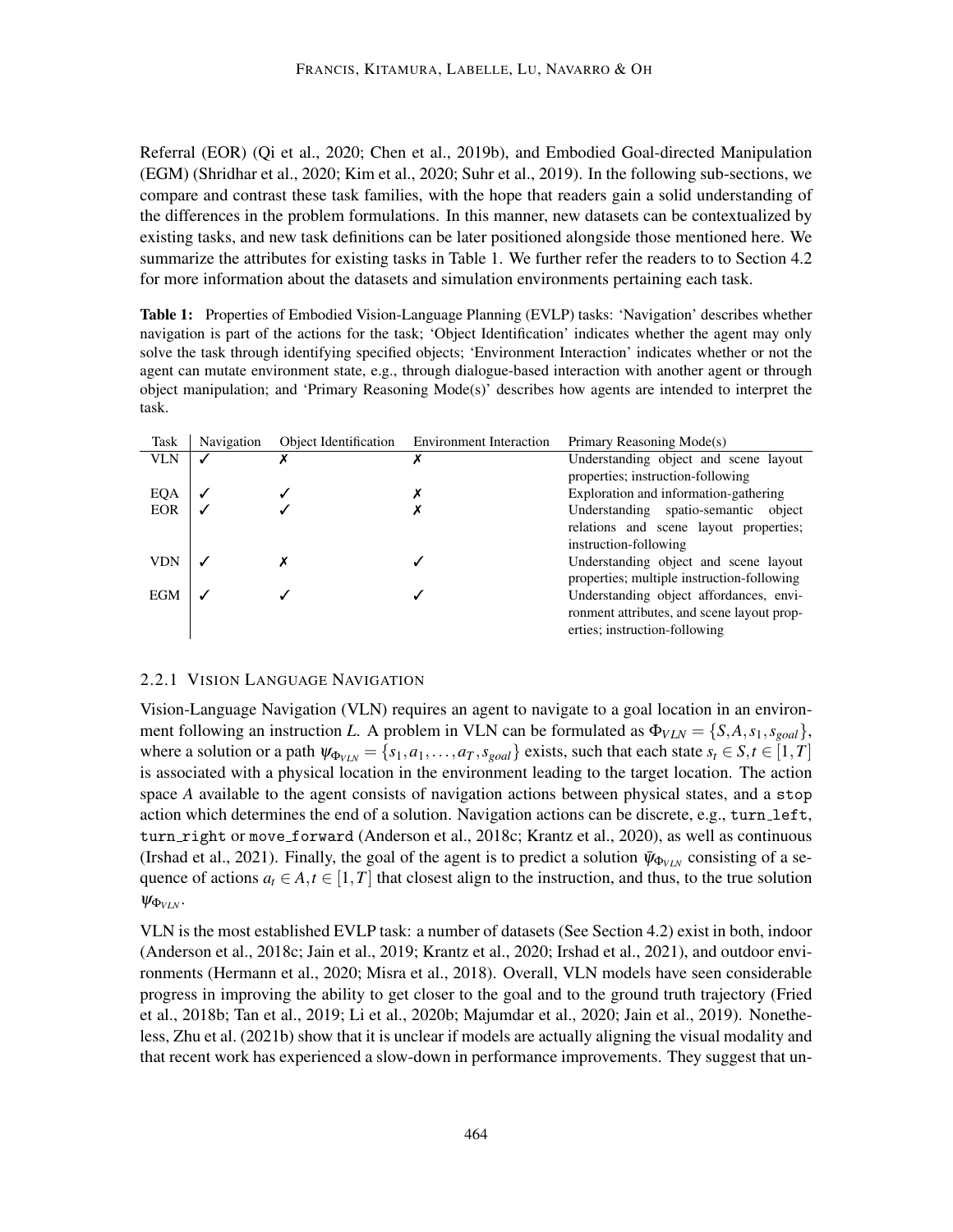derstanding how VLN agents interpret visual and textual inputs when making navigation decisions is an open challenge.

### <span id="page-6-0"></span>2.2.2 EMBODIED QUESTION ANSWERING

In Embodied Question-Answering (EQA), an agent initially receives a language-based question *L*, and must navigate around collecting information about its surroundings to generate an answer. An EQA problem can be formulated as  $\Phi_{EQA} = \{S, A, R, s_1, r\}$ , where *R* is the set of possible answers, and  $r \in R$  represents the correct answer to the given question. The actions A available to the agent consist of discrete moving actions as those in Subsection [2.2.1.](#page-5-1) However, as opposed to using a stop action, the ending of an episode is given by an answer action [\(Das et al.,](#page-41-0) [2018a;](#page-41-0) [Gordon et al.,](#page-43-0) [2018\)](#page-43-0). Lastly, a correct solution to a given question can be expressed as  $\Psi_{\Phi_{EOA}} = \{s_1, a_1, \ldots, a_T, r\}.$ 

Unlike the aforementioned tasks, there are some challenges unique to EQA. First, there might not necessarily exist a unique or perfect solution for any given question. Second, EQA also requires an agent to understand the implications of the given questions and to translate them into actions that lead to the correct answer. Furthermore, the EQA task requires an agent's awareness of its environment and commonsense knowledge on how those environments function or are spatially organized, e.g., food is often located in the fridge, or parked cars are often found in a garage. The level of ambiguity, reasoning required, and knowledge required make EQA one of the more challenging EVLP tasks to date.

### 2.2.3 EMBODIED OBJECT REFERRAL

In Embodied Object Referral (EOR) tasks, an agent navigates to an object *o* mentioned in a given instruction *L*, and has to identify (or select) it upon reaching its location. EOR can be framed as  $\Phi_{EOR} = \{S, A, O, s_1, s_{goal}, o\}$ . Here, *O* is the set of possible objects in the environment, which are specified by a class label and a bounding-box or a mask, and  $o \in O$  is the object of interest. The set of available actions *A* includes discrete navigation actions as those described in Subsection [2.2.1.](#page-5-1) An EOR solution can be expressed as  $\psi_{\Phi_{EOR}} = \{s_1, a_1, \dots, a_T, s_{goal}, o\}$ , and represents the path leading to the object of interest *o*. When the final state *sgoal* is reached, a bounding box or a mask is used to indicate where the object  $o$  is located in the viewpoint given at that state. Finally, the goal of the agent is to predict a solution  $\bar{\psi}_{\Phi_{EOR}}$  that follows the provided instruction and correctly selects the referenced object, and thus, closely matches solution  $\psi_{\Phi_{EOR}}$ .

Similar to VLN, EOR relies on instruction following. In this setting, instructions can be step-bystep [\(Chen et al.,](#page-40-0) [2019b;](#page-40-0) [Mehta et al.,](#page-48-3) [2020\)](#page-48-3), or they can be under specified [\(Qi et al.,](#page-50-0) [2020\)](#page-50-0). The latter requires the agent to reason and understand the context of the instruction, as was discussed in Subsection [2.2.2.](#page-6-0) In addition, EOR introduces the challenge of identifying an object of interest. This object might be visible from different viewpoints, and like previous tasks, multiple instances of such object can exist in the environment. More importantly, while an object might be explicit [\(Chen et al.,](#page-40-0) [2019b\)](#page-40-0), an agent might also be required to predict what object it should find from a given instruction [\(Qi et al.,](#page-50-0) [2020\)](#page-50-0).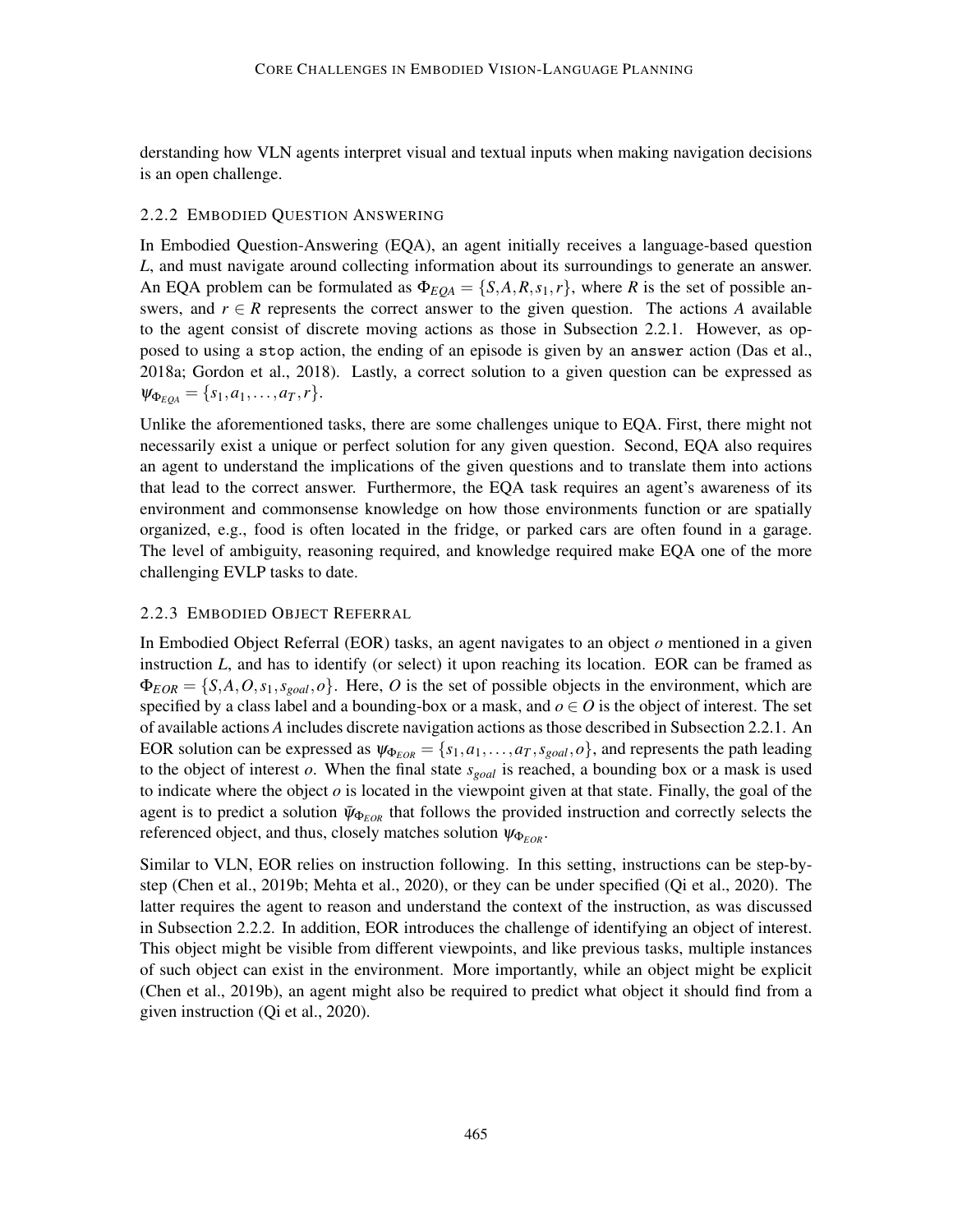#### 2.2.4 VISION AND DIALOGUE NAVIGATION

A language instruction can be ambiguous and might require clarification or assistance [\(Thomason](#page-53-0) [et al.,](#page-53-0) [2019b;](#page-53-0) [Nguyen et al.,](#page-49-2) [2019a\)](#page-49-2). For example, when navigating through a home, an agent might find multiple instances of an object referenced in an instruction. Moreover, an instruction may not specify the goal in the level of granularity that the agent needs to plan and execute actions; the agent may require clarification on intermediate sub-tasks. Unlike VLN and EQA, VDN allows an agent to interact with another agent (e.g., a human collaborator) to resolve these types of uncertainties. This interactive element has been added in two ways: through the use of an ambiguity resolution module [\(Chi et al.,](#page-40-1) [2020;](#page-40-1) Nguyen and Daumé III, [2019\)](#page-49-0), or through dialogue [\(Thomason et al.,](#page-53-0) [2019b;](#page-53-0) [Nguyen et al.,](#page-49-2) [2019a\)](#page-49-2). In the case of the former, if the agent gets confused, it may ask for help from an oracle who is aware of the agent's state and its goal. In the latter, the agent is given an initial vague prompt and is required to ask an oracle for clarification.

More formally, Vision and Dialogue Navigation (VDN) requires an agent to navigate to a goal location in an environment, but may do so through sequential directives  $L = \{l_1, \ldots, l_N\}$ . These directives may come in the form of sub-instructions upon an agent's request, or as dialogue-based interaction. Here, each instruction represents a sub-problem  $\Phi_{VDN}^{(i)} = \{S, A, s_1^{(i)}\}$  $\{a^{(i)}, s^{(i)}_{goal}\}_{i=1}^N$ , leading the agent closer to its ultimate goal position. The actions *A* that the agent can execute consist of navigation actions, as in previous tasks, but may additionally include other forms of interactive actions (e.g., to request help). Akin to VLN, a solution to a VDN problem can be denoted as the set  $\psi^{(i)}_{\Phi_{\scriptscriptstyle{\nu}}}$  $f^{(i)}_{\Phi_{VDN}}=\{s^{(i)}_1$  $a_1^{(i)}, a_1^{(i)}$  $a_1^{(i)}, \ldots, a_T^{(i)}$  $\{\vec{r}}^{(i)}$ ,  $s_{goal}^{(i)}\}_{i=1}^N$ , and the goal of the agent is to find  $\bar{\psi}^{(i)}_{\Phi_V}$  $\phi_{VDN}^{(i)}$ ,  $i \in [1, N]$ , a feasible set of solutions that best align with the true solutions.

We note that past works in VDN [\(Thomason et al.,](#page-53-0) [2019b;](#page-53-0) [Nguyen et al.,](#page-49-2) [2019a\)](#page-49-2) use static, multiturn question-answer pairs to simulate conversation between the ego-agent and another agent. Still, we accommodate, as part of the VDN family, problem definitions that feature active dialogue context as well.

#### <span id="page-7-0"></span>2.2.5 EMBODIED GOAL-DIRECTED MANIPULATION

Unlike previous tasks, Embodied Goal-directed Manipulation (EGM) requires the manipulation of objects in a scene, posing unique challenges for agents [\(Shridhar et al.,](#page-51-0) [2020;](#page-51-0) [Padmakumar](#page-49-3) [et al.,](#page-49-3) [2021\)](#page-49-3). EGM may combine these manipulation-based environment interactions with requirements from aforementioned tasks, such as navigation and path-planning, state-tracking, instructionfollowing, instruction decomposition, and object selection [\(Kim et al.,](#page-45-0) [2020\)](#page-45-0). Due to shared properties between EGM and, e.g., VLN task definitions, EGM also encompasses the mobile manipulation paradigm from previous literature [\(Tellex et al.,](#page-53-2) [2011;](#page-53-2) [Khatib,](#page-45-1) [1999\)](#page-45-1).

EGM may require solving multi-step instructions and, as such, it can be framed as a set of multiple sub-problems  $\Phi_{EGM}^{(i)} = \{S, A, O, s_1^{(i)}\}$  $\{a_i^{(i)}, s_{goal}^{(i)}\}_{i=1}^N$  where the  $i_{th}$  sub-problem is associated to the  $i_{th}$  sub-instruction. In this setting, the action space *A* of the agent includes navigation actions as in the previous tasks, in addition to actions involving interactions with objects. These interactions can be sub-divided into multiple types of interactions, e.g. pick up, turn on, turn off, etc. [\(Shridhar et al.,](#page-51-0) [2020\)](#page-45-0), or used as a single interact action [\(Kim et al.,](#page-45-0) 2020). Then,  $\psi_{\Phi_{\kappa}}^{(i)}$  $\frac{\Phi_{EGM}}{\Phi_{EGM}} =$  ${s_1^{(i)}}$  $a_1^{(i)}, a_1^{(i)}$  $a_1^{(i)}, \ldots, a_T^{(i)}$  $T^{(i)}$ ,  $s_{goal}^{(i)}$   $Y_{i=1}^{N}$  represents a solution to an EGM problem. Here, a state  $s_t$  not only includes the visual observation of the agent's location at time step *t*, but also the state of objects that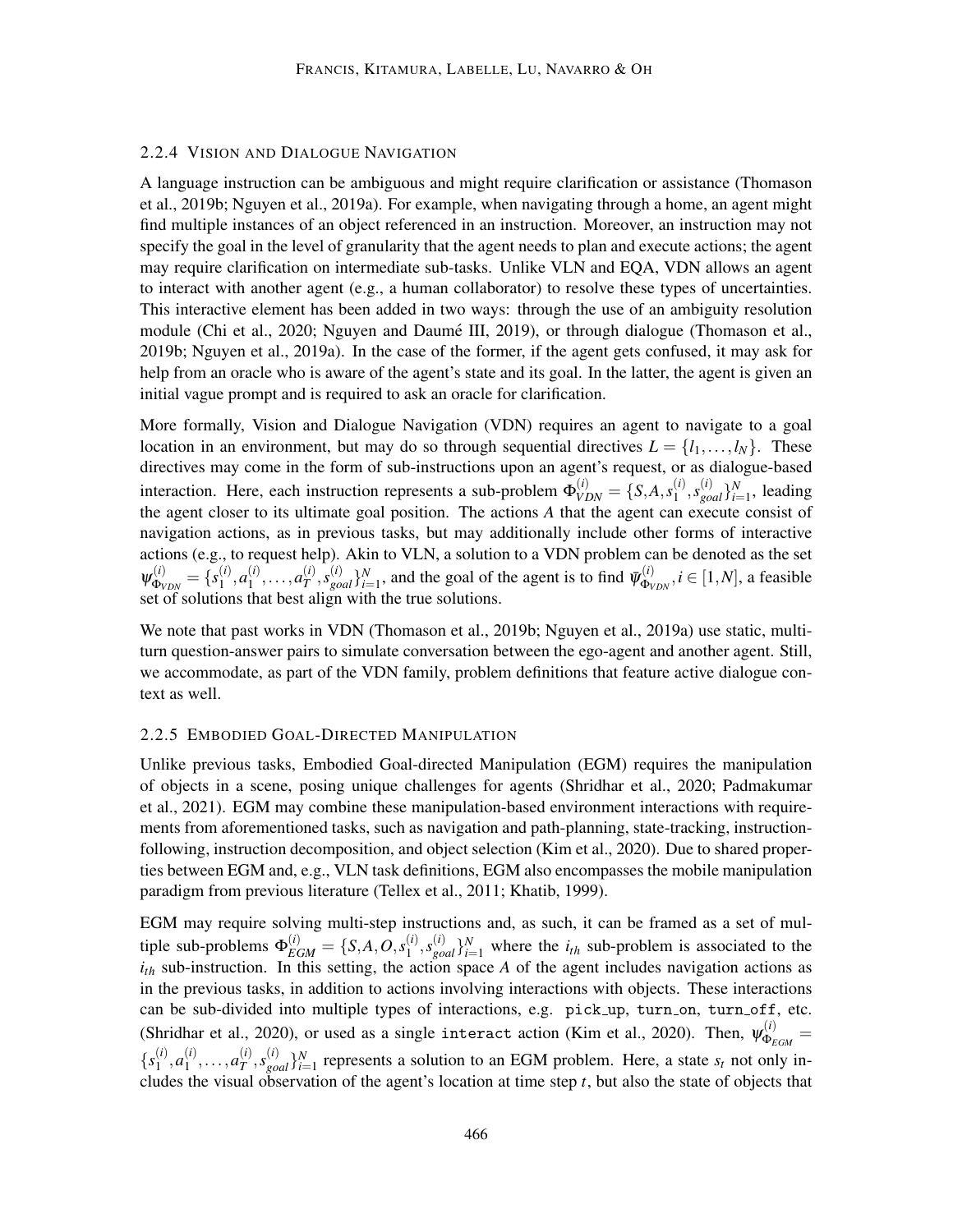the agent interacted with. Lastly, the goal of the agent is to predict  $\bar{\psi}_{\Phi_k}^{(i)}$  $\Phi_{EGM}^{(i)}$ ,  $i \in [1, N]$  that follows the provided instruction(s) and correctly selects and interacts with the object(s) referred in it, and thus, best matches the true solution(s).

In EGM, there may be constraints such as which objects can or can't be picked up. To interact with an object, the agent specifies where *o* is in its view using a bounding box or mask. Furthermore, agents not only need to interpret instructions and recognize objects they are meant to interact with, but also need to understand the consequences of interacting with their environment. Immutability is an important constraint, in real life you cannot un-slice a tomato. This means certain mistakes lead to "un-winnable" states and that there may be an order of operations for certain tasks. This makes EGM one of the most difficult EVLP task.

# <span id="page-8-0"></span>3. Approaches

This section provides a review of technical approaches used in EVLP. It discusses how current works tackle the different facets of EVLP tasks, namely vision, language, and planning. It then discusses different learning paradigms and tricks used to improve performance.

## 3.1 Modeling Vision, Language, and Planning

## 3.1.1 MODELING VISION

Modeling vision is an important part of EVLP tasks, as it is the principle way in which agents build a representation of their environment. Representations of vision used include the use of explicit features [\(Duvallet,](#page-42-2) [2015;](#page-42-2) [Tellex et al.,](#page-53-2) [2011;](#page-53-2) [Duvallet et al.,](#page-42-0) [2016\)](#page-42-0) and neural representations. In EVLP models, neural representations are most common, with Convolutional Neural Networks (CNNs) being used as encoders in most works [\(Mogadala et al.,](#page-48-1) [2019\)](#page-48-1). CNNs are neural network architectures suitable to process structured data such as images, and thus are broadly used in the computer vision tasks, e.g., image classification [\(Rawat and Wang,](#page-50-1) [2017\)](#page-50-1).

In existing works, pre-trained neural networks such as ResNet [\(He et al.,](#page-43-2) [2016\)](#page-43-2) are commonly used for extracting meaningful image features. One limitation of using such pre-trained networks is that these features may lead to over-fitting. [Zhang et al.](#page-55-1) [\(2020\)](#page-55-1) propose using the logits of the classification layer–i.e., a higher-level feature–in order to reduce the performance gap between the seen and the unseen environments.

Neural feature approaches perform well, but lack the interpretability of using explicit features. [An](#page-37-0)[derson et al.](#page-37-0) [\(2018b\)](#page-37-0) proposed a hybrid approach, extracting salient features using a pretrained object detector [\(He et al.,](#page-43-3) [2017\)](#page-43-3) and encoding them using a pretrained CNN. [Majumdar et al.](#page-48-0) [\(2020\)](#page-48-0) use this technique in VLN to represent objects in an image rather than the entire image. This lends well to the use of multimodal transformers, which we will discuss in section [3.1.3.](#page-9-0)

## 3.1.2 MODELING LANGUAGE

Goal understanding is another critical piece of the EVLP puzzle. Goal information, often in the form of instructions or a statement, are provided in the form of language. Like vision, hand-selected features [\(Duvallet,](#page-42-2) [2015;](#page-42-2) [Tellex et al.,](#page-53-2) [2011\)](#page-53-2) or neural representations can be used. Modeling language is primarily done using Recurrent Neural Networks (RNNs) or Transformers.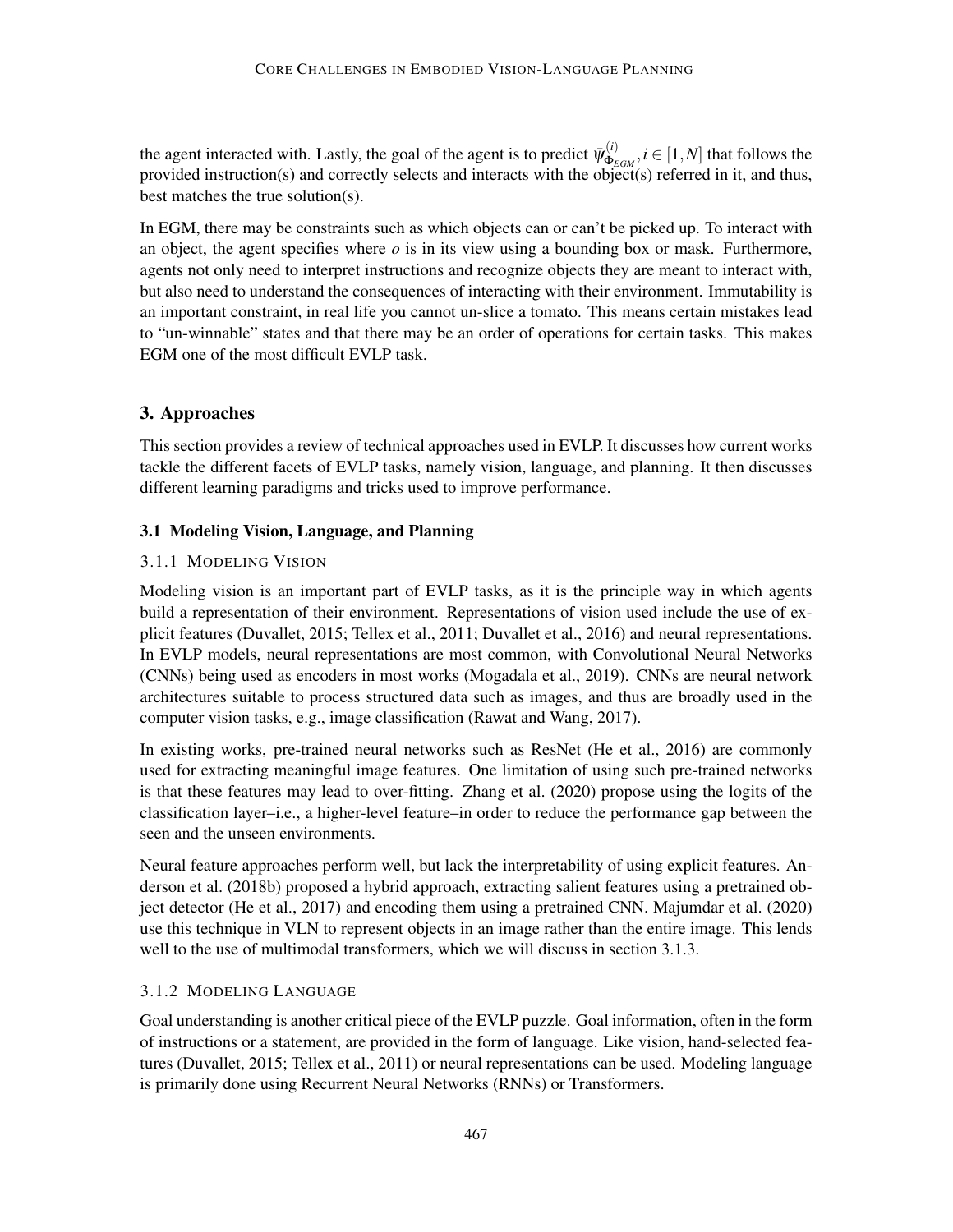RNNs are a commonly used neural network architecture for processing sequential data such as language. For more information on RNNs we refer readers to [Lipton et al.](#page-47-1) [\(2015\)](#page-47-1). When used as a language encoder RNNs take in tokenized instructions and generates a vectorized representation of language. RNNs have some short comings, for example issues with long-term dependencies. To better handle long-term dependency, gated RNNs such as Long Short-Term Memory (LSTMs) [\(Hochreiter and Schmidhuber,](#page-44-2) [1997\)](#page-44-2) and Gated Recurrent Unit (GRUs) [\(Cho et al.,](#page-40-2) [2014\)](#page-40-2) are widely used for general NLP tasks as well as EVLP [\(Das et al.,](#page-41-0) [2018a;](#page-41-0) [Krantz et al.,](#page-46-0) [2020;](#page-46-0) [Fried](#page-42-1) [et al.,](#page-42-1) [2018b;](#page-42-1) Nguyen and Daumé III, [2019;](#page-52-1) [Thomason et al.,](#page-53-0) [2019b;](#page-53-0) [Tan et al.,](#page-52-1) 2019; [Zhang et al.,](#page-55-1) [2020\)](#page-55-1) due to their superiority in handling long-term dependencies when compared to vanilla RNNs. Other approaches to tackle this include the use of attention, which allows models to attend over the entire context or memory modules [\(Zhu et al.,](#page-56-1) [2020c\)](#page-56-1).

Transformers operate on a different principle than RNNs, using stacked attention to combine information from different inputs [Vaswani et al.](#page-53-3) [\(2017\)](#page-53-3). Transformer-based architectures have shown to be effective across various communities, such as CV [\(Khan et al.,](#page-45-2) [2021\)](#page-45-2), NLP [\(Vaswani et al.,](#page-53-3) [2017;](#page-53-3) [Devlin et al.,](#page-41-2) [2019\)](#page-41-2), robotics [\(Fang et al.,](#page-42-3) [2019;](#page-42-3) [Dasari and Gupta,](#page-41-3) [2020\)](#page-41-3), and multimodal tasks [\(Shin et al.,](#page-51-2) [2021\)](#page-51-2). Earlier work has leveraged transformers as language models to improve performance on downstream tasks [\(Devlin et al.,](#page-41-2) [2019\)](#page-41-2). Several works in EVLP have used transformers. [Li et al.](#page-46-3) [\(2019\)](#page-46-3) use a BERT encoder to encode language for VLN task which improves upon past models.

#### <span id="page-9-0"></span>3.1.3 MODELING MULTIMODALITY

Representing language and vision can not be done independently from one another. First, there is overlapping information between the two modalities which could help correct for errors in one representation. Moreover, information from each is required to interact with one other for the overall task, for example grounding landmarks from the text to the environment. In contemporary works, combining modalities is done either through the use of attention or transformers.

Attention was originally proposed to improve the performance of Seq2Seq neural machine translation [\(Bahdanau et al.,](#page-38-2) [2015;](#page-38-2) [Yang et al.,](#page-55-2) [2020\)](#page-55-2). It primarily serves two purposes in EVLP: to fuse modalities; to align modalities (Baltrušaitis et al., [2019\)](#page-38-3). Attention mechanisms come in many forms, but typically can be framed as a process which takes in two inputs, referred to as the key and query, and produces an output using a weighted sum of the input, known as the value [\(Vaswani](#page-53-3) [et al.,](#page-53-3) [2017\)](#page-53-3). Attention weights the query using the key, which can originate from the same or different sources. In the multimodal context this allows the model to combine vision, language, and the agent's current state [\(Wang et al.,](#page-54-2) [2019b;](#page-54-2) [Tan et al.,](#page-52-1) [2019;](#page-52-1) [Fried et al.,](#page-42-1) [2018b;](#page-42-1) [Das et al.,](#page-41-0) [2018a;](#page-41-0) [Qi et al.,](#page-50-0) [2020\)](#page-50-0). This is often in done with the use of multiple attention mechanisms [Qi et al.](#page-50-0) [\(2020\)](#page-50-0); [Fried et al.](#page-42-1) [\(2018b\)](#page-42-1); [Tan et al.](#page-52-1) [\(2019\)](#page-52-1).

More recently, multimodal transformers have also shown to be effective for vision-language tasks [\(Tan and Bansal,](#page-52-2) [2019;](#page-52-2) [Lu et al.,](#page-47-2) [2019\)](#page-47-2). For example, [Lu et al.](#page-47-3) [\(2020a\)](#page-47-3) learn language representations together with image information over 12 different multimodal tasks, outperforming most of the tasks when trained independently. In VLN two works have used transformers to combine different modalities. [Hao et al.](#page-43-4) [\(2020\)](#page-43-4) pre-train on instruction, image, action triplets across different tasks and then finetune on a target task. [Majumdar et al.](#page-48-0) [\(2020\)](#page-48-0) use VilBERT [\(Lu et al.,](#page-47-2) [2019\)](#page-47-2) and pretrain over the conceptual captions dataset [\(Sharma et al.,](#page-51-3) [2018\)](#page-51-3) to learn multimodal representations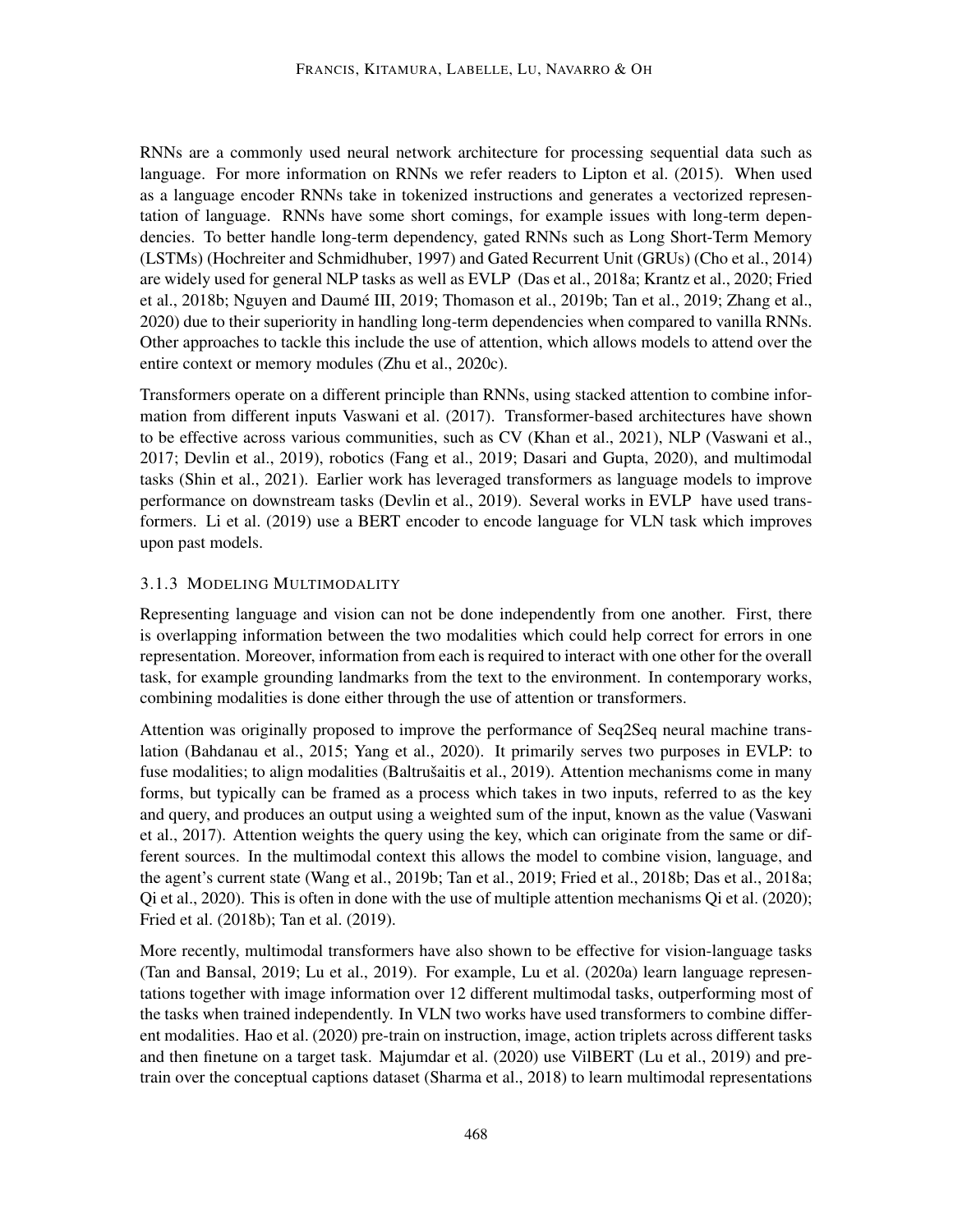using a masking objective for both text and visual streams. During the task-specific fine-tuning, they fine-tune on the VLN task and that shows significant improvement.

### <span id="page-10-0"></span>3.1.4 MODELING ACTION-GENERATION AND PLANNING

At a high level, we measure agents' understanding of a given goal, its scene context, and its understanding of how to *satisfy* goals by its ability to generate appropriate sequences of actions to execute in the environment. In fully-observable (known) environments, where the location of the goal position is known (whether in a global or local/relative coordinate system), we expect the agent to generate a sequence of actions for reaching the goal, with allowance for re-planning at arbitrary frequency, based on newly-acquired information. In partially-observable (partially-known) environments, e.g., where the agent only has access to information about the adjacent admissible states, the agent must generate actions over significantly shorter horizons, such as one or two time-steps. Inspired by classical motion-planning techniques in robotics, several planning approaches have been employed in EVLP tasks, such as: mapping and exploration, search and topological planning, and hierarchical task decomposition.

Mapping and exploration strategies. In the robotics literature, mapping is a general concept which refers to a transformation of the agent's observations into a more abstract state representation, wherein, e.g., planning can be performed more efficiently [\(Filliat and Meyer,](#page-42-4) [2003\)](#page-42-4). Multiple choices of map representation are possible (metric maps, as in occupancy grids, or topological graphs), depending on the required level of expressivity for agent pose, obstacle locations, and goal position [\(Cummins and Newman,](#page-41-4) [2008\)](#page-41-4).

Early mapping strategies relied simply on exploring unknown environments. Here the common objective is to prioritise visiting unmapped states at the extent of the currently-explored regions (frontier nodes), in order to facilitate quick and efficient coverage of the environment [Burgard et al.](#page-39-3) [\(2005\)](#page-39-3). Agents must estimate the cost of visiting each frontier node and assess whether to proceed in its current exploration heading, versus back-tracking to other frontier nodes that promise more information at lower cost. [Ke et al.](#page-45-3) [\(2019\)](#page-45-3) propose adding an exploration module to VLN agents, allowing agents to perform local decision-making while utilising global information to back-track when the agent gets confused (i.e., revisits previously-visited states). [Ma et al.](#page-47-4) [\(2019a](#page-47-4)[,b\)](#page-47-5) propose the *Regretful Agent* (RA), which adds two differentiable modules to the standard VLN architecture: the first, *progress marker* (PM), estimates the agent's progress towards the goal, while the second module, *regret module* (RM), decides whether the agent should back-track by comparing the agent's current observation with its historical information. This module attends over both image and language inputs, and if the weight on the previous image features is larger it will back-track.

Because the overhead from mapping an unseen (unknown) or partially-observable environment can be significant, classical robotics approaches moved quickly to Simultaneous Localization and Mapping (SLAM) techniques [\(Thrun et al.,](#page-53-4) [1998;](#page-53-4) [Cummins and Newman,](#page-41-4) [2008\)](#page-41-4), wherein an agent projects its observations to a map that it maintains, while also tracking its location in the map. This serves as a basis for registering objects to specific locations of the map and for generating more efficient plans. [Anderson et al.](#page-38-4) [\(2019\)](#page-38-4) use a navigation approach similar to SLAM, which consists of three modules: a mapper, a Bayesian filter, and a policy. The mapper generates a semantic map and the Bayesian filter uses RGB images and depth to find the most likely path at each time step. The agent builds up its understanding of the world and assigns probabilities to different locations.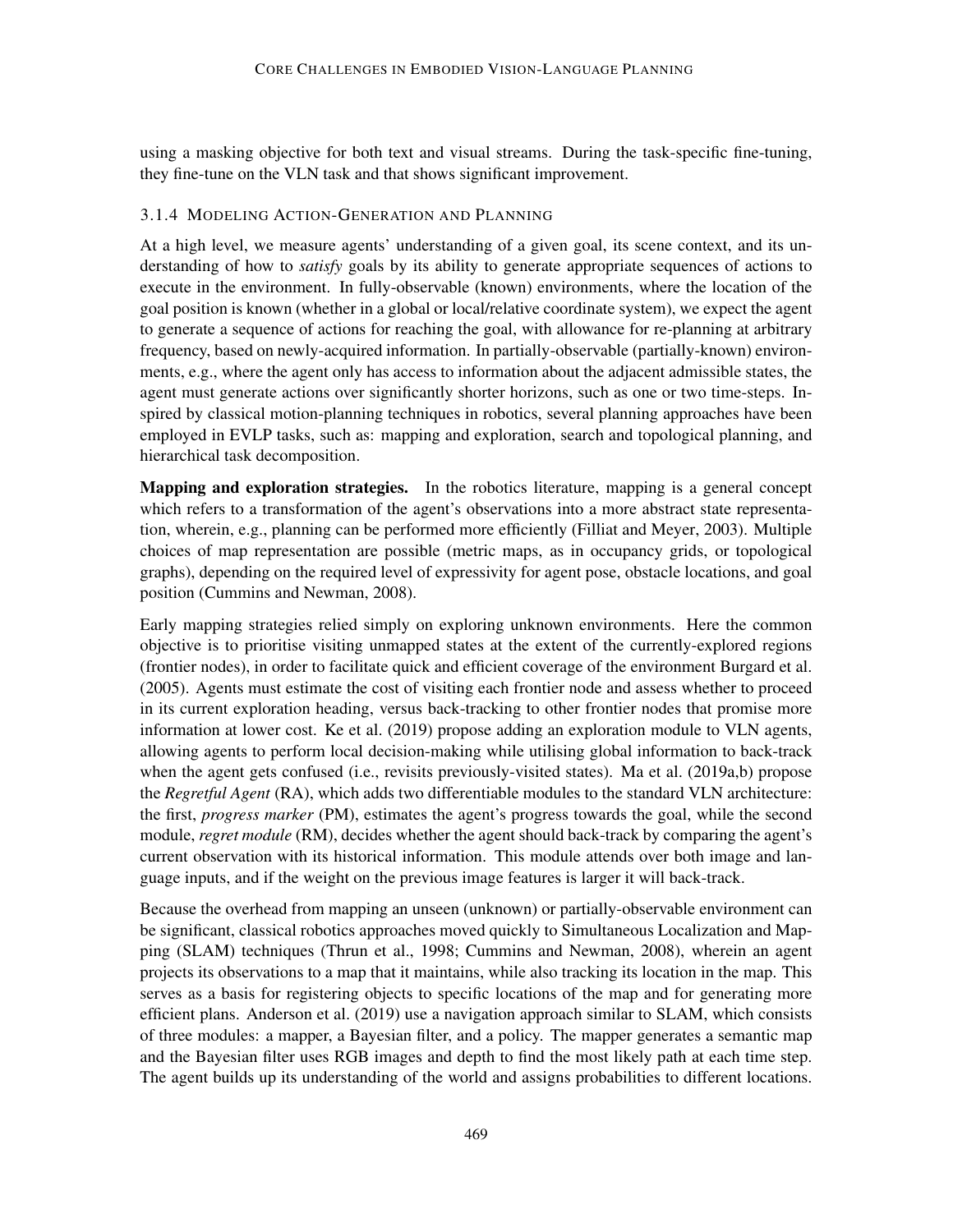By mapping, an agent can navigate efficiently by avoiding redundant visitations and eventually plan using global information as opposed to local.

Search and topological planning. A popular planning approach is to utilise search algorithms, such as informed search [\(Hart et al.,](#page-43-5) [1968;](#page-43-5) [Stentz et al.,](#page-51-4) [1995\)](#page-51-4), commonly employed for traversing a graphical state representation (e.g., a tree or topological map). Greedy search algorithms [\(Black et al.,](#page-39-4) [1998\)](#page-39-4), wherein the most likely action is taken at each state, is of particular interest for partially-observable environments, where the agent has limited information to use for deciding on the next state transition.

In the context of EVLP problems, it is common to implement greedy search by way of neural sequence-to-sequence (Seq2Seq) modeling—serving as one of the earliest action-generation strategies reported for these tasks [\(Fried et al.,](#page-42-1) [2018b;](#page-42-1) [Das et al.,](#page-41-0) [2018a;](#page-41-0) [Anderson et al.,](#page-38-0) [2018c;](#page-38-0) [Shrid](#page-51-0)[har et al.,](#page-51-0) [2020\)](#page-51-0). One shortcoming of this approach is that it does not account for the likelihood of an entire sequence, meaning that it can generate sub-optimal output sequences. Beam search [\(Holtzman et al.,](#page-44-3) [2019\)](#page-44-3) is an alternative, which accounts for this by looking at *k* possible output sequences. Other search-inspired sampling algorithms, such as top-k sampling or nucleus sampling, have shown additional promise, primarily in natural language processing community [\(Holtzman](#page-44-3) [et al.,](#page-44-3) [2019\)](#page-44-3).

Other approaches couple mapping with greedy search strategies. [Deng et al.](#page-41-5) [\(2020\)](#page-41-5) propose the *Evolving Graphical Planner*, which creates a graph of all admissible nodes (states), where each node is represented using learnable embeddings of the agent's scene context. The agent's global planning module attempts to generate actions based on the current version of the map: the map, trajectory history, and language components are fed into the planner model, which returns a probability distribution over the set of the next node candidates; the agent then samples the next location and builds up a new graph based on the new information at this node, keeping only the top-*K* locations at each time step.

Hierarchical task decomposition. Early robot planning approaches considered multiple levels of abstraction, defined for an arbitrary planning task: the highest level of abstraction need only contain the goal specification, a lower level of abstraction would contain a sequence of subgoals needed to satisfy the task and reach the goal, and even lower abstraction levels would include the primitive actions required for satisfying each sub-goal [\(Sacerdoti,](#page-50-2) [1974;](#page-50-2) [Nau et al.,](#page-48-4) [2003\)](#page-48-4). An agent is said to perform hierarchical task decomposition if it is capable of reasoning at multiple levels of task abstraction, as a consequence of either formal predicate calculus [\(Nilsson et al.,](#page-49-4) [1984;](#page-49-4) [Kaelbling](#page-45-4) and Lozano-Pérez, [2010\)](#page-45-4) and/or simply based on the agent's architectural specification.

Architecturally, it is common to define at least two modules, e.g., a global planner and a local planner, where the former is responsible for generating intermediate sub-tasks towards a given goal, and the latter is responsible for generating satisfactory low-level actions for each sub-task. These ideas manifest in more recent works as, e.g., hierarchical waypoint prediction and navigation [\(Chen](#page-40-3) [et al.,](#page-40-3) [2020d;](#page-40-3) [Misra et al.,](#page-48-2) [2018;](#page-48-2) [Blukis et al.,](#page-39-5) [2018b\)](#page-39-5) and hierarchical reinforcement learning [\(Li](#page-46-4) [et al.,](#page-46-4) [2020a;](#page-46-4) [Nachum et al.,](#page-48-5) [2018\)](#page-48-5). Certain datasets [\(Misra et al.,](#page-48-2) [2018;](#page-48-2) [Shridhar et al.,](#page-51-0) [2020;](#page-51-0) [Suhr et al.,](#page-51-1) [2019;](#page-51-1) [Irshad et al.,](#page-44-1) [2021\)](#page-44-1) pair sub-goal sequences with a high-level goal, allowing for hierarchical approaches to learn to reason at multiple levels of abstraction: agents can predict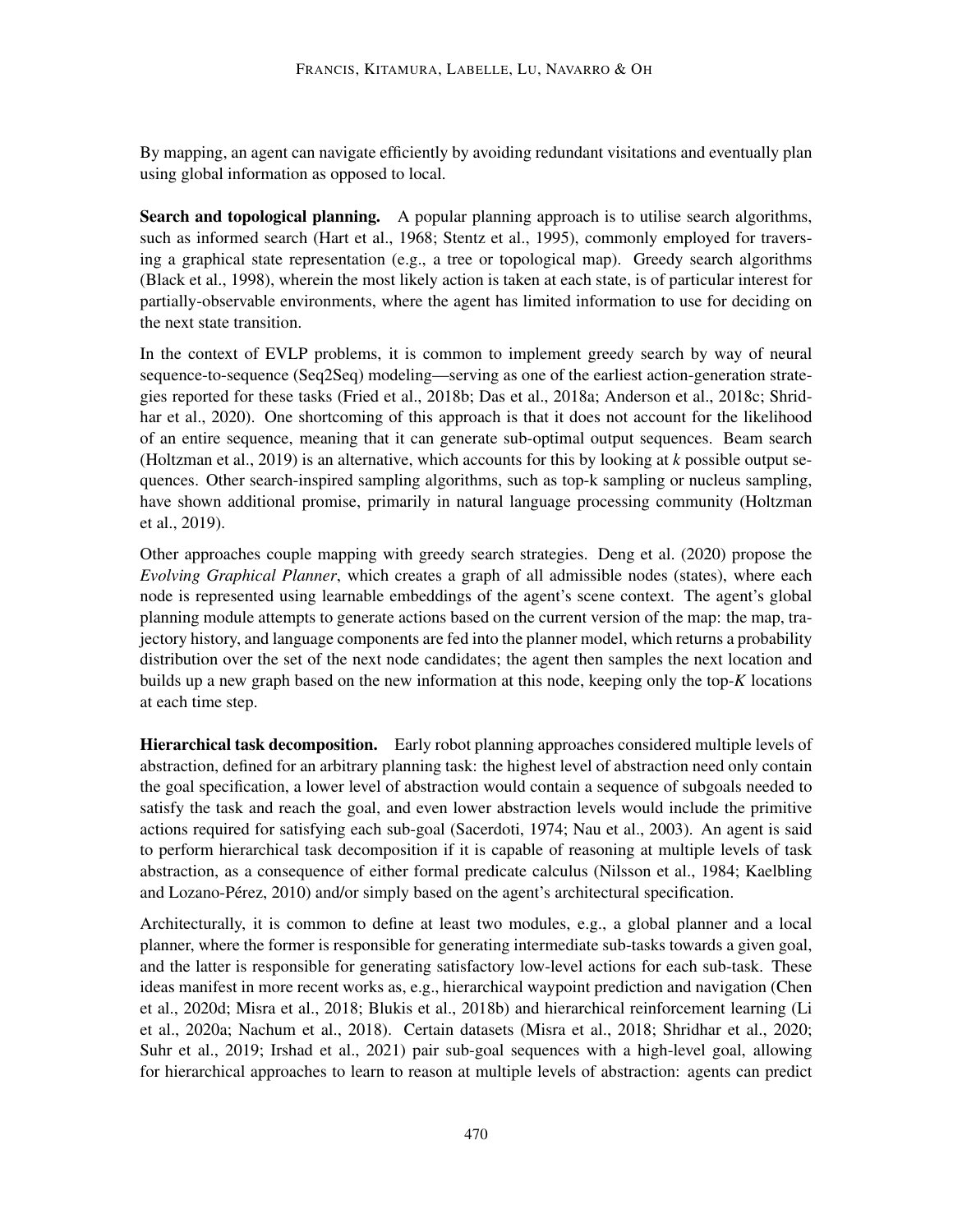abstracted actions, corresponding to sub-goals (e.g., a waypoint to navigate to), and use a lowerlevel module to control the movement actions to achieve that sub-goal (e.g., motor movements to transition between waypoints). [Misra et al.](#page-48-2) [\(2018\)](#page-48-2); [Blukis et al.](#page-39-5) [\(2018b\)](#page-39-5) propose a two-part modular architecture: the first is a Visitation Distribution Prediction (VDP) module, which predicts waypoints using RGB images and instructions on a probabilistic map; and the second stage receives this map from the VDP module, for learning to predict low-level actions, through reinforcement learning.

Generalising beyond the above task decomposition paradigm, where sub-tasks consist of only navigation or only manipulation actions, early work also considered settings where agents were required to dispatch multiple capabilities (e.g., manipulation, navigation, dialogue) within the same procedure or episode. This integrated setting, manifesting in such applications as manufacturing assistance and surgical robotics, represented a new challenge for planning-based approaches: agents quickly needed to contend with heterogeneous action spaces, longer task horizons, and combinatorial complexity in configuring the space of low-level actions. This setting was formalised as the problem of *task and motion planning* (TAMP) [\(Cambon et al.,](#page-39-6) [2009;](#page-39-6) [Choi and Amir,](#page-41-6) [2009;](#page-41-6) [Wolfe](#page-54-3) [et al.,](#page-54-3) [2010;](#page-54-3) Kaelbling and Lozano-Pérez, [2010,](#page-45-4) [2013;](#page-45-5) [Garrett et al.,](#page-43-6) [2021\)](#page-43-6), wherein algorithmic solutions define hierarchies across the different environment interaction types, with each type having its own unique execution primitive. These execution primitives were configured by way of a task decomposition, between a task-planning module (symbolic planning) and motion and/or manipulation planning modules (geometric planning). Many such solutions were plagued, still, with high search complexity, as early symbolic planners needed to enumerate all possible operations in a state, in order to expand the search tree. On the other hand, motion/manipulation planners were able to deal more effectively with geometry, but struggled when given partial goal specification. Notably, Kaelbling and Lozano-Pérez [\(2010\)](#page-45-4) utilised *goal regression*, to recursively decompose the planning problem, through aggressive hierarchicality—limiting the length of plans and, thereby, exponentially decreasing the amount of search required.<sup>[2](#page-12-0)</sup> With the advent of more sophisticated simulators (e.g., AI2-THOR [\(Kolve et al.,](#page-45-6) [2017\)](#page-45-6)) and benchmarks (e.g., ALFRED [\(Shridhar et al.,](#page-51-0) [2020\)](#page-51-0), Interactive Gibson [\(Li et al.,](#page-46-5) [2021a\)](#page-46-5)), recent approaches extend the original TAMP problem in the context of *mobile manipulation*, *interactive navigation*, and *navigation among movable objects*. [Li et al.](#page-46-4) [\(2020a\)](#page-46-4) pursue interactive navigation by proposing a hierarchical reinforcement learning framework, for learning cross-task hierarchical planning. [Sharma et al.](#page-51-5) [\(2021\)](#page-51-5) produced a framework for learning hierarchical policies from demonstration, with the intention of identifying reusable robot skills. Modularity as a general design principle in autonomous systems can be most closely attributed to the principles of cross-task hierarchical planning, as studied in this section, which serves as a strong foundation for improving the agents' sample-efficiency and the tractability of sometimes-conflicting learning objectives [\(Das et al.,](#page-41-7) [2018b;](#page-41-7) [Chen et al.,](#page-40-3) [2020d\)](#page-40-3).

### 3.2 Learning Paradigms

### 3.2.1 SUPERVISED LEARNING

Supervision in EVLP generally refers to a demonstration of a possible solution to a problem. Learning from demonstration approaches are typically focused on matching the behavior of their demonstrator or *expert* [\(Hester et al.,](#page-44-4) [2018\)](#page-44-4). As such, these approaches can be suitable when there is

<span id="page-12-0"></span><sup>2.</sup> [Garrett et al.](#page-43-6) [\(2021\)](#page-43-6) further formalise a class of *task and motion planning* problems and survey solution methodology.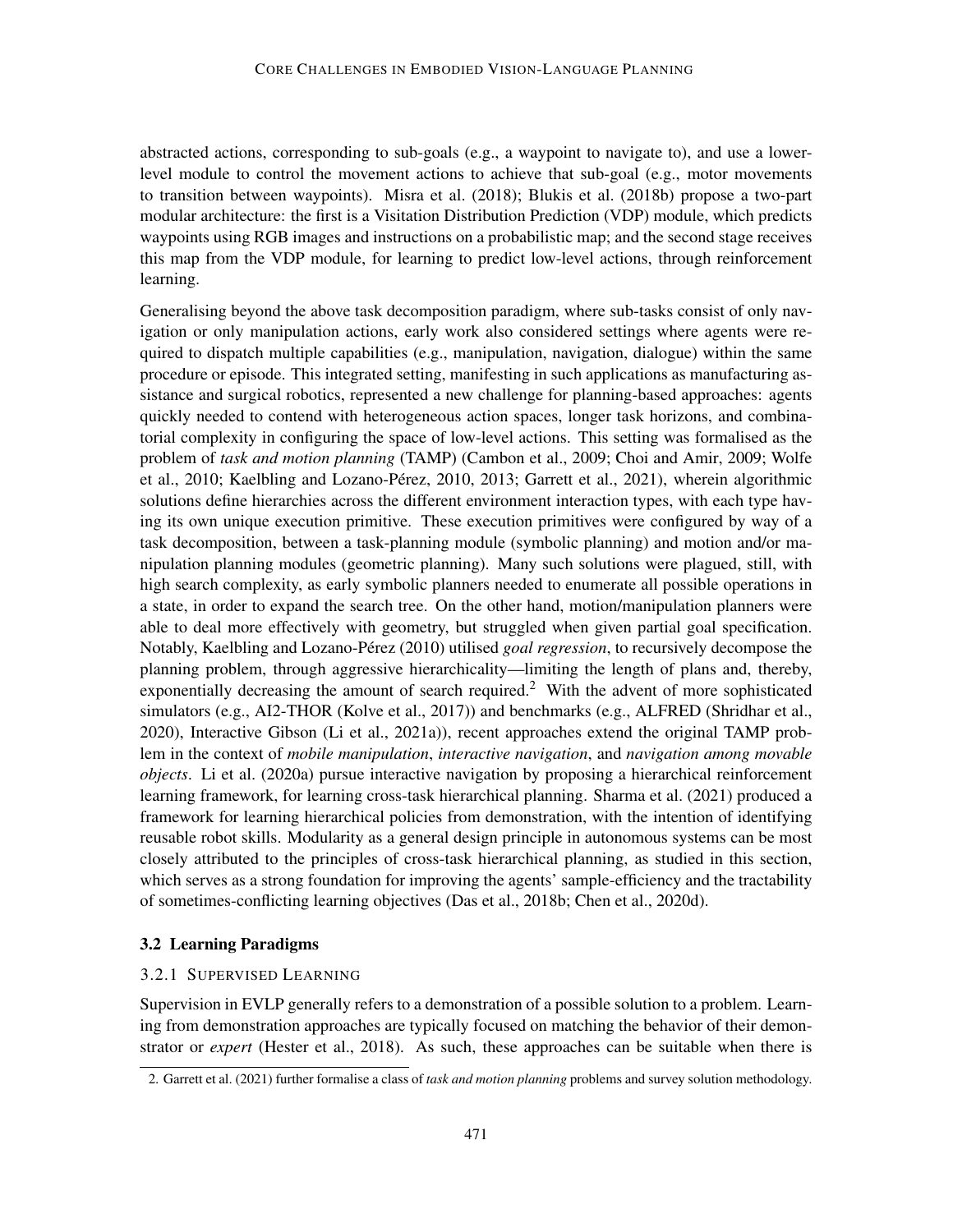available data from an expert, or when it is easier to collect expert demonstrations than to specify a reward function to train an agent under reinforcement learning. Furthermore, this type of learning paradigm has shown to help in accelerating the learning process in difficult exploration problems [\(Syed and Schapire,](#page-52-3) [2007\)](#page-52-3).

Different approaches within this paradigm have been used in all EVLP tasks. For example, in VLN, [Anderson et al.](#page-38-0) [\(2018c\)](#page-38-0) use the *Professor-Forcing* [\(Lamb et al.,](#page-46-6) [2016\)](#page-46-6) approach, where at each training step the expert action is used to condition later predictions. Here, expert demonstrations generally correspond to the shortest-path from a start to a goal location for any given instruction. Furthermore, this approach is coupled with *Student-Forcing*, a method which samples an agent's action from a output probability distribution in order to avoid limiting exploration to only the states included in the expert trajectories [\(Anderson et al.,](#page-38-0) [2018c\)](#page-38-0). Another commonly used approach is DAgger [\(Ross et al.,](#page-50-3) [2011a\)](#page-50-3), which trains on aggregated trajectories obtained using expert demonstrations [\(Blukis et al.,](#page-39-7) [2018a;](#page-39-7) [Krantz et al.,](#page-46-0) [2020;](#page-46-0) [Irshad et al.,](#page-44-1) [2021\)](#page-44-1).

In EQA, [Wijmans et al.](#page-54-1) [\(2019a\)](#page-54-1) train a behavior cloning model using a synthetic dataset of demonstration episodes, e.g., the shortest paths between an agent's location and the best viewpoint of an object of interest. In VDN, an approach known as Imitation Learning with Indirect Intervention (I3L) [\(Nguyen et al.,](#page-49-5) [2019b\)](#page-49-5) has been used where, in addition to learning from expert demonstration during training, an agent can also request help from an *assistant* both during training and evaluation in order to navigate to an object specified by the instructions (Nguyen and Daumé III, [2019\)](#page-49-0).

In general, agents who learn from demonstrations do not generalize well, suffering from distribution shift issues due to the greedy nature of imitating expert demonstrations [\(Reddy et al.,](#page-50-4) [2020\)](#page-50-4). This tendency leads the agent in question to overfit to the seen environments, generally resulting in poor performance in the new, unseen environments.

## 3.2.2 REINFORCEMENT LEARNING

Although learning from supervision can lead to a faster learning process, agents trained under this paradigm often accumulate significant error due to limiting their exploration to the expert states [\(Wang et al.,](#page-53-5) [2020b\)](#page-53-5). In Reinforcement Learning (RL) settings, as opposed to having supervisions, an agent learns through interactions with an environment, e.g., by taking actions and receiving feedback from them. Through this setting, agents often learn more general behavior, and are capable of overcoming erroneous actions that may arise in unseen scenarios [\(Wang et al.,](#page-54-4) [2018\)](#page-54-4).

Policy gradient methods are frequently used in embodied research. This type of algorithms directly models and optimises a policy function, which provides an agent with the guideline for the optimal action that it can take at a given state. Within embodied AI research, two popular types of policy gradient methods used include REINFORCE algorithms [\(Williams,](#page-54-5) [1992\)](#page-54-5) and actor-critic algorithms [\(Mnih et al.,](#page-48-6) [2016;](#page-48-6) [Schulman et al.,](#page-51-6) [2017\)](#page-51-6). The former use episode samples to update an agent's policy parameters, whereas the latter combine policy learning with value learning [\(Sutton](#page-52-4) [and Barto,](#page-52-4) [2018\)](#page-52-4). Here, the policy has the role of the *actor*, choosing the action to take, while the value function plays the role of the *critic*, which criticizes the *actor*'s decisions [\(Sutton and Barto,](#page-52-4) [2018\)](#page-52-4).

Actor-critic algorithms generally achieve smoother convergence and generally show superior performance, especially in continuous space problems [\(Schulman et al.,](#page-51-6) [2017\)](#page-51-6). One such example is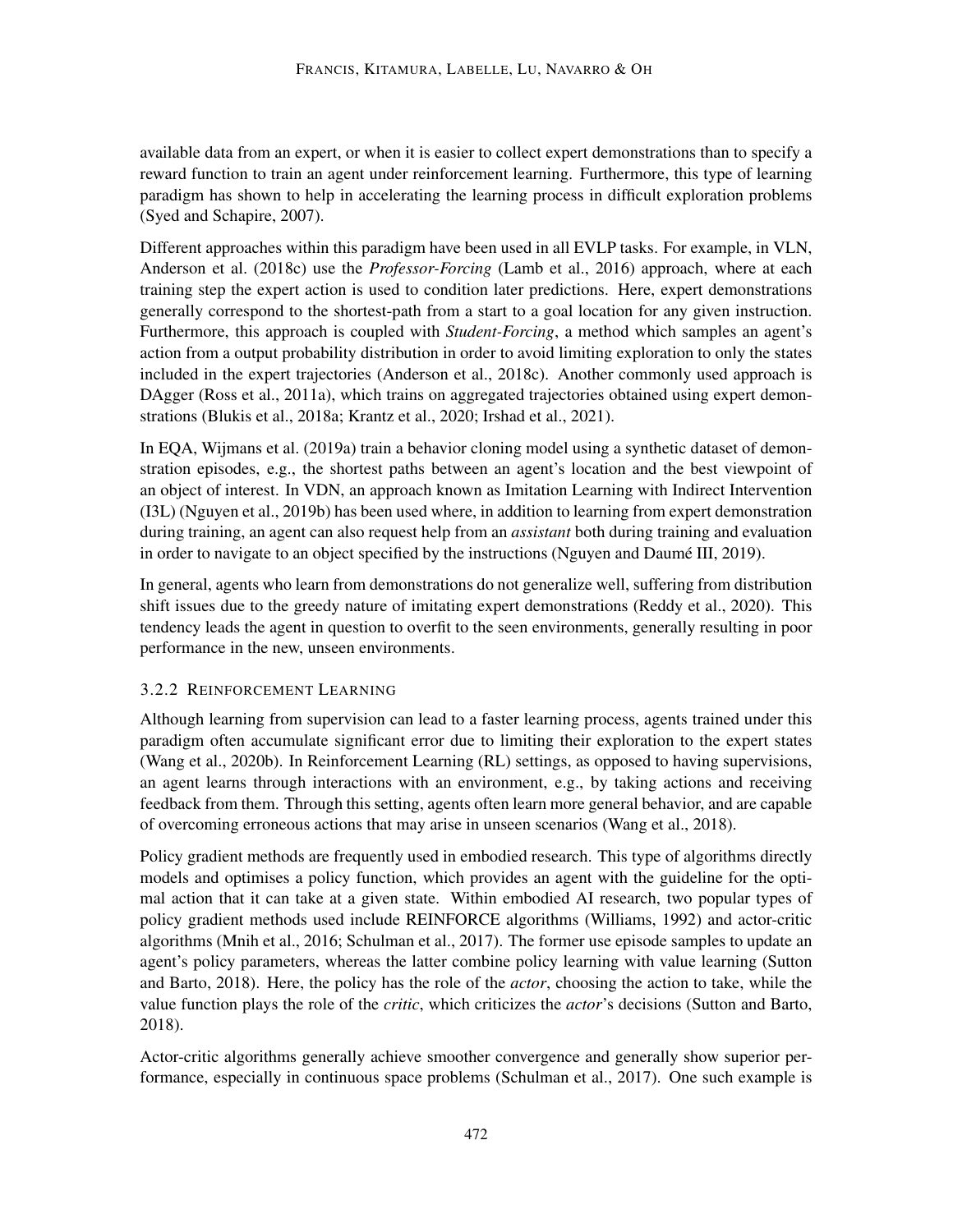Asynchronous Advantage Actor-Critic (A3C) [\(Mnih et al.,](#page-48-6) [2016\)](#page-48-6), an algorithm designed for parallel training, where multiple actors interact asynchronously within an environment being controlled by a global network. More recently, Decentralized Distributed Proximal Policy Optimization (DD-PPO) [\(Wijmans et al.,](#page-54-6) [2019b\)](#page-54-6), an algorithmic extension of PPO [\(Schulman et al.,](#page-51-6) [2017\)](#page-51-6), has gained popularity within embodied goal-oriented tasks such as PointGoal Navigation [\(Schulman et al.,](#page-51-6) [2017\)](#page-51-6) and AudioGoal Navigation [\(Chen et al.,](#page-40-4) [2020b\)](#page-40-4).

Although the aforementioned techniques are used in EVLP research, they have been used jointly with supervised learning methods which we discuss in the following section. Nonetheless, some EVLP approaches employ RL-based approaches exclusively. For instance, leveraging REINFORCE algorithms, [Wang et al.](#page-54-4) [\(2018\)](#page-54-4) propose *Reinforced Planning Ahead (RPA)* an approach that couples model-free and model-based RL to train a look-ahead model that allows an agent to predict a future state, and thus, plan before taking an action.

For the tasks that require goal understanding and planning rather than instruction following, such as EQA and IQA, [Gordon et al.](#page-43-0) [\(2018\)](#page-43-0) propose the *Hierarchical Interactive Memory Network (HIMN)* where a model is decomposed into a hierarchy of controllers. For instance, a high-level planner chooses the low-level controllers where each low-level controller operates on a particular task, e.g., navigation, question answering, interacting, etc. Then, [Das et al.](#page-41-8) [\(2020\)](#page-41-8) propose a Question Answering (QA) model that trains RL agents to use the notion of predictive modeling that stimulates the agents to visit places in the environment that might become relevant in the future. Although RL algorithms do not require labeled data and can endow agents with general skills to solve a task, they suffer from several difficulties including reward specifications, slow convergence, and samplecomplexity.

## 3.2.3 JOINT REINFORCEMENT AND SUPERVISED LEARNING

Combining reinforcement and supervised learning is commonplace in EVLP literature. By doing this, learning agents can leverage both the expert demonstrations and the direct feedback-based interaction with an environment to achieve more generalizable behavior.

In VLN, [Tan et al.](#page-52-1) [\(2019\)](#page-52-1) use both imitation learning (IL) as a weak supervision to mimic expert trajectories generated using a shortest-path algorithm and on-policy RL to train a more general behavior. Then, [Wang et al.](#page-54-2) [\(2019b\)](#page-54-2) propose an RL model, *Reinforced Cross-Modal Matching (RCM)*, where intrinsic rewards are used to encourage the learning agent to align the instructions with the trajectories. Then, they combine RCM with a self-supervised imitation learning approach (SIL), where the agent explores the environment by imitating its own past good decisions. [Wang](#page-54-7) [et al.](#page-54-7) [\(2019c\)](#page-54-7) use both RCM and behavioral cloning to develop a generalized multitask model for natural language grounded navigation tasks including VLN and VDN where learnable parameters are shared between the tasks.

In the context of EQA, both [Das et al.](#page-41-7) [\(2018b\)](#page-41-7) and [Yu et al.](#page-55-3) [\(2019\)](#page-55-3) use IL to pre-train a model and RL to finetune it. In particular, [Das et al.](#page-41-7) [\(2018b\)](#page-41-7) propose *Neural Modular Controller (NMC)*, which uses A3C to fine-tune a set of sub-policies trained through behavioral cloning to mimic expert trajectories from a global policy. In contrast, [Yu et al.](#page-55-3) [\(2019\)](#page-55-3) uses REINFORCE to fine-tune an EQA agent trained on multi-target questions. This strategy allows agents to learn to recover from errors, which is not possible using expert demonstrations alone.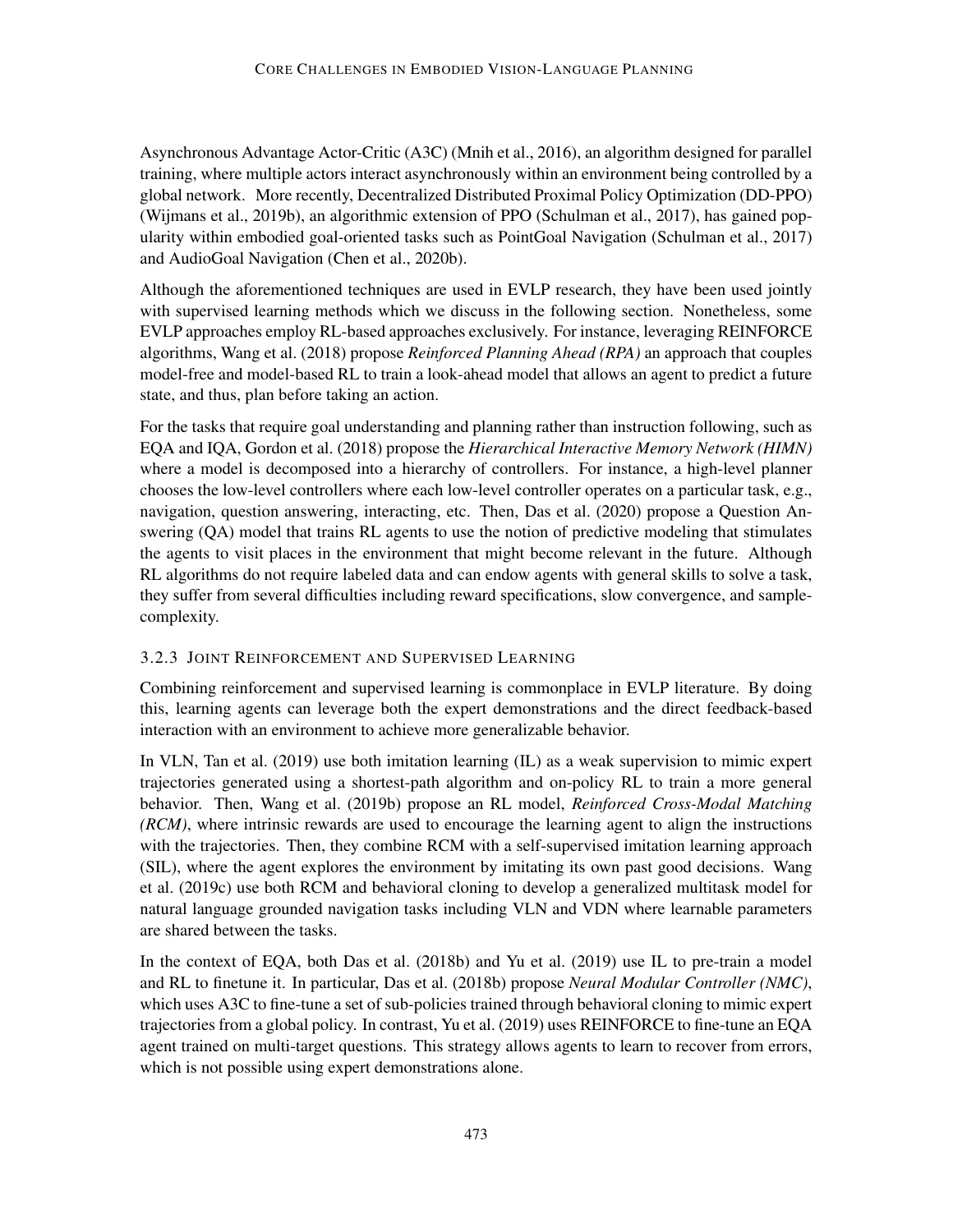[Blukis et al.](#page-39-8) [\(2019\)](#page-39-8) introduce *Supervised Reinforcement Asynchronous Leaning (SuReAL)* a framework that learns to map instruction to continuous control of quad-copters. SuReAL asynchronously trains two processes sharing data and parameters. The first one corresponds to a planner, trained via IL to predict a plan, and an action generator, trained using PPO to predict the control actions to solve a given plan. More recently, [Krantz et al.](#page-45-7) [\(2021\)](#page-45-7) introduce waypoint models for VLN tasks in continuous environments. Motivated by the recent success of PointGoal tasks, [Krantz et al.](#page-45-7) [\(2021\)](#page-45-7) leverage DD-PPO to extend the VLN-CE [\(Krantz et al.,](#page-46-0) [2020\)](#page-46-0) task to support language-conditioned waypoint prediction models at varying action-space granularities.

[Wang et al.](#page-53-6) [\(2020a\)](#page-53-6) propose a module for exploration which enables an agent to decide when and what to explore. They first use IL to guide an initial exploration policy from an expert. Then, they use RL to explore the state-action space outside the demonstration paths and reduce the bias toward copying expert actions. To overcome the issue of reward specification in RL, [Wang et al.](#page-53-5) [\(2020b\)](#page-53-5) propose a VLN method based on Random Expert Distillation [\(Wang et al.,](#page-54-8) [2019a\)](#page-54-8), known as Soft Expert Reward Learning (SERL), to learn a reward function by distilling knowledge from expert demonstrations.

Another challenge that has been tackled by using RL and IL jointly is the accurate alignment of the instructions and visual features. [Zhu et al.](#page-56-2) [\(2020b\)](#page-56-2) propose the Babywalk approach which uses IL to first segment paths and then learn over these finer-grained, shorter instructions by demonstration. Babywalk then uses curriculum-based RL to refine the policy by giving the agent increasingly longer navigation tasks [\(Bengio et al.,](#page-38-5) [2009\)](#page-38-5). This was shown to improve the model's ability to extrapolate to longer sequences, although generalization to unseen data does not appear to benefit as much from this approach.

## <span id="page-15-0"></span>3.3 Common Techniques

The following subsections discuss common improvements beyond architecture, such as: data augmentation, pre-training, the use of additional training objectives, the use of different input representations, and optimization. Note that these can, and often are, used regardless of learning paradigm or architecture.

### 3.3.1 DATA AUGMENTATION

Data augmentation is commonly used to improve performance and robustness [\(Shorten and Khosh](#page-51-7)[goftaar,](#page-51-7) [2019;](#page-51-7) [Tanner,](#page-52-5) [2012\)](#page-52-5). In EVLP, back-translation is the most commonly used data augmentation technique. Back-translation was originally introduced by the neural machine translation community [\(Tan et al.,](#page-52-1) [2019\)](#page-52-1). It augments an existing corpus by generating synthetic training samples for mono-lingual (i.e., single view) data. Due to the difficulty of creating a paired corpus, it is beneficial to train a "backwards" model which creates additional training pairs.

In VLN, paths are sampled throughout the environment. A speaker model is trained to generate synthetic instructions for a given path. These synthetic sentences supplement the training data [\(Fried](#page-42-1) [et al.,](#page-42-1) [2018b\)](#page-42-1). Improvements on this idea were proposed in [Tan et al.](#page-52-1) [\(2019\)](#page-52-1), in which the authors introduced Environmental Dropout. Here, entire frames from ground-truth paths are omitted to create "synthetic" environments. New instructions are created for these synthetic environments using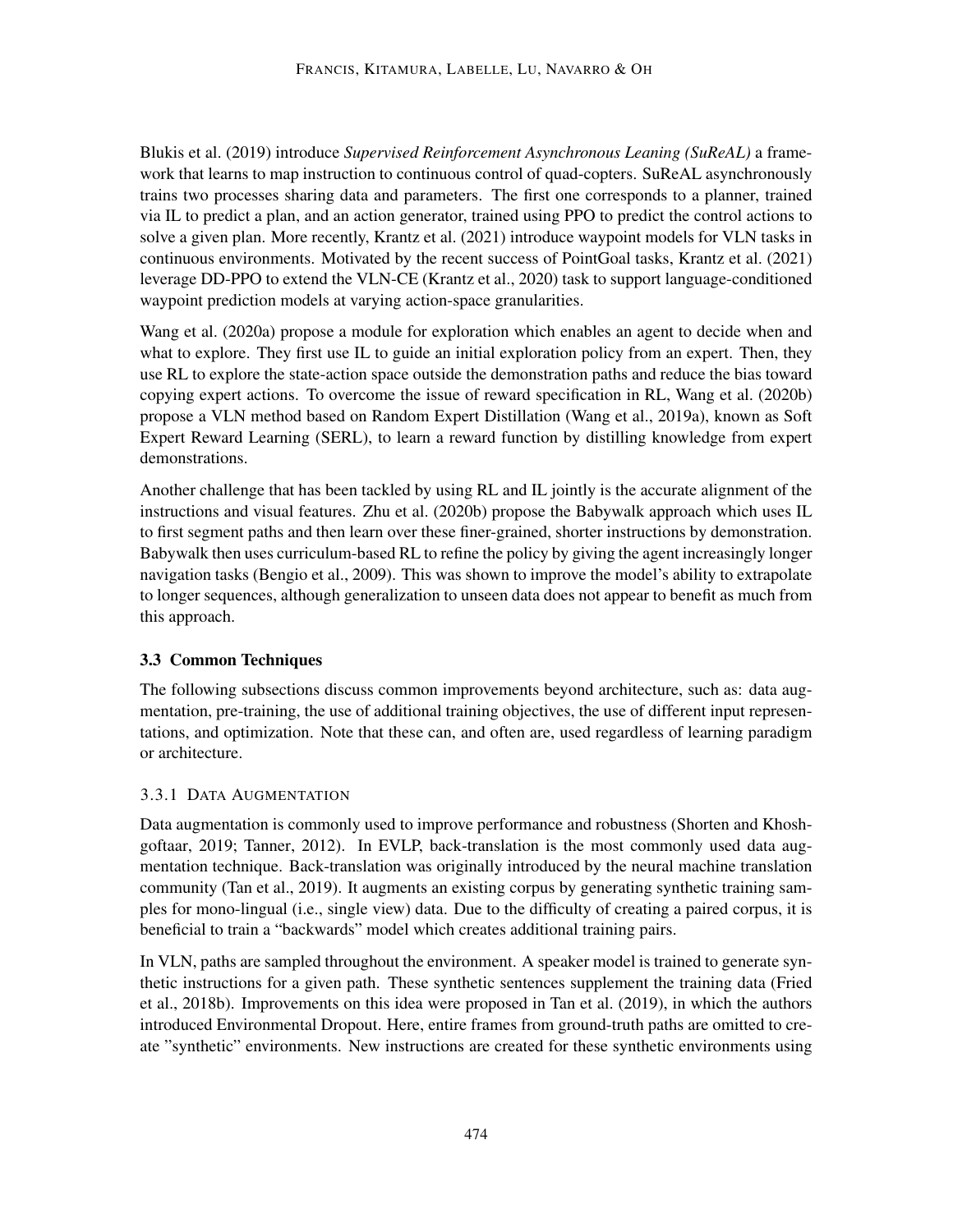back-translation approach. This approach led to improvements in task success rate and narrowed the gap between the success rates on seen and unseen environments.

Other improvements to back-translation include changing the approach to sampling paths[.Yu et al.](#page-55-4) [\(2020\)](#page-55-4) proposes using longer paths which are not the shortest path between two points. Shortest paths may favor certain transitions in the training environment, which limit the agent's need to learn language. Instead, the paper proposes using a random walk which favors similar transition probabilities at each point in the graph. [Fu et al.](#page-42-5) [\(2020\)](#page-42-5) propose using counter-factual reasoning when sampling augmentation paths. An adversarial path sampler (APS) proposes increasingly hard paths for the model to train on. This module is model-independent and uses the training loss to choose paths the model is struggling with.

## 3.3.2 ADDITIONAL OBJECTIVES

Additional tasks can also be used to increase the amount of training data and improve performance. In VLN, [Ma et al.](#page-47-4) [\(2019a\)](#page-47-4) add a completeness objective. Based on the data to date, the agent predicts how close to completion the agent is in meters. Progress monitor (PM) implicitly adds a prior over how instructions are processed. This approach encourages left-right attention of the instructions as the agent progresses through the path [\(Ma et al.,](#page-47-4) [2019a\)](#page-47-4).

To further improve performance, [Zhu et al.](#page-56-3) [\(2020a\)](#page-56-3) propose four additional tasks:

- *Trajectory retelling.* Generating a text based on the actions to date from the hidden state. The ground truth is generated using a speaker module [\(Fried et al.,](#page-42-1) [2018b\)](#page-42-1).
- *Angle prediction*. Generate the angle in degrees of the agent's heading at the next time step.
- *Instruction-path matching.* Shuffle states within a batch and see if they correspond to given instructions.
- *Progress.* Percentage of steps taken.

Respectively, these auxiliary tasks have the following reasoning objectives: explaining the previous actions, predicting the next orientation, evaluating the trajectory consistency, and estimating the navigation progress [\(Zhu et al.,](#page-56-3) [2020a\)](#page-56-3).

## 3.3.3 PRE-TRAINING

Pre-training is done either by training a component of the model, or a full model on another problem entirely. This technique is used across most, if not all, neural EVLP approaches in the form of pretrained image embeddings [\(He et al.,](#page-43-2) [2016\)](#page-43-2). Not only are image embeddings used for RBG images [\(Thomason et al.,](#page-53-0) [2019b;](#page-53-0) [Shridhar et al.,](#page-51-0) [2020;](#page-51-0) [Anderson et al.,](#page-38-0) [2018c;](#page-38-0) [Das et al.,](#page-41-0) [2018a;](#page-41-0) [Gordon](#page-43-0) [et al.,](#page-43-0) [2018\)](#page-43-0), but also for depth information [\(Wijmans et al.,](#page-54-1) [2019a;](#page-54-1) [Krantz et al.,](#page-46-0) [2020\)](#page-46-0).

Pre-training can also be used for language inputs. [Fried et al.](#page-42-1) [\(2018b\)](#page-42-1) ablates the use of pre-trained word embeddings, finding that GloVe embeddings slightly improve performance [\(Pennington et al.,](#page-49-6) [2014\)](#page-49-6). More recent developments in language representation include pre-trained contextual models such as ELMO [\(Peters et al.,](#page-50-5) [2018\)](#page-50-5), BERT [\(Devlin et al.,](#page-41-2) [2019\)](#page-41-2) or the GPT models [\(Radford et al.,](#page-50-6) [2019;](#page-50-6) [Brown et al.,](#page-39-9) [2020\)](#page-39-9). [Li et al.](#page-46-3) [\(2019\)](#page-46-3) encodes language using either BERT or GPT-2, giving significant improvements compared to a baseline learned LSTM encoding.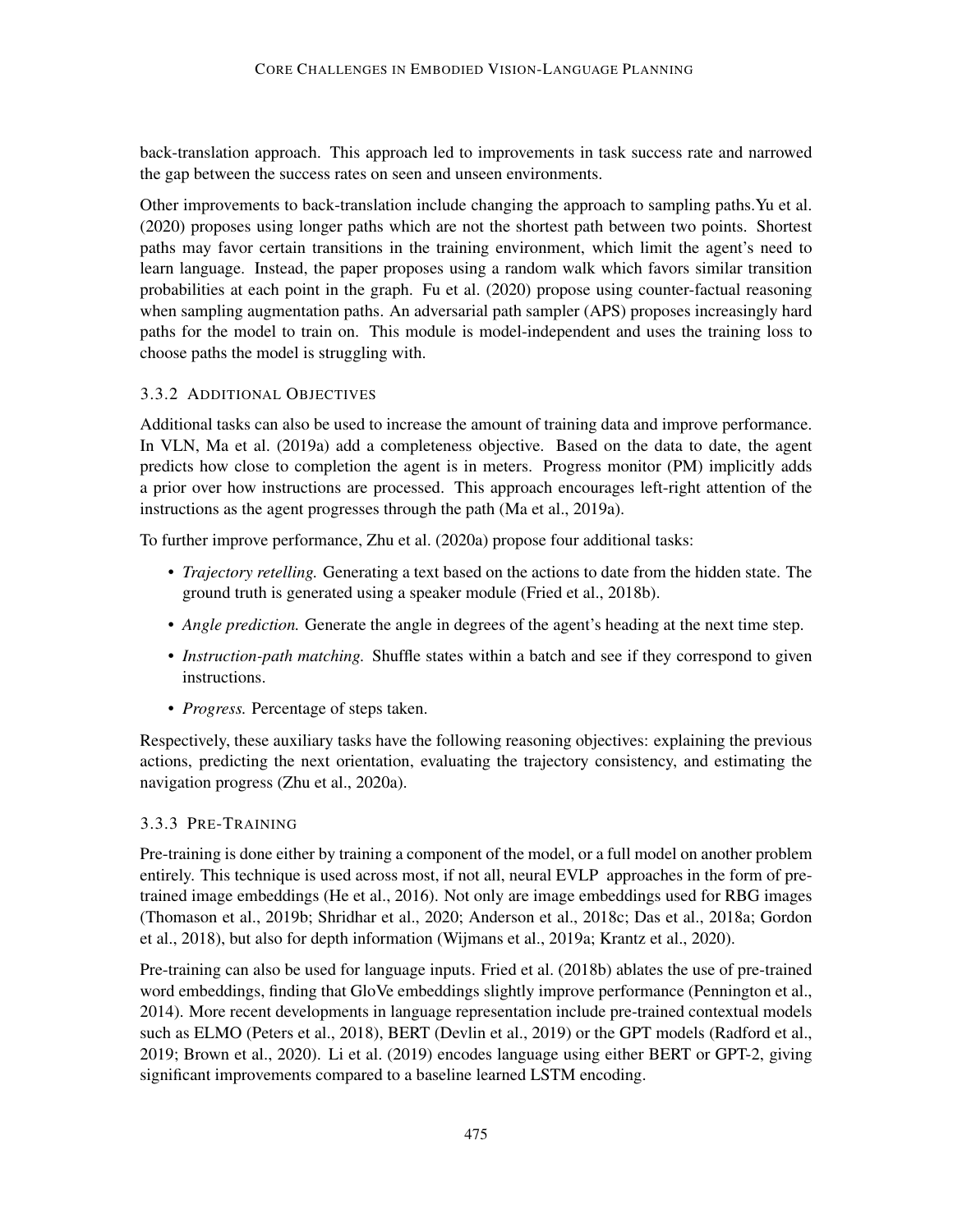Fusion of modalities can also benefit from pre-training. Recent approaches have taken advantage of large multimodal corpora [\(Sharma et al.,](#page-51-3) [2018;](#page-51-3) [Lin et al.,](#page-47-6) [2014;](#page-47-6) [Krishna et al.,](#page-46-7) [2016;](#page-46-7) [Shen et al.,](#page-51-8) [2021b\)](#page-51-8) to pre-train BERT-like models [\(Tan and Bansal,](#page-52-2) [2019;](#page-52-2) [Lu et al.,](#page-47-2) [2019\)](#page-47-2) which capture crossmodal information. [Majumdar et al.](#page-48-0) [\(2020\)](#page-48-0) leverages pre-training to improve agent performance on VLN. It uses VilBERT [\(Lu et al.,](#page-47-2) [2019\)](#page-47-2) as a base model to re-rank paths proposed by other models. [Shen et al.](#page-51-8) [\(2021b\)](#page-51-8) integrate contrastive language-image pre-training (CLIP) [\(Radford et al.,](#page-50-7) [2021\)](#page-50-7), a model designed for learning visual representations from natural language supervision, into Visionand-Language tasks such as Visual Question Answering (VQA) [\(Antol et al.,](#page-38-6) [2015\)](#page-38-6) and VLN. CLIP leverages a large amount of image-text pairs for training, achieving state-of-the-art performance with zero-shot transfer in a variety of computer vision tasks [\(Radford et al.,](#page-50-7) [2021\)](#page-50-7). As such, [Shen](#page-51-8) [et al.](#page-51-8) [\(2021b\)](#page-51-8) improve the performance of VLN agents on two datasets, R2R [\(Anderson et al.,](#page-38-0) [2018c\)](#page-38-0) and RxR [Ku et al.](#page-46-2) [\(2020\)](#page-46-2) using EnvDrop [\(Tan et al.,](#page-52-1) [2019\)](#page-52-1) as their baseline model and CLIP as a visual encoder.

### 3.3.4 MULTITASK LEARNING

A closely related topic to pre-training is multitask training. In the age of transformers this approach has grown in popularity for multimodal tasks [\(Lu et al.,](#page-47-3) [2020a;](#page-47-3) [Nguyen and Okatani,](#page-48-7) [2019;](#page-48-7) [Akhtar](#page-37-1) [et al.,](#page-37-1) [2019\)](#page-37-1), including EVLP tasks.

Nguyen and Daumé III [\(2019\)](#page-49-0) trains over three tasks datasets, two VLN datasets and a VDN dataset. The model proposed, *PREVALENT*, is a transformer that fuses modalities in a later layer. It is pretrained over speaker augmented R2R [\(Fried et al.,](#page-42-1) [2018b\)](#page-42-1) by converting each step in the path to a *action, image, text triple*. PREVALENT is trained to predict the action and masking over the instructions. The models are then specialized and fine-tuned over the R2R, CVDN, and HANNA datasets. This approach benefits CVDN in both seen and unseen environments, while improving performance uniquely over unseen environments for R2R and CVDN. [Wang et al.](#page-54-9) [\(2020c\)](#page-54-9) train over both R2R and CVDN, but achieve lower performance over both datasets.

Task transfers have only been attempted between instruction following tasks. There have been no transfers between tasks requiring instruction following to those that require interpreting instructions. Doing so may be difficult, but could provide the a fine grained understanding of language, vision, and action required to interact with the world.

### 3.3.5 LEARNING AND OPTIMIZATION

Another way to improve performance is to modify the loss and optimization functions used. In EVLP tasks, there are two ways to pose the loss function: as a sequence-to-sequence (Seq2Seq) problem; as a re-ranking problem. In a Seq2Seq problem, a series of inputs are used to predict a sequence of ground-truth actions. Current approaches treat this as a classification problem, with the goal of learning a maximum likelihood estimate using cross-entropy loss conditioned on the agent's observations. In a re-ranking problem, a Seq2Seq model first proposes candidate solutions, and a second model scores them. [Majumdar et al.](#page-48-0) [\(2020\)](#page-48-0) does this through the use of negative sampling, creating binary labels which reflect the validity of a path. Binary-cross entropy is again used as an objective.

Reasons to choose one over the other include performance, computational cost, and whether or not the environment is known. Re-ranking problems are, at the time of writing, state of the art in VLN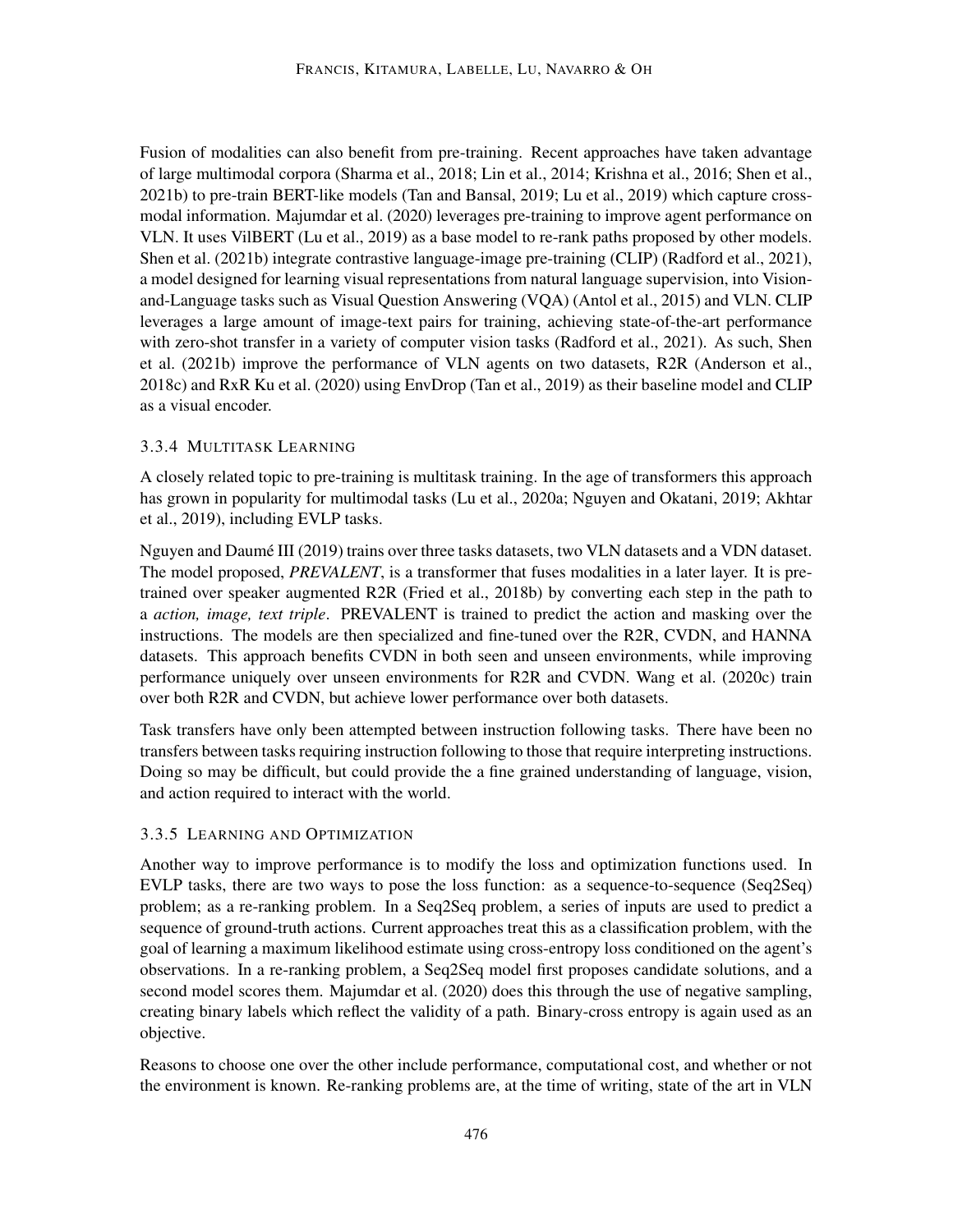[\(Majumdar et al.,](#page-48-0) [2020\)](#page-48-0). However they are more computationally expensive and unable to explore the environment without use of an additional model(s).

Two optimization algorithms are commonly used [\(Mogadala et al.,](#page-48-1) [2019\)](#page-48-1): ADAM [\(Kingma and Ba,](#page-45-8) [2015\)](#page-45-8), RMSPROP [\(Hinton et al.,](#page-44-5) [2012\)](#page-44-5). However the advantages or reasoning behind choosing one or the other are not discussed in EVLP literature.

#### 3.3.6 REWARD SHAPING

Reward-shaping is a widely-used technique in solving Markov decision processes, as with Reinforcement Learning (RL), where domain knowledge is used to define a shaped reward *Rshaped*, for improved agent learning and optimisation [\(Hu et al.,](#page-44-6) [2020\)](#page-44-6). Typically, this shaped reward is linearly combined with the original reward *R*, with  $R' = R + R_{shaped}$ , or used instead. Reasons for incorporating a shaped reward include situations where *R* is sparse or is deemed not sufficiently informative for the task or for encouraging the desired agent behaviour [\(Sun et al.,](#page-52-6) [2018\)](#page-52-6).

The EVLP literature generally follows this standard formulation and adopts similar usage considerations for shaped rewards. In EQA, [Das et al.](#page-41-7) [\(2018b\)](#page-41-7), [Gordon et al.](#page-43-0) [\(2018\)](#page-43-0) and [Yu et al.](#page-55-3) [\(2019\)](#page-55-3) use a reward function *R* of the form  $R = R_{terminal} + R_{shaded}$ , where  $R_{terminal}$  is a sparse reward assigned for correctly answering a question. [Gordon et al.](#page-43-0) [\(2018\)](#page-43-0) additionally assign a penalty for incorrect answers. *Rshaped* consists of a dense reward determined by the agent's progress toward its goal: positive if moving closer to the goal and negative otherwise.

VLN and VDN works [\(Wang et al.,](#page-54-4) [2018;](#page-54-4) [Tan et al.,](#page-52-1) [2019;](#page-52-1) [Wang et al.,](#page-54-9) [2020c,](#page-54-9)[a\)](#page-53-6) have used a similar reward function where *Rterminal* is given if the agent stops within a specified radius of the target, and *Rshaped* is given as progress-based reward. [Wang et al.](#page-54-2) [\(2019b\)](#page-54-2) use the aforementioned rewards to define *Rextr*, an extrinsic reward to measure the agent's success (*Rterminal*) and progress (*Rshaped*), and further define *Rintr*, an intrinsic reward for measuring the alignment between the instruction and the agent's trajectory. The latter is obtained as a probability score of generating the original instruction, given sequential encodings of the instruction and the agent's historical trajectory. The total reward function was defined as  $R = R_{\text{extr}} + \delta R_{\text{intr}}$ , where  $\delta$  is a weighting parameter.

In addition to the sparse extrinsic reward, [Jain et al.](#page-44-0) [\(2019\)](#page-44-0) and [Zhu et al.](#page-56-2) [\(2020b\)](#page-56-2) use fidelity of the predicted path with the reference path based on the Coverage weighted by Length Score (CLS) metric [\(Jain et al.,](#page-44-0) [2019\)](#page-44-0), discussed in Section [4.1.3,](#page-20-0) to shape the reward function. Similarly, SERL [\(Wang et al.,](#page-53-5) [2020b\)](#page-53-5) uses two intrinsic rewards, *RSED*, a soft-expert distillation reward, and *RSP*, a self-perceiving reward: the former is learned by aligning the VLN agent's behavior with expert demonstrations [\(Wang et al.,](#page-54-8) [2019a\)](#page-54-8), and the latter is learned by predicting the agent's progress toward its goal.

### <span id="page-18-0"></span>4. Evaluation

Environments and metrics form the backbone of EVLP agent assessment. Proper evaluation systems allow to quantify specific aspects of agent performance (e.g., the ability to navigate toward a goal). Standardization of such metrics and the environments used to train and evaluate agents enables researchers to better coordinate current and future work [\(Anderson et al.,](#page-37-2) [2018a\)](#page-37-2). This section serves to summarize and compare the evaluation metrics and environments that are most relevant to the EVLP tasks defined in Section [2.2.](#page-4-1)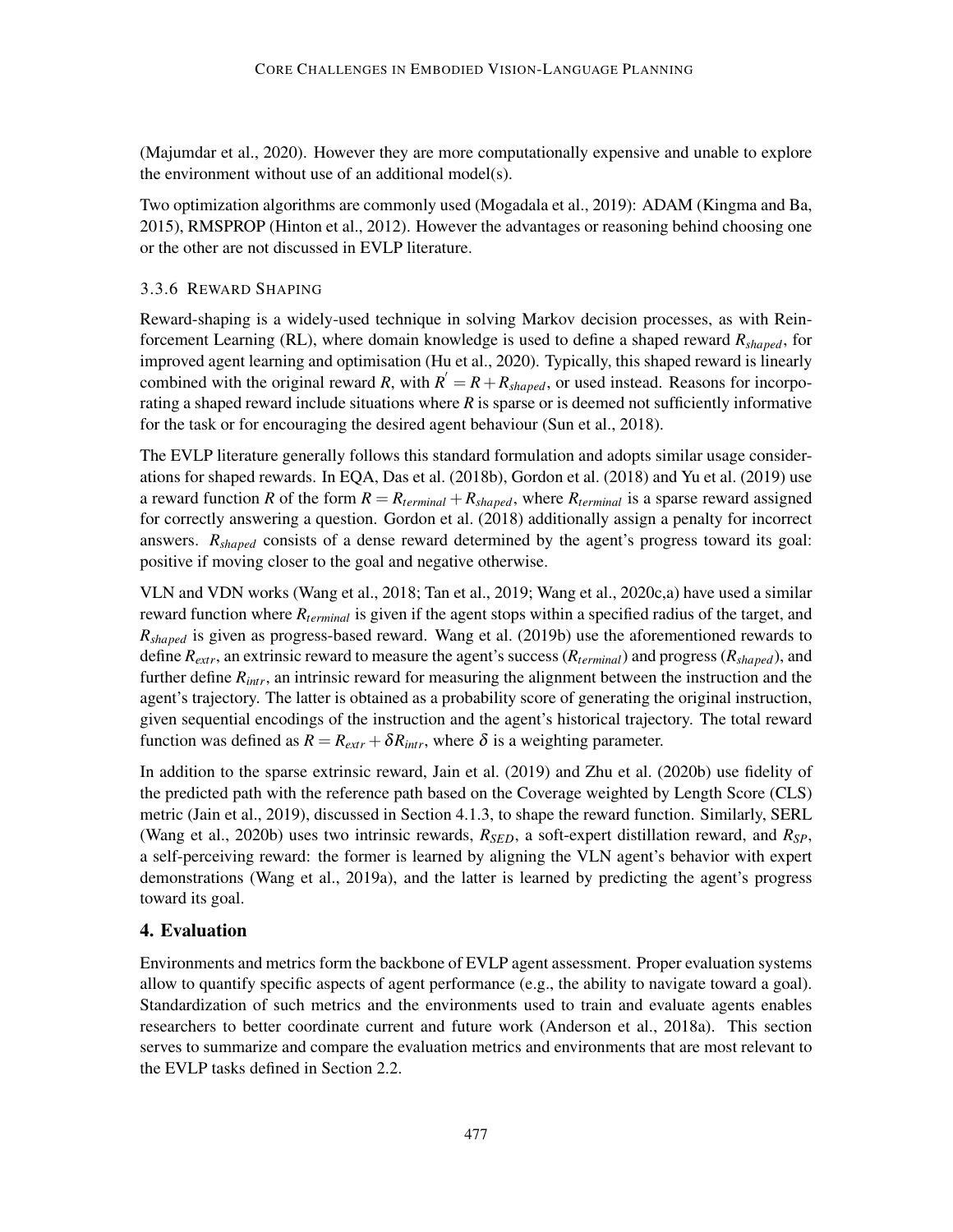## 4.1 Metrics

The metrics currently used in EVLP can be grouped into five categories, each measuring a different aspect of agent performance: (i) success, (ii) distance, (iii) path-path similarity, (iv) instructionbased metrics, and (v) object selection metrics. We survey and discuss the existing methods for each category. For additional ease of reference, we summarize these metrics in tables [2](#page-21-0)[-5.](#page-22-0)

## 4.1.1 SUCCESS

Metrics that assess whether or not an agent successfully completed a task are used, in various forms, across all EVLP tasks. Instruction-following tasks such as VLN and VDN typically define the *success rate (SR)* as how often the agent gets within a threshold distance *dth* of the goal. Distance  $d_{th}$  varies between datasets, with  $d_{th} = 3m$  for R2R [\(Chang et al.,](#page-40-5) [2017\)](#page-40-5), and  $d_{th} = 0.47m$  for Lani [\(Misra et al.,](#page-48-2) [2018\)](#page-48-2). This measure has some weaknesses, particularly for discretized state-action spaces, notably that it is rather dependent on the granularity of said discretization [\(Thomason et al.,](#page-53-7) [2019a;](#page-53-7) [Krantz et al.,](#page-46-0) [2020\)](#page-46-0). Furthermore, variations in *dth* also impact SR, which may prompt misleading results where correct executions might be considered wrong [\(Blukis et al.,](#page-39-8) [2019\)](#page-39-8).

EQA has no notion of a target location; instead, success is measured in terms of accuracy over the output space, i.e., question-answering accuracy [\(Das et al.,](#page-41-0) [2018a;](#page-41-0) [Gordon et al.,](#page-43-0) [2018\)](#page-43-0). Other common classification metrics that can be used include precision, recall, and *F-score* [\(Valuations,](#page-53-8) [2015\)](#page-53-8). Per-class performance for any of these metrics can also be employed to measure if the model is improving accuracy by outputting common responses at the cost of performance over minority classes.

In most cases, a task is considered as "complete" only after the agent is near a final destination, answers a question, or satisfies a manipulation directive. However, certain datasets such as ALFRED [\(Shridhar et al.,](#page-51-0) [2020\)](#page-51-0), Lani [\(Misra et al.,](#page-48-2) [2018\)](#page-48-2), and CerealBar [\(Suhr et al.,](#page-51-1) [2019\)](#page-51-1) report subgoal completion as well. This addition of sub-goal scoring can be useful, for instance, to exploit modularity and hierarchy of sub-tasks [\(Shridhar et al.,](#page-51-0) [2020;](#page-51-0) [Jansen,](#page-44-7) [2020\)](#page-44-7), or to alleviate issues with success metrics, e.g. that early failures early in a task impact later steps in the episodes [\(Suhr](#page-51-1) [et al.,](#page-51-1) [2019\)](#page-51-1), making it difficult to assess the ability of an agent per timestep. To address this issue, CerealBar evaluates a trajectory *T* as  $|T| - 1$  sub-paths, each shorter than the next: the average success rate across these runs is taken, measuring the model's ability to recover from errors. A further benefit of sub-goal scoring is that specific agent mistakes can be pinpointed and categorized more easily.

## 4.1.2 DISTANCE

While success is an intuitive measure, it provides limited information on how efficiently the agent traveled through a space. Distance measures can quantify this type of information, in the context of both navigation and manipulation tasks. Two useful metrics in this respect are navigation (or displacement) error (NE) and overall amount of travel (or motion) required known as the path length (PL). NE measures how far from a target location an agent chooses to stop, giving information about the magnitude of the agent's inability to get to the target location. In order to further analyze whether agents learn to stop effectively, NE is often coupled with an Oracle Navigation Error (ONE), which measures the distance of the nearest point along the agent's trajectory to the goal location. Significantly different NE and ONE measures may indicate an issue with stopping.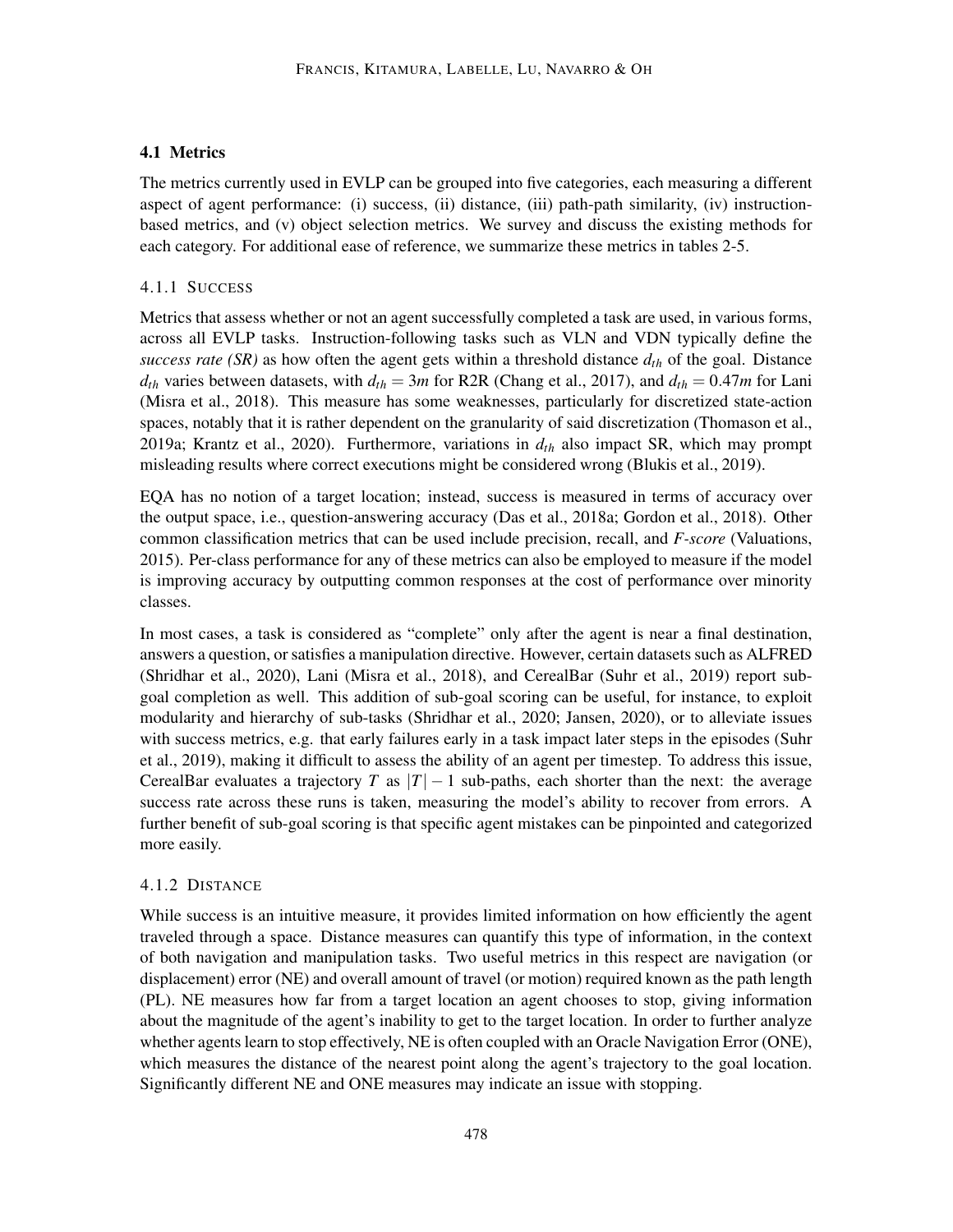These measures assume that the task has a specified goal or target location. In the context of VLN and VDN this is a sensible assumption. However for EQA, or even EGM, that is not necessarily the case. For example, in EQA, certain questions such as those about the state of an object, the answer could be given from different points in the room. Rather than assess the distance from a goal, one could look at the length of the path taken commonly referred to as PL. In a real-world scenario, minimizing the length of travel is an important consideration. To only account for successful paths, SR weighted by normalized inverse Path Length (SPL) can be calculated.

In essence, distance can be used not only to derive success metrics for VLN, VDN, but also to quantify the error and efficiency of the agent's path. In the context of navigation, this measures how much does the agent meander from its target. This adds a dimension when evaluating and comparing model performance.

## <span id="page-20-0"></span>4.1.3 PATH-PATH SIMILARITY

Distance metrics fail to capture whether or not the agent adhered to the ground-truth path. For instruction-following tasks such as VLN and VDN, where the user specifies a given path with instructions, we may want to explicitly follow those directions and not find the shortest path. [Jain](#page-44-0) [et al.](#page-44-0) [\(2019\)](#page-44-0) discuss desiderata for path similarity metrics:

- *1. Metrics should gauge the fidelity between the path taken and the reference path, rather than only the goal*
- *2. Mistakes should not be hard penalties, metrics should favor a path that deviates and follows the ground truth path over one that short cuts it entirely*
- *3. Maxima should be unique and only occur in the case of a perfect match*
- *4. The underlying scale of the dataset should not impact the value of the output*
- *5. Metrics should allow fast automated performance evaluation*

We believe these desiderata can be applied more widely to any instruction-following task. One of the early metrics to measure path following is edit distance [\(Chen et al.,](#page-40-0) [2019b\)](#page-40-0). Edit Distance (ED) measures the number of changes required to match two graphs. ED does not satisfy criterion #2, as it only penalizes based on absolute deviation. [Jain et al.](#page-44-0) [\(2019\)](#page-44-0) introduce Coverage weighted by Length Score (CLS), a metric which satisfies all 5 of these criteria. CLS is given by the product of the path coverage, a measure of average per point overlap between the target and reference path, and the length score, which penalizes paths both shorter and longer than the reference. [Jain et al.](#page-44-0) [\(2019\)](#page-44-0) verify its utility by using it as an objective for a RL-based agent.

[Ilharco et al.](#page-44-8) [\(2019\)](#page-44-8) build on this work and propose two measures: normalized Dynamic Time Warping (nDTW) and Success weighted by normalized Dynamic Time Warping (SDTW). The former is a similarity function that identifies an optimal warping of the elements from a reference path and a query path, while the latter constrains nDTW to successful episodes. These metrics have a number of desired properties: they respect the desiderata outlined above, they can be used effectively as a reward signal for RL-based agents, and can be compared with human judgment. Such properties make them consistently preferred compared to proposed alternatives such as CLS, SPL, SR.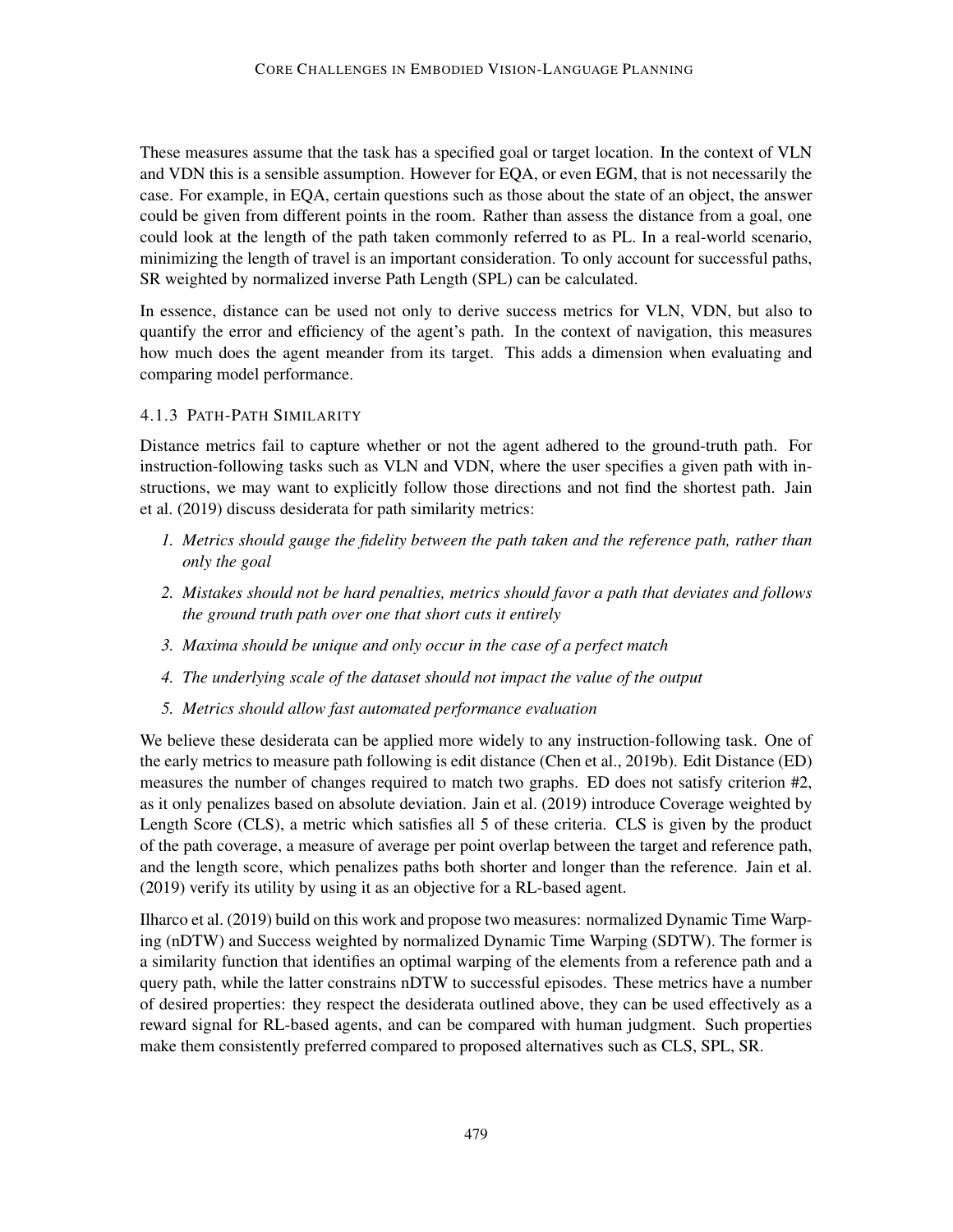## 4.1.4 INSTRUCTION-BASED

Different approaches can be used to measure the alignment between paths in the form of images and text: Semantic Propositional Image Caption Evaluation (SPICE) [\(Anderson et al.,](#page-37-3) [2016\)](#page-37-3) and Consensus-based Image Description Evaluation (CIDEr) [\(Vedantam et al.,](#page-53-9) [2015\)](#page-53-9). While those were originally used in the context of VQA, they have been recently adapted to VLN as well [\(Zhao et al.,](#page-56-4) [2021\)](#page-56-4).

An alignment metric can also be used as part of training. Certain approaches [\(Fried et al.,](#page-42-1) [2018b;](#page-42-1) [Tan et al.,](#page-52-1) [2019\)](#page-52-1) generate synthetic instructions to augment the data available, of varying quality. [Huang et al.](#page-44-9) [\(2019\)](#page-44-9) train an alignment model in which instructions and paths are encoded using BiLSTMs and fed into a binary classifier. Positive outputs are assigned to matched path instruction pairs and negative outputs are mismatched instruction path pairs. This binary classifier is then used as a scoring function to rank paths. Low scoring paths are removed from training leading to a statistically significant improvement in performance while reducing the total dataset size.

## 4.1.5 OBJECT REFERRAL

EGM and EOR require object selection, either through masking or selecting from ground-truth bounding boxes. [Chen et al.](#page-40-0) [\(2019b\)](#page-40-0) and [Shridhar et al.](#page-51-0) [\(2020\)](#page-51-0) use Intersection over Union (IoU) as an evaluation metric, a commonly-used measure in CV, specifically in object detection tasks [\(Padilla](#page-49-7) [et al.,](#page-49-7) [2020\)](#page-49-7). However, it is not the only metric nor the most informative one.

<span id="page-21-0"></span>Table 2: List of *success* metrics used in EVLP tasks with a brief description, type of metric, types and references to tasks they are typically used in, and the formula if applicable. The nomenclature used is as follows: *P* is the predicted path, *R* is the reference path corresponding to *P*, *p* and *r* are nodes in *P* and *R*, respectively. *d* is the appropriate distance, *S* is the set of instruction-path pairs.  $d_{th}$  is threshold distance, *BB* is the bounding box,  $\hat{y}$  is a prediction value, and *y* the corresponding ground-truth value.

| <b>Metric</b>                       | <b>Description</b>                                                              | <b>Type</b>    | <b>Typical Tasks</b> | <b>Formulas</b>                                                  |
|-------------------------------------|---------------------------------------------------------------------------------|----------------|----------------------|------------------------------------------------------------------|
| SR (Anderson et al., 2018c)         | Percentage of episodes<br>an agent stops within a<br>threshold distance of goal | <b>Success</b> | VLN, VDN, EOR, EGM   | $\frac{1}{ S }\sum\limits_{P,R\in S}\mathbb{1}[NE(P,R)< d_{th}]$ |
| OSR (Anderson et al., 2018c)        | SR if the agent had<br>stopped at it's nearest<br>point to the goal             | <b>Success</b> | VLN, VDN, EOR        | $\frac{1}{ S }\sum_{P,R\in S}\mathbb{1}[ONE(P,R) < d_{th}]$      |
| Sub-goal SR (Shridhar et al., 2020) | SR for a specific sub-goal                                                      | <b>Success</b> | VLN, EGM             | <b>SR</b>                                                        |
| Accuracy (Das et al., 2018a)        | Measures whether a pre-<br>diction value matches the<br>ground-truth value      | <b>Success</b> | <b>EOA</b>           | $\mathbb{1}(\hat{v}=v)$                                          |
| <b>EM</b>                           | The agent perfectly repli-<br>cates the target path                             | <b>Success</b> | A11                  | $1(P = R)$                                                       |

Recently, [Kim et al.](#page-45-0) [\(2020\)](#page-45-0) proposed three metrics to evaluate how well objects are selected: Collected Target Correctness (CTC), Placement Target Correctness (PTC), and reciprocal Placement Object Distance (rPOD). CTC measures if the correct object was selected; PTC measures if the object was correctly placed. Note that CTC and PTC can both be framed as thresholded IoU problems, as that is how some agents [\(Shridhar et al.,](#page-51-0) [2020\)](#page-51-0) decide whether or not to pick up an object. rPOD is a normalized measure that gives a near zero score if the object is far from it's ideal placement and a score of 1 if the placement is perfect.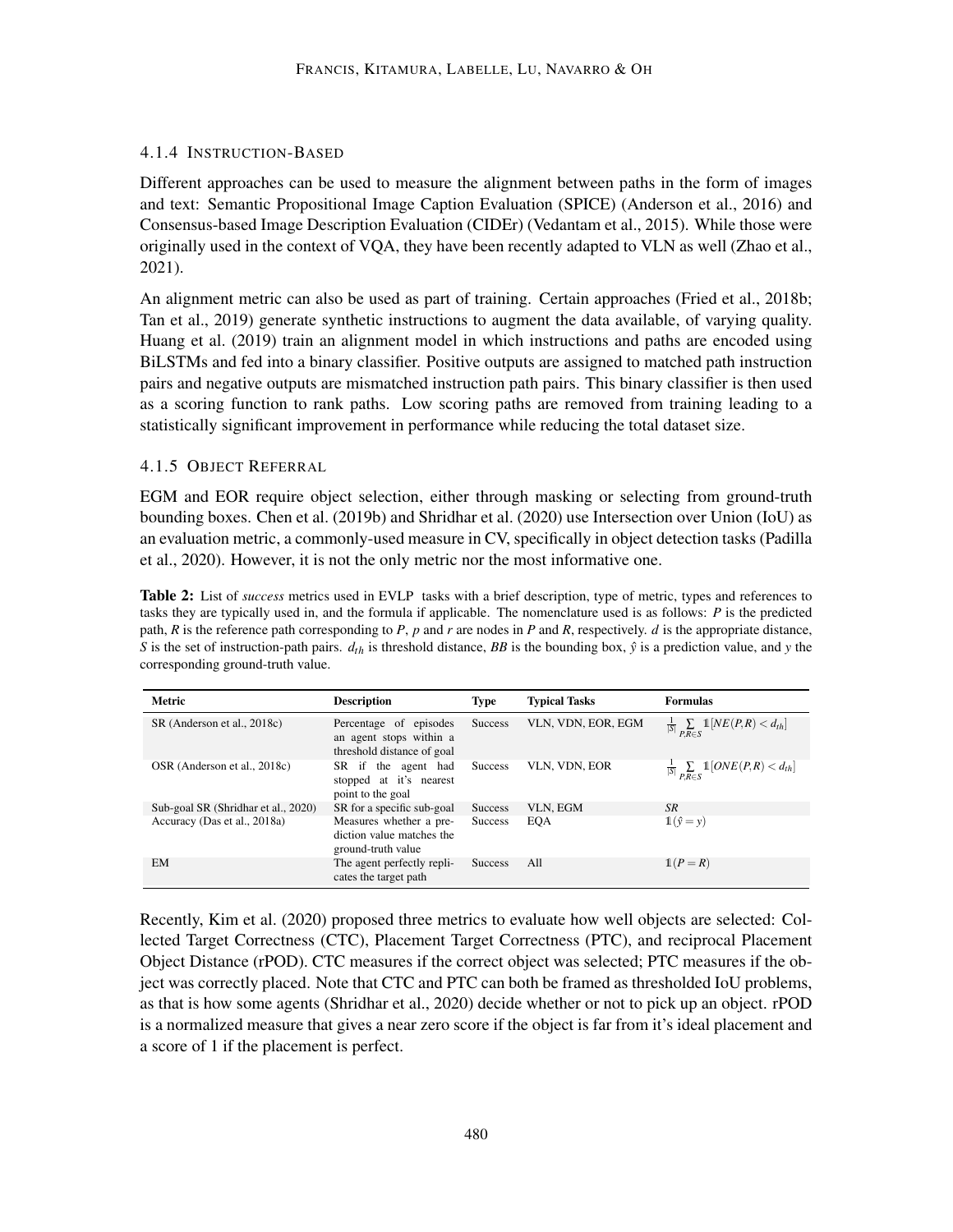Table 3: List of *distance* metrics used in EVLP tasks with a brief description, type of metric, types and references to tasks they are typically used in, and the formula if applicable, where *P* is the predicted path, *R* is the reference path corresponding to *P*, *p* and *r* are nodes in *P* and *R*, respectively.

| Metric                       | <b>Description</b>                                                     | <b>Type</b> | <b>Typical Tasks</b> | <b>Formulas</b>                                                         |
|------------------------------|------------------------------------------------------------------------|-------------|----------------------|-------------------------------------------------------------------------|
| NE (Misra et al., 2018)      | Geodesic distance between<br>an agent's final position and<br>the goal | Distance    | VLN, VDN             | $d(p_{ P }, r_{ R })$                                                   |
| ONE (Misra et al., 2018)     | Distance to target if the<br>agent has stopped at the<br>nearest point | Distance    | <b>VLN. VDN</b>      | $\min_{p \in P} d(p, r_{ R })$                                          |
| PL (Anderson et al., 2018c)  | How far the agent traveled                                             | Distance    | VLN, VDN, EOR        | $\sum_{i=1}^{ P -1}d(p_i,p_{i+1})$                                      |
| SPL (Anderson et al., 2018a) | Average of the path lengths<br>where the agent succeeded               | Distance    | VLN. VDN. EOR. EGM   | $1[NE(P,R) < d_{th}] \frac{d(p_1,r_{ R })}{\max(PL(P),d(p_1,r_{ R }))}$ |

Table 4: List of *path-path similarity* metrics used in EVLP tasks with a brief description, type of metric, types and references to tasks they are typically used in, and the formula if applicable; here, *P* is the predicted path, *R* is the reference path corresponding to *P*,  $p$  and  $r$  are nodes in  $P$  and  $R$ , respectively.  $d$  is the appropriate distance,  $d_{th}$  is threshold distance, and  $lev(\cdot, \cdot)$  is the Levenshtein edit distance.

| <b>Metric</b>               | <b>Description</b>                                                             | Type                      | <b>Typical Tasks</b> | <b>Formulas</b>                                                                                                                                                                                                          |
|-----------------------------|--------------------------------------------------------------------------------|---------------------------|----------------------|--------------------------------------------------------------------------------------------------------------------------------------------------------------------------------------------------------------------------|
| $CLS$ (Jain et al., 2019)   | Measure of similarity between<br>paths using path coverage and<br>length-score | Path-Path Simi-<br>larity | <b>VLN</b>           | $PC(P,R) \cdot LS(P,R);$<br>$PC(P,R) = \frac{1}{ R } \sum_{r \in R} \exp \left( \frac{-d(r,P)}{d_{th}} \right);$<br>LS(P,R)<br>$PC(P,R) \cdot PL(R)$<br>$\overline{PC(P,R) \cdot PL(R) +  PC(P,R) \cdot PL(R) - PL(P) }$ |
| nDTW (Ilharco et al., 2019) | Dynamic time warping normal-<br>ized between target and reference<br>path      | Path-Path Simi-<br>larity | VLN                  | $\exp\left(-\frac{DTW(R,P)}{ R d_{\text{th}}}\right)$                                                                                                                                                                    |
| SDTW (Ilharco et al., 2019) | nDTW weighted by success rate                                                  | Path-Path Simi-<br>larity | VLN                  | $\mathbb{1}[NE(P,R) < d_{th}] \cdot nDTW(P,R)$                                                                                                                                                                           |
| SED (Chen et al., 2019b)    | Success weighted edit distance                                                 | Path-Path Simi-<br>larity | <b>VLN</b>           | $\mathbb{1}[NE(P,R) < d_{th}] \cdot (1 - \frac{lev(P,R)}{\max( P , R )})$                                                                                                                                                |

<span id="page-22-0"></span>Table 5: List of *path-instruction fidelity* metrics used in EVLP tasks with a brief description, type of metric, types and references to tasks they are typically used in, and the formula if applicable. The nomenclature used is as follows: *S* is the set of instruction-path pairs, *BB* is the bounding box,  $\hat{y}$  is a prediction value, and *y* the corresponding ground-truth value. Entries with a single asterisk (\*) are learned approaches. For entries with double-asterisks (\*\*), we refer the reader to the referenced work.

| Metric                                           | <b>Description</b>                                                             | <b>Type</b>          | <b>Typical Tasks</b> | <b>Formulas</b>                                                                                                                                                                             |
|--------------------------------------------------|--------------------------------------------------------------------------------|----------------------|----------------------|---------------------------------------------------------------------------------------------------------------------------------------------------------------------------------------------|
| BLEU (Papineni et al., 2002)                     | Compare generation caption<br>to some reference                                | Path-Instr. Fidelity | Instr. generation    | $BP \cdot \exp\left(\frac{1}{ N } \sum_{n=1}^{N} \frac{\sum count(n,s)}{\sum count(n,\hat{s})}\right), s \in S;$<br>$BP = \exp(1-\frac{ s }{ \hat{s} })$ if $ \hat{s}  \le$<br>$ s $ else 1 |
| SPICE (Anderson et al., 2016)                    | Measure of image-caption<br>alignment                                          | Path-Instr. Fidelity | Instr. generation    | *                                                                                                                                                                                           |
| CIDER (Vedantam et al., 2015)                    | Parsing based method to<br>align captions to images                            | Path-Instr. Fidelity | Instr. generation    | **                                                                                                                                                                                          |
| ROUGE-N (Lin, 2004)                              | Compare caption generation<br>to some reference                                | Path-Instr. Fidelity | Instr. generation    | $\frac{\sum_{n-gram \in s} Count_{match}(n-gram)}{\sum_{n-gram \in \hat{s}} Count(n-gram)}, s \in S$                                                                                        |
| Path-Instr<br>discriminator (Huang et al., 2019) | Discriminator trained to find<br>matching vs synthetically<br>sampled datasets | Path-Instr. Fidelity | <b>VLN</b>           | **                                                                                                                                                                                          |
| Path-Instr<br>compatibility (Zhao et al., 2021)  | Compares path-instruction<br>alignment                                         | Path-Instr. Fidelity | <b>VLN</b>           | $*$                                                                                                                                                                                         |
| IoU (Everingham et al., 2010)                    | Measures overlap between 2<br>bounding boxes                                   | Object Referral      | EOA, EGM, EOR        | $\frac{ BB_1 \cap BB_2 }{ BB_1 \cup BB_2 }$                                                                                                                                                 |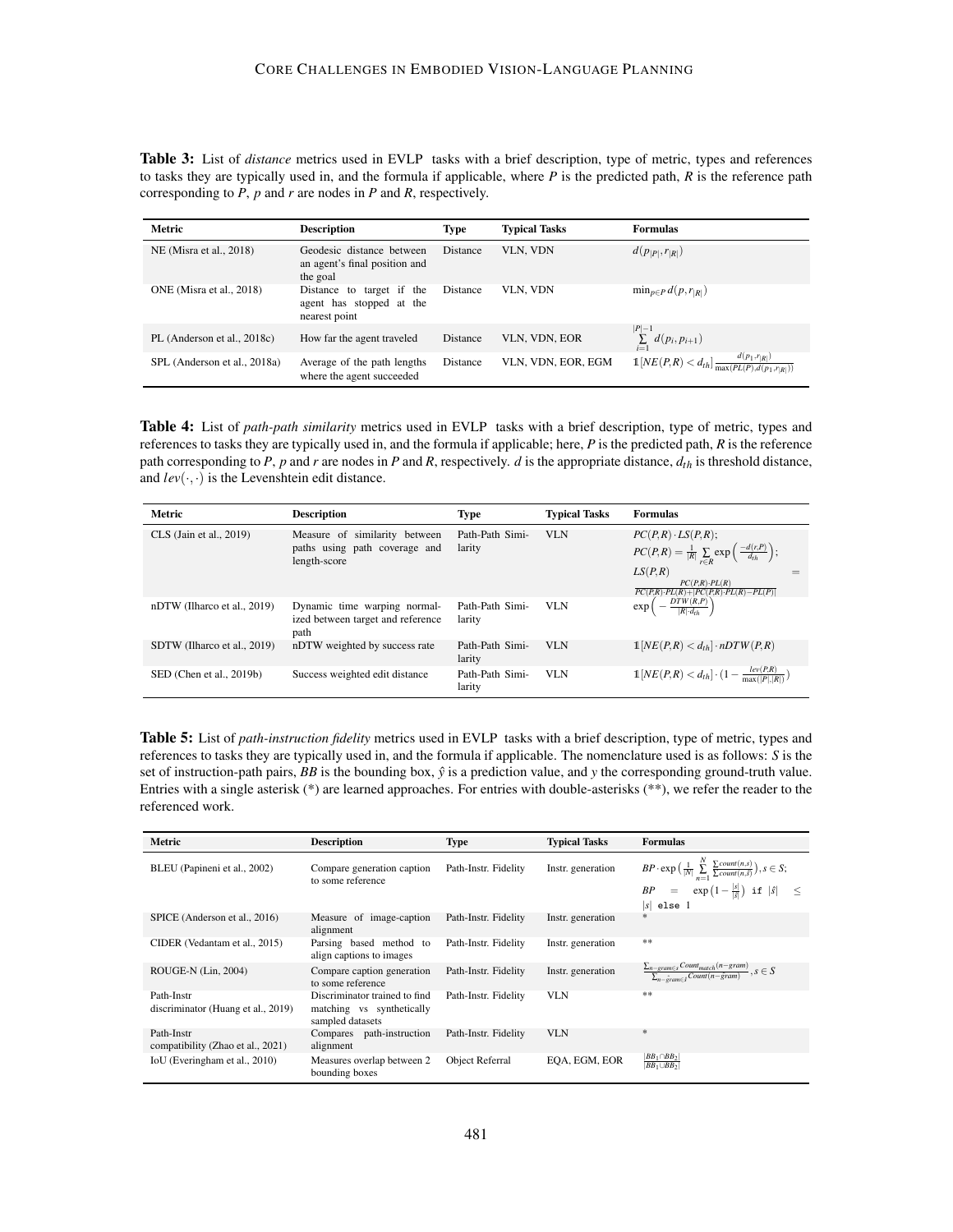While only applicable to EGM and EOR, measuring the quality of object selection interaction is important. It is another aspect of the task and provides a good way of understanding what aspects of language are harder for the model. Recent work in object recognition [\(Padilla et al.,](#page-49-7) [2020\)](#page-49-7) reveals that there are many metrics and variants. Even more traditional metrics such as precision, recall, and F-score are not currently reported in those tasks. Doing so would provide more information about the bounding box accuracy. In addition we could report per-class accuracy, which would be useful to identify which objects are poorly detected by the model.

## <span id="page-23-0"></span>4.2 Simulation Environments and Datasets

Solving EVLP tasks generally involves using a simulation environment and a dataset. Simulation platforms and datasets facilitate the reproduction and evaluation of embodied systems. Simulators aim to replicate aspects of the real-world and model agents capable of solving complex tasks while abstracting away the difficulties of designing and supervising a real-world agent. In contrast, datasets play a crucial role in articulating how each task is framed. They provide examples of *how* agents should behave in response to certain multimodal stimuli.

In this section, we provide a per-task summary and comparison of literature pertaining to environments and datasets used in, or designed for EVLP research. Furthermore, we provide a brief discussion of other recent and relevant multimodal platforms and datasets outside the EVLP tasks discussed in this survey article. Finally, we summarize important aspects of these simulators and datasets in Table [6](#page-26-0) and Table [7,](#page-29-0) respectively.

## <span id="page-23-1"></span>4.2.1 SIMULATORS

Early simulation platforms for embodied research typically leverage video game environments to create and train neural controllers. Human performance was quickly achieved on some of these platforms [\(Bellemare et al.,](#page-38-7) [2015;](#page-38-7) [Kempka et al.,](#page-45-9) [2016;](#page-45-9) [Synnaeve et al.,](#page-52-7) [2016;](#page-52-7) [Beattie et al.,](#page-38-8) [2016;](#page-38-8) [Johnson et al.,](#page-45-10) [2016;](#page-45-10) [Nichol et al.,](#page-49-9) [2018\)](#page-49-9) as simplified environments generally lack the diversity and complexity of real-world settings [\(Savva et al.,](#page-51-9) [2017;](#page-51-9) [Kolve et al.,](#page-45-6) [2017;](#page-45-6) [Deitke et al.,](#page-41-9) [2020\)](#page-41-9).

Recent works have addressed this lack of realism through the use of photo-realism [\(Savva et al.,](#page-51-10) [2019;](#page-51-10) [Xia et al.,](#page-55-5) [2018;](#page-55-5) [Anderson et al.,](#page-38-0) [2018c;](#page-38-0) [Herman et al.,](#page-43-7) [2021\)](#page-43-7) and the use of interactive contexts where agents are able to modify the states of objects in the environment [\(Kolve et al.,](#page-45-6) [2017;](#page-45-6) [Xia](#page-55-6) [et al.,](#page-55-6) [2019;](#page-55-6) [Yan et al.,](#page-55-7) [2018;](#page-55-7) [Brodeur et al.,](#page-39-10) [2018\)](#page-39-10). Toward this end, there is also interest in developing frameworks focused on simulation-to-real transfer and evaluation [\(Deitke et al.,](#page-41-9) [2020\)](#page-41-9), allowing the study of discrepancies between real settings and simulated ones. Finally, other platforms have also focused on encouraging reproducibility of work, flexibility of design, and benchmarking [\(Savva](#page-51-10) [et al.,](#page-51-10) [2019;](#page-51-10) [Weihs et al.,](#page-54-10) [2020\)](#page-54-10).

VLN Simulators. Three environments are relevant to VLN tasks: Matterport3DSim [\(Chang et al.,](#page-40-5) [2017;](#page-40-5) [Anderson et al.,](#page-38-0) [2018c\)](#page-38-0), Habitat [\(Savva et al.,](#page-51-10) [2019\)](#page-51-10), and StreetLearn [\(Mirowski et al.,](#page-48-8) [2018\)](#page-48-8). In both Matterport3DSim and Habitat, VLN is set in indoor environments, while StreetLearn is set outdoors. Matterport3DSim allows an agent to navigate in a discrete environment framed as an undirected navigation graph which associates positions with the corresponding viewpoints, subject to admissible (i.e., collision-free) intra-node transitions. Agents navigating in this setting *teleport* between viewpoints, through high-level atomic actions.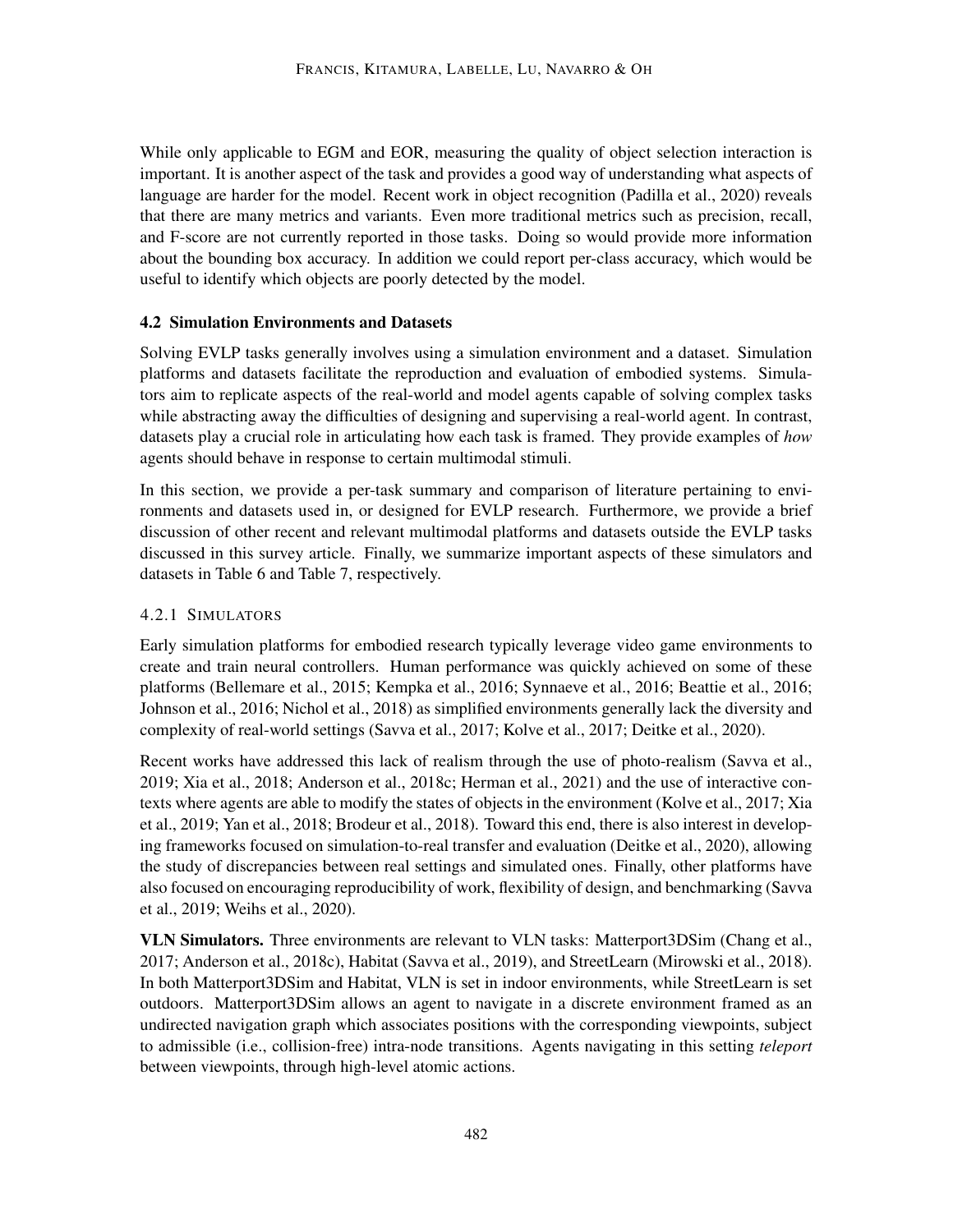In contrast, [Krantz et al.](#page-46-0) [\(2020\)](#page-46-0); [Irshad et al.](#page-44-1) [\(2021\)](#page-44-1) leverage Habitat to provide a more realistic setting for VLN, where agents can navigate in a a discrete [\(Krantz et al.,](#page-46-0) [2020\)](#page-46-0), as well as, continuous [\(Irshad et al.,](#page-44-1) [2021\)](#page-44-1) unconstrained state-space, as opposed to a discretized graph. In the unconstrained setting, agents execute low-level actions over longer horizon sequences [\(Irshad et al.,](#page-44-1) [2021\)](#page-44-1), and more realistically, risk colliding with obstacles along the way. Tangentially, VLN has also been studied in the context of simulation-to-real transfer and evaluation. [Anderson et al.](#page-38-9) [\(2020\)](#page-38-9) ports a VLN agent trained in Matterport3DSim using Robot Operating System (ROS) as a publishsubscribe framework for robot control. They also evaluated the gap in performance between an agent moving through high-level actions compared to a robot taking low-level actions in the real world. They found that, although there has been significant progress in simulation environments for VLN, simulation-to-real transfer is still not reliable, particularly when the agent does not have access to a map.

EQA Simulators. Both, indoor, synthetic [\(Das et al.,](#page-41-0) [2018a;](#page-41-0) [Gordon et al.,](#page-43-0) [2018\)](#page-43-0) and photorealistic [\(Wijmans et al.,](#page-54-1) [2019a\)](#page-54-1) environments are used for EQA. [Das et al.](#page-41-0) [\(2018a\)](#page-41-0) use House3D [\(Wu et al.,](#page-54-11) [2018\)](#page-54-11), a synthetic large-scale environment to train EQA agents, whereas [Gordon et al.](#page-43-0) [\(2018\)](#page-43-0) used AI2-THOR [\(Kolve et al.,](#page-45-6) [2017\)](#page-45-6). In both settings, the agent navigates in a discrete unconstrained environment and perceives the world through ego-centric RGB images. While AI2- THOR is not a large-scale environment as House3D, it enables the study of interactive tasks something crucial in IQA.

[Wijmans et al.](#page-54-1) [\(2019a\)](#page-54-1) argue that although the above-mentioned environments are semantically realistic in terms of layout and types of surrounding objects, they lack visual realism in terms of graphics and intra-class variation. Thus, they propose MP3D-EQA, an EQA task set in a photorealistic simulator, and built upon the MINOS simulator [\(Savva et al.,](#page-51-9) [2017\)](#page-51-9) and the Matterport3D dataset [\(Chang et al.,](#page-40-5) [2017\)](#page-40-5). In addition leveraging RGB images, they add 3D point-cloud observations, which they empirically showed to be more effective for navigation, in contrast to previous works. More recently, MP3D-EQA has also been developed in Habitat. [Savva et al.](#page-51-10) [\(2019\)](#page-51-10) showed that Habitat's performance in terms of frames-per-second (FPS) is significantly superior to that of MINOS, and other platforms, allowing to shift bottlenecks in simulation training.

EOR Simulators. Both indoor and outdoor settings exist for the EOR task. REVERIE [\(Qi et al.,](#page-50-0) [2020\)](#page-50-0) is an indoor-based simulator built upon Matterport3DSim. In particular, it adds object-level bounding boxes to Matterport3DSim allowing for object retrieval. Since a target object may be observed from multiple viewpoints, and because it is expected that the agent reaches the goal within a short distance, they only preserve object bounding boxes within a 3-meter radius of any given viewpoint.

TouchDown [\(Chen et al.,](#page-40-0) [2019b\)](#page-40-0) was made publicly available by transferring it to the StreetLearn environment [\(Mirowski et al.,](#page-48-8) [2018;](#page-48-8) [Mehta et al.,](#page-48-3) [2020\)](#page-48-3). StreetLearn contains panoramas from New York City and Pittsburgh. Like Matterport3DSim, navigation in StreetLearn is based on an undirected graph, and agents move through discrete actions.

VDN Simulators. The VDN task family has also been established in Matterport3DSim [\(Nguyen](#page-49-0) and Daumé III, [2019;](#page-49-0) [Thomason et al.,](#page-53-0) [2019b;](#page-53-0) [Chi et al.,](#page-40-1) [2020\)](#page-40-1). Typically the VLN task is extended with crowd-sourced dialog or sub-instructions that provide the agents with assistance to complete the task. We refer the reader for further information to Section [4.2.2.](#page-26-1)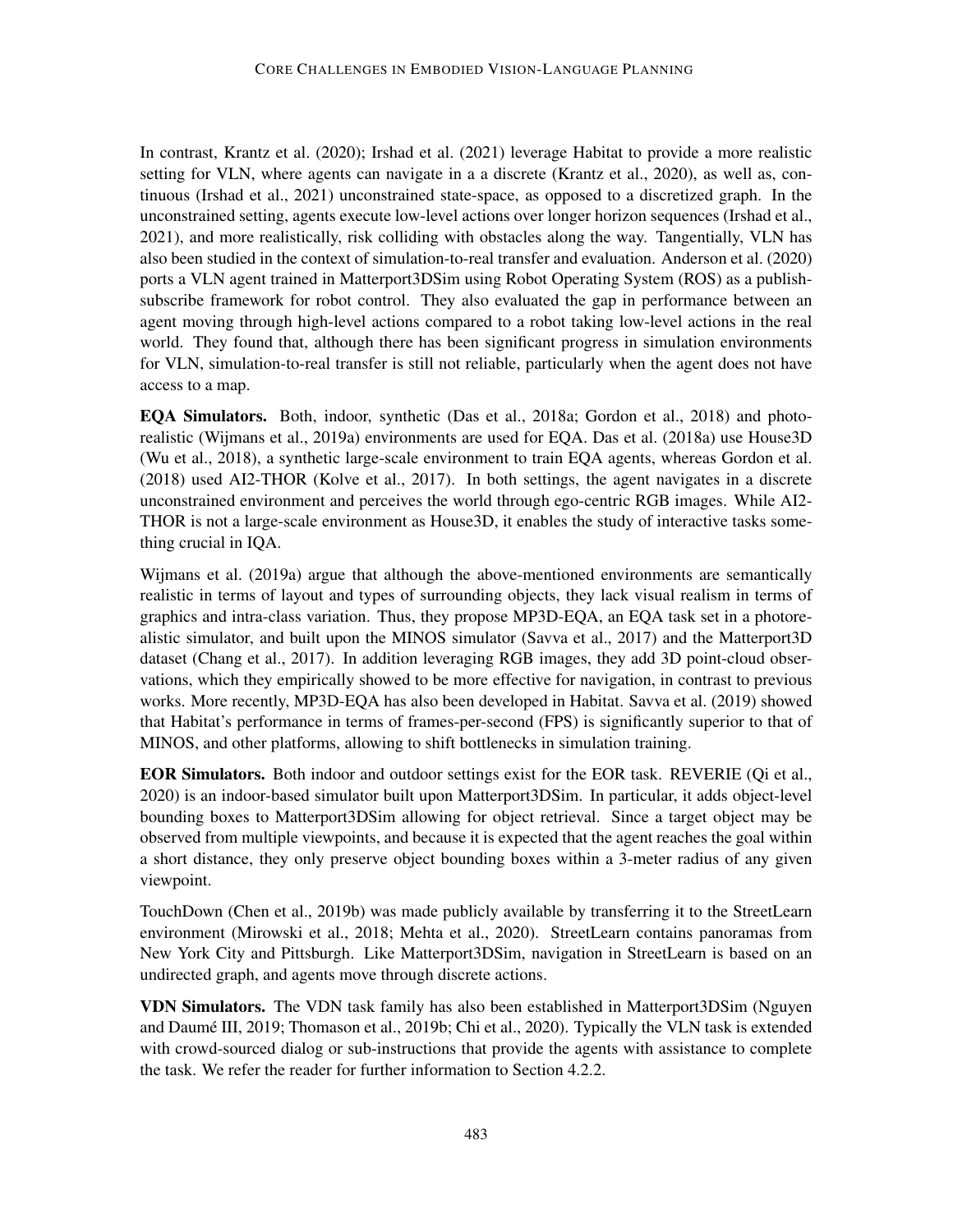EGM Simulators. As discussed in Section [2.2.5,](#page-7-0) interaction with the environment is a crucial component of the EGM task family. Currently, photo-realistic simulation environments are limited in providing interactive or dynamic interaction prospects. Consequently, EGM tasks have mainly leveraged synthetic environments [\(Shridhar et al.,](#page-51-0) [2020;](#page-51-0) [Misra et al.,](#page-48-2) [2018;](#page-48-2) [Suhr et al.,](#page-51-1) [2019;](#page-51-1) [Kim](#page-45-0) [et al.,](#page-45-0) [2020\)](#page-45-0).

[Shridhar et al.](#page-51-0) [\(2020\)](#page-51-0) used the AI2-THOR 2.0 simulation environment for the ALFRED task. In contrast to IQA, which also leverages this simulator, ALFRED does not require agents to answer contextualized questions. Instead, agents must complete tasks that require changing the state of objects (e.g., cleaning, picking, stacking, and heating objects).

In contrast, ArraMon [\(Kim et al.,](#page-45-0) [2020\)](#page-45-0), and CerealBar [\(Suhr et al.,](#page-51-1) [2019\)](#page-51-1) are both framed in outdoor synthetic environments. ArraMon uses a custom two-phase environment consisting of synthetic street-layouts and buildings, used for the navigation phase, and a grid-based room layout used during the assembly phase. CerealBar was designed to study of collaborative interactions between agents.

**Other Simulators.** We briefly discuss other platforms that have recently shown significant promise, in the definition of multimodal embodied tasks that outside conventional EVLP families. Some of the features proposed by these simulators include designing interactive tasks with improved physics [\(Xia et al.,](#page-55-6) [2019;](#page-55-6) [Szot et al.,](#page-52-8) [2021;](#page-52-8) [Xiang et al.,](#page-55-8) [2020;](#page-55-8) [Gan et al.,](#page-43-8) [2020\)](#page-43-8) and object states [\(Li et al.,](#page-46-5) [2021a\)](#page-46-5), additional modalities [\(Chen et al.,](#page-40-4) [2020b;](#page-40-4) [Shen et al.,](#page-51-11) [2021a\)](#page-51-11), low-level articulation [\(Xiang](#page-55-8) [et al.,](#page-55-8) [2020;](#page-55-8) [Szot et al.,](#page-52-8) [2021\)](#page-52-8), and integraton with virtual reality interfaces [\(Li et al.,](#page-46-5) [2021a;](#page-46-5) [Gan](#page-43-8) [et al.,](#page-43-8) [2020\)](#page-43-8).

iGibson 1.0 [\(Xia et al.,](#page-55-6) [2019;](#page-55-6) [Shen et al.,](#page-51-11) [2021a\)](#page-51-11) is a recent simulation environment that allows for the development of interactive navigation and manipulation tasks in large-scale realistic scenes, in contrast to its precursor Gibson [\(Xia et al.,](#page-55-5) [2018\)](#page-55-5), which only provides support for robot navigation tasks (where agent interaction is limited to collisions with scene meshes). Among the most valuable aspects of this platform are the physics-based simulation capabilities, which enable highquality interactive tasks. More recently, iGibson 2.0 [\(Li et al.,](#page-46-5) [2021a\)](#page-46-5) was provided as an extension to iGibson 1.0; it includes a set of extended states and logical descriptions, which simulate such underlying physical processes as temperature, wetness, and cleanness of objects—thus motivating a wider range of household tasks and perceptual modes. Moreover, to facilitate modeling household tasks, iGibson 2.0 introduces a virtual reality (VR) interface to allow humans to collect demonstrations, e.g., for developing solutions that leverage imitation-based learning.

[Szot et al.](#page-52-8) [\(2021\)](#page-52-8) present Habitat 2.0, a simulation platform for training virtual robots in interactive environments and physics-enabled synthetic scenarios. It was built upon Habitat [\(Savva et al.,](#page-51-10) [2019\)](#page-51-10) and, as such, it prioritises high-performance and speed. [Szot et al.](#page-52-8) [\(2021\)](#page-52-8) introduce the Home Assistant Benchmark (HAB) a suite of tasks for assistive robots, such as, preparing groceries and cleaning the house, designed for testing the manipulation capabilities of agents. Also extending Habitat, SoundSpaces [\(Chen et al.,](#page-40-4) [2020b\)](#page-40-4) integrates environment acoustics to enable audio-based navigation tasks in indoor environments. To do so, they leverage algorithms for modeling room acoustics as well as sound reflections based on room geometry.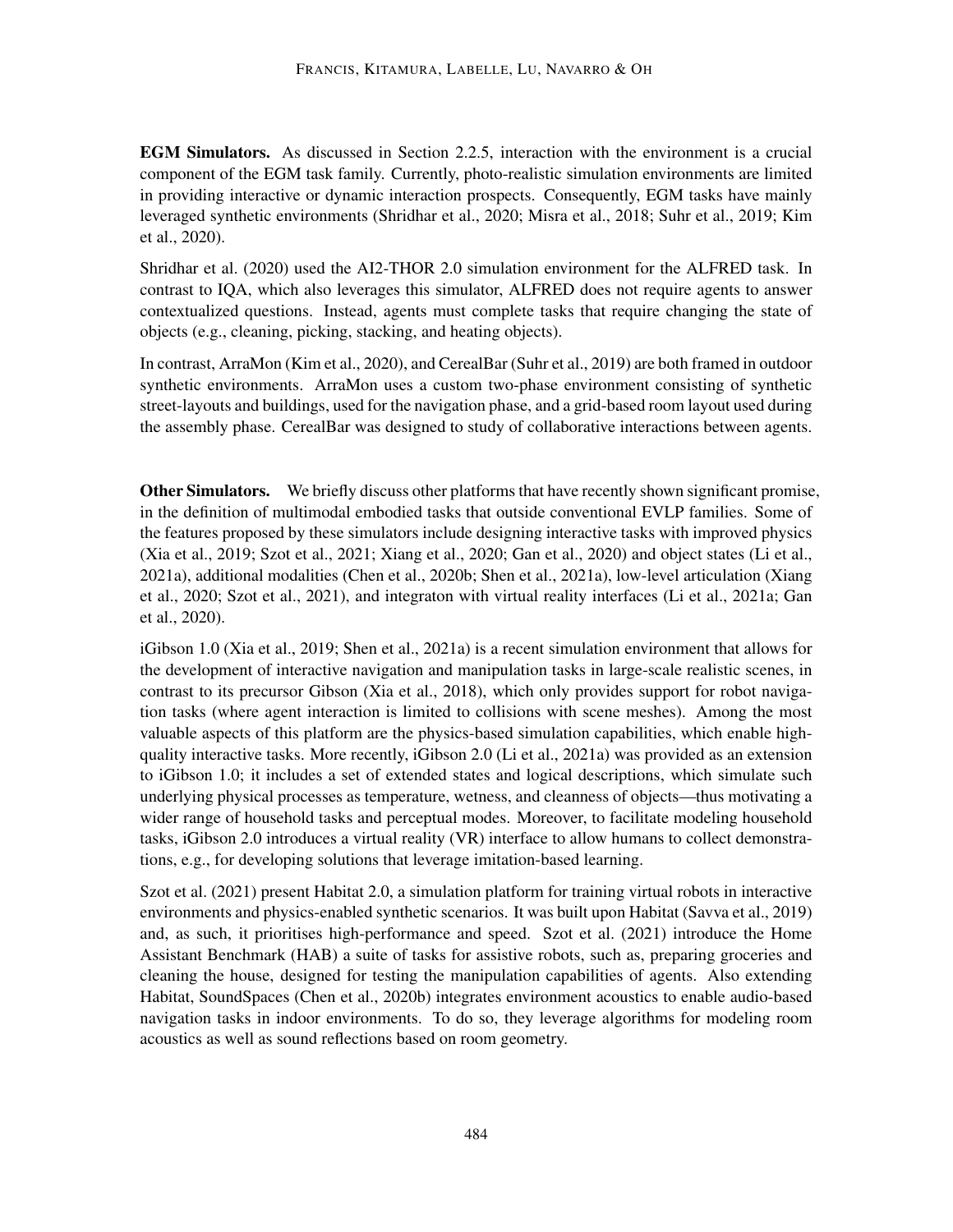VirtualHome [\(Puig et al.,](#page-50-8) [2018\)](#page-50-8) is an environment designed for simulating household activities by generating programs containing sequences of symbolic instructions representing atomic actions. Modalities supported by this platform include RGB, depth, semantic segmentation and natural language.

ThreeDWorld (TDW) [\(Gan et al.,](#page-43-8) [2020\)](#page-43-8) enables the development of interactive navigation and manipulation tasks in both outdoor and indoor environments. It also allows users to procedurally create custom environments (and the objects to populate them), as well as interact with objects through VR. TDW also supports complex physical dynamics, with audio support, which is relevant for exploring topics such as physical reasoning [\(Zhang et al.,](#page-56-5) [2017\)](#page-56-5) and audio-visual learning [\(Chen et al.,](#page-40-4) [2020b;](#page-40-4) [Gan et al.,](#page-43-9) [2019\)](#page-43-9). Finally, Sapien [\(Xiang et al.,](#page-55-8) [2020\)](#page-55-8) is a synthetic-based platform that provides rich physics support for developing low-level interactive manipulation tasks.

<span id="page-26-0"></span>Table 6: A comparison of simulation environments, related to EVLP research. Supported Tasks: we include PointNav [\(Wijmans et al.,](#page-54-6) [2019b\)](#page-54-6), RoomNav[\(Wu et al.,](#page-54-11) [2018\)](#page-54-11), AVN (Audio-Visual Navigation; [\(Chen et al.,](#page-40-4) [2020b\)](#page-40-4)), HAB [\(Szot et al.,](#page-52-8) [2021\)](#page-52-8), ArmPointNav [\(Ehsani et al.,](#page-42-7) [2021\)](#page-42-7), general navigation, and manipulation, in addition to conventional EVLP tasks. Agent-World Interaction: C: continuous actions / forces, D: discrete actions. Environments: S: synthetic, P: photorealistic. Scenes: I: indoors, O: outdoors. Modalities: A: audio, C: color, D: depth, F: flow, L: LiDAR, NL: natural language, SN: surface normals, SS: semantic segmentations. Scene Scale: B: buildings, R: rooms, H: houses, RO: realistic outdoors, SO: synthetic outdoors O: object-level.

| <b>Environment</b> | <b>Supported Task</b>  | <b>Agent-World</b><br><b>Interaction</b> | <b>Environments</b> | Scenes   | <b>Scene Scale</b> | <b>Modalities</b> | Multi-Agent | <b>Specialty</b>                                | <b>Reference</b>       |
|--------------------|------------------------|------------------------------------------|---------------------|----------|--------------------|-------------------|-------------|-------------------------------------------------|------------------------|
| Matterport3DSim    | VLN, VDHN, EOR         | D                                        | P                   |          | R                  | C.D.NL            |             | Topological planning                            | Chang et al. (2017)    |
| <b>MINOS</b>       | EOA, PointNav, RoomNav | C.D                                      | P.S                 |          | B                  | C.D.NL.SN.SS      |             | High-speed, navigation                          | Savva et al. (2017)    |
| AI2-THOR           | VDHN, EQA, EGM         | C.D                                      | s                   |          | R                  | A,C,D,SS          |             | Actionable objects, task planning               | Kolve et al. (2017)    |
| ManipulaTHOR       | <b>ArmPointNav</b>     | D                                        | S                   |          | $\mathbb{R}$       | C.D               |             | Mobile manipulation                             | Ehsani et al. (2021)   |
| House3D            | EQA, RoomNav           | D                                        | s                   |          | B.R                | C.D.SS.NL         |             | Environment diversity, navigation               | Wu et al. (2018)       |
| CerealBar          | <b>EGM</b>             | D                                        | S                   | $\Omega$ | SO <sub>2</sub>    | C.NL              | ✓           | Collaborative interactions                      | Suhr et al. (2019)     |
| ArraMon            | <b>EGM</b>             | D                                        | s                   | $\circ$  | SO.                | C.NL              |             | Joint navigation and manipulation               | Kim et al. (2020)      |
| StreetLearn        | VLN. EOR               | D                                        | P                   | $\Omega$ | R <sub>O</sub>     | C.NL              |             | <b>Urban Navigation</b>                         | Mirowski et al. (2018) |
| Gibson             | Nav.                   | C                                        | P.S                 |          | H                  | C.D.SN.SS         |             | Navigation                                      | Xia et al. (2018)      |
| iGibson 1.0        | Nav., Manip.           | C                                        | P.S                 |          | H                  | C.D.F.L.SN.SS     |             | Physics Interaction                             | Shen et al. (2021a)    |
| iGibson 2.0        | Nav., Manip.           | $\sqrt{2}$<br>U                          | P.S                 |          | H                  | C.D.F.L.SN.SS     |             | Extended object states, VR                      | Li et al. (2021a)      |
| Habitat            | VLN, EQA, PointNav     | C.D                                      | P.S                 |          | B                  | C.D.SS            |             | High-speed, navigation, customizable            | Savva et al. (2019)    |
| Habitat 2.0        | HAB                    | $\sqrt{2}$                               | s                   |          | H                  | C.D               |             | High-speed, task planning, articulated dynamics | Szot et al. (2021)     |
| SoundSpaces        | <b>AVN</b>             | C.D                                      | P.S                 |          | B                  | A,C,D,SS          |             | High-speed, audio-visual navigation             | Chen et al. (2020b)    |
| VirtualHome        | Nav., Manip.           | D                                        | s                   |          | H.R                | C.D.F.SS          |             | <b>Task Planning</b>                            | Puig et al. (2018)     |
| <b>ThreeDWorld</b> | Manip.                 | C.                                       | S                   | I.O      | R.H.SO             | A.C.D.SS          |             | Audio, Physics Interaction, VR                  | Gan et al. (2020)      |
| Sapien             | Manip.                 | $\sqrt{2}$<br>U                          | s                   |          | $\Omega$           | C.D.SN.SS         |             | Low-level articulation                          | Xiang et al. $(2020)$  |

### <span id="page-26-1"></span>4.2.2 DATASETS

EVLP datasets vary across three main dimensions: visual observations, natural language prompts, and navigation demonstrations. Visual observations, in general, consist of RGB images often paired with depth data or semantic masks. These observations can represent both indoor and outdoor environments from both, photo-realistic or synthetic-based settings. In contrast, language varies in the type of prompt. Language prompts may come in the form of questions [\(Das et al.,](#page-41-0) [2018a;](#page-41-0) [Wi](#page-54-1)[jmans et al.,](#page-54-1) [2019a\)](#page-54-1), step-by-step instructions [\(Anderson et al.,](#page-38-0) [2018c\)](#page-38-0), or ambiguous instructions that require some type of clarification through dialog or description (Nguyen and Daumé III, [2019;](#page-49-0) [Thomason et al.,](#page-53-0) [2019b\)](#page-53-0). Language can also vary in terms of complexity of language sequences and scope of vocabulary. Finally, navigation traces differ in aspects like the granularity (or discretization) of the action-space and the implicit alignment that a provided action sequence (or trajectory) has with the other two dimensions.

VLN Datasets. Both indoor [\(Anderson et al.,](#page-38-0) [2018c;](#page-38-0) [Jain et al.,](#page-44-0) [2019;](#page-44-0) [Zhu et al.,](#page-56-2) [2020b;](#page-56-2) [Hong et al.,](#page-44-10) [2020\)](#page-44-10) and outdoor [\(Chen et al.,](#page-40-0) [2019b;](#page-40-0) [Mehta et al.,](#page-48-3) [2020;](#page-48-3) [Hermann et al.,](#page-43-1) [2020\)](#page-43-1) datasets have been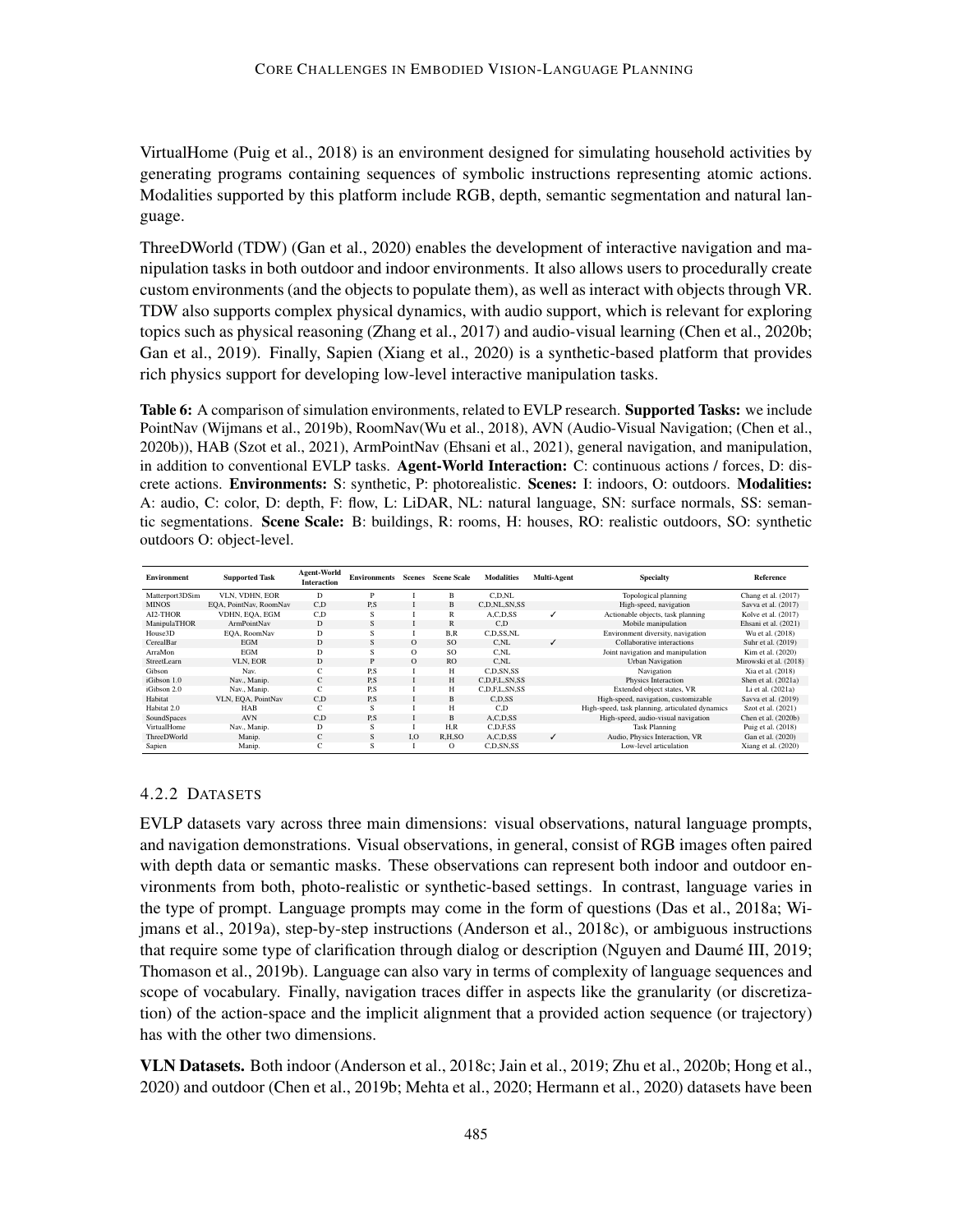designed for the VLN task. [Anderson et al.](#page-38-0) [\(2018c\)](#page-38-0) introduced Room2Room (R2R), the first and most widely known indoor VLN dataset. A number of R2R variants have been developed since its introduction. Some of these variants propose longer and more complex navigation sequences. For instance, R4R [\(Jain et al.,](#page-44-0) [2019\)](#page-44-0), R6R, and R8R [\(Zhu et al.,](#page-56-2) [2020b\)](#page-56-2) are formed by concatenating sequences of two, three and four paths from the R2R dataset, respectively. Others aim to provide better alignment between instructions an visual observations. For instance, Fine-Grained Roomto-Room (FGR2R) [\(Hong et al.,](#page-44-10) [2020\)](#page-44-10), proposes finer alignment between instructions and visual inputs. To do so, the authors provide additional supervision for the agent by dividing R2R instructions into sub-instructions and matching them with visual observations along a the corresponding path. Room-Across-Room (RxR) [\(Ku et al.,](#page-46-2) [2020\)](#page-46-2) uses the PanGEA annotation tool [\(Ku et al.,](#page-46-9) [2021\)](#page-46-9) to also tackle path-instruction alignment by densely recording and matching 3D pose traces with audio-based instructions.

Multilingual datasets also exist in VLN. Two such examples of this type of dataset are Cross-Lingual Room-to-Room (XL-R2R) [\(Yan et al.,](#page-55-9) [2020\)](#page-55-9) with instructions in Chinese in addition to English, and RxR [\(Ku et al.,](#page-46-2) [2020\)](#page-46-2) which uses instructions in Hindi, Telugu, and English.

The preceding datasets are based on Matterport3DSim where, as mentioned in Section [4.2.1,](#page-23-1) navigation is constrained to an undirected graph. Nonetheless, making the underlying navigation space more realistic is another direction into which R2R has evolved. [Krantz et al.](#page-46-0) [\(2020\)](#page-46-0) proposed VLN in Continuous Environments (VLN-CE), which transfers the graph-based trajectories of R2R to an unconstrained discrete state-space in AI Habitat. Furthermore, [Irshad et al.](#page-44-1) [\(2021\)](#page-44-1) proposed RoboVLN, a dataset which extends the high-level discrete actions of VLN-CE by adding low-level ones that represent the agent's linear and angular velocities between high-level actions. Beyond continuity,there are other short comings in existing datasets that hamper realness. These include biases in path distribution [Ku et al.](#page-46-2) [\(2020\)](#page-46-2). Some datasets, such as R2R, have limited variability in path length. In addition they only contains paths that go directly from the origin to a target location. Both these biases impact generalization to new environments and the agent's ability to follow instructions, favoring goal finding rather than instruction following.

In addition to R2R and its variants, other datasets explore outdoor navigation settings. For instance, LANI [\(Misra et al.,](#page-48-2) [2018\)](#page-48-2) is a dataset designed for outdoor navigation in a synthetic environment. LANI evaluates an agent's ability to follow instructions referring to multiple landmarks. [Hermann](#page-43-1) [et al.](#page-43-1) [\(2020\)](#page-43-1) propose the StreetNav Suite which leverages the StreetLearn environment [\(Mirowski](#page-48-8) [et al.,](#page-48-8) [2018\)](#page-48-8) built using RGB panoramas from Google Street View. Similar to R2R, in this dataset navigation is based on an undirected graph but unlike the previous datasets it uses synthetic instructions rather than human-generated ones.

EQA Datasets. Datasets in EQA mainly differ based on the type of environment used (Section [4.2.1\)](#page-23-1) and the type of questions asked. For instance, IQUADv1 [\(Gordon et al.,](#page-43-0) [2018\)](#page-43-0) is an indoor-based dataset that contains three types of questions: existence questions (*Is there an* [OBJECT] *in* [PLACE] ?), counting questions (*How many* [OBJECT<sub>-1</sub>] *are on the* [OBJECT<sub>-2</sub>] ?), and spatial relationship questions (*Are there* [OBJECT<sub>-1</sub>] *in the* [OBJECT<sub>-2</sub>] *?*). These questions along with their corresponding answers are generated automatically using templates.

EQAv1 [\(Das et al.,](#page-41-0) [2018a\)](#page-41-0) also implements template-generated questions and answers. The type of questions involve scene recognition (*What* [ROOM] *is the* [OBJECT] *located in?*), color recognition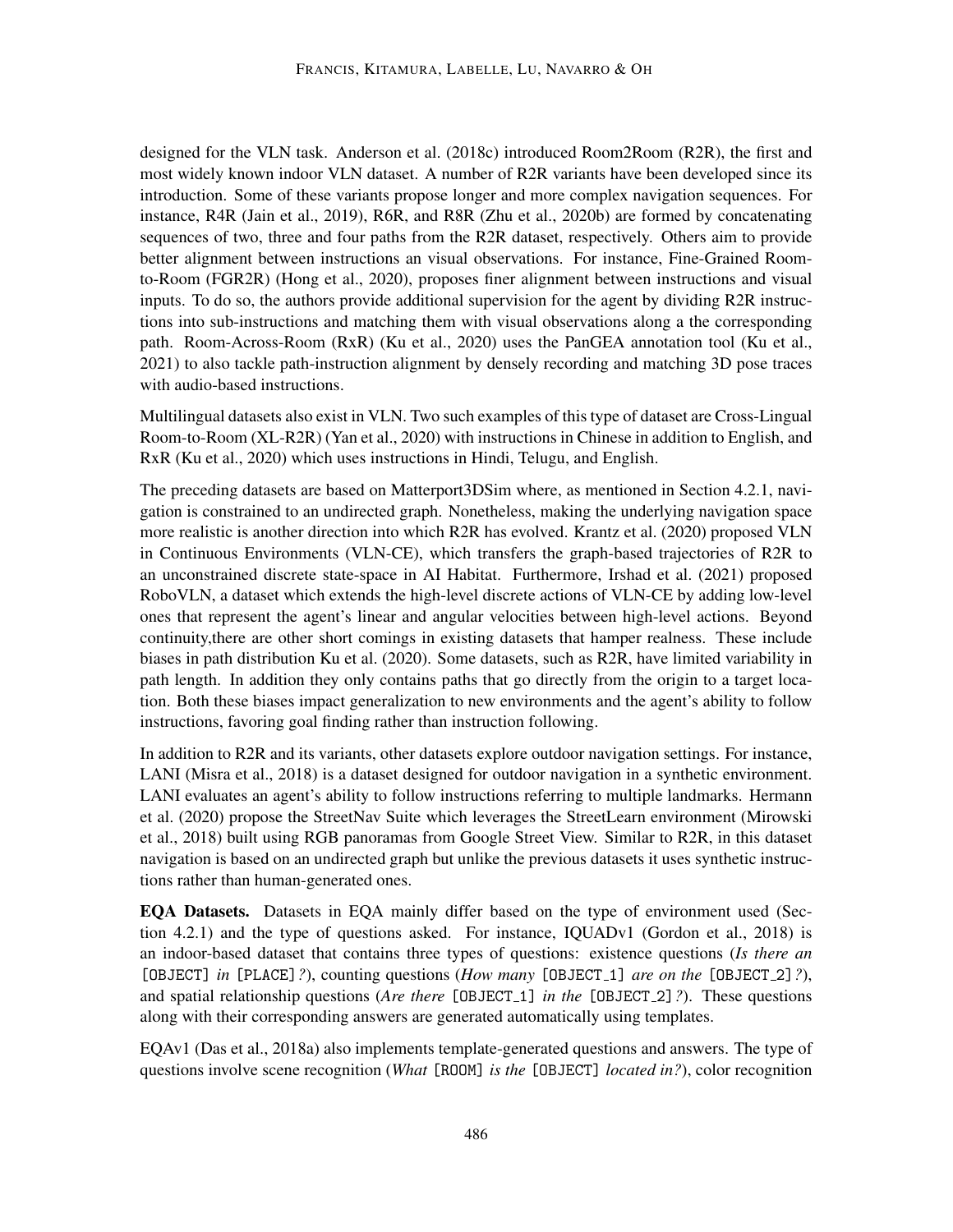(*What color is the* [OBJECT]*?*), and spatial reasoning (*What is* [on/above/below/next-to] *the* [OBJECT] *in the* [ROOM]*?*). The object in a question is single-target, and the possible answer options are room names, color names, and object names. MP3D-EQA [\(Wijmans et al.,](#page-54-1) [2019a\)](#page-54-1)is the extension of EQAv1 to photo-realistic environments. However, it only defines questions about scene and color recognition. Finally, MT-EQA [\(Yu et al.,](#page-55-3) [2019\)](#page-55-3) proposes a generalization of EQA where the types of questions involve multiple target objects and rooms. They propose 6 types of questions which compare attribute properties (color, size and distance) between multiple targets (objects and rooms). For instance, *Is* [ROOM 1] [bigger/smaller] *than* [ROOM 2]*?*, or, *Does* [OBJECT 1] *in* [ROOM 1] *share the same color as* [OBJECT 2] *in* [ROOM 2]*?*.

VDN Datasets. Current indoor-based VDN datasets were built on the R2R dataset. JustAsk [\(Chi](#page-40-1) [et al.,](#page-40-1) [2020\)](#page-40-1) uses R2R and extends the VLN task by adding an interactivity module where a confused agent can ask an oracle to resolve any ambiguities. In turn, the oracle provides an action to take with some probability of being incorrect. In HANNA (Nguyen and Daumé III, [2019\)](#page-49-0), an agent receives traditional VLN instructions and can also request assistance when it is lost or confused. Here, in contrast to JustAsk, an oracle named ANNA provides the agent with a sub-task to help correct its path. As such, the dataset builds a route system simulating human assistance (sub-tasks) on top of the R2R dataset.

[Thomason et al.](#page-53-0) [\(2019b\)](#page-53-0) study dialog interactions between agents and human assistants. To do so, they designed the Cooperative Vision-Dialog Navigation (CVDN) dataset which consists of ambiguous and underspecified instructions along with human-based dialog guidance between a navigator and an oracle. Compared to the step-by-step instructions in R2R, their instructions do not initially specify a goal location and require clarification. Thus, resolution is done through the use of dialog between a navigator, who is given the instruction, and an oracle, who knows how to resolve ambiguities.

Similarly, Talk the Walk [\(de Vries et al.,](#page-41-1) [2018\)](#page-41-1) consists of a *tourist* and a *guide* that interact with each other using dialog to get the tourist to a target location. The dataset consists of RGB panoramic images of New York City which are used to build a 2D grid-like environment in which the tourist moves. The dialogs for this dataset were crowd-sourced and correspond to trajectories followed from randomly sampled start and target locations.

EOR Datasets. There are two datasets in EOR: REVERIE [\(Qi et al.,](#page-50-0) [2020\)](#page-50-0) and Touchdown [\(Chen](#page-40-0) [et al.,](#page-40-0) [2019b;](#page-40-0) [Mehta et al.,](#page-48-3) [2020\)](#page-48-3). REVERIE is an indoor-based dataset built upon Matterport3DSim. It differs from the R2R dataset in two main aspects: (1) instructions are intended to be more realistic, and (2) the dataset contains object-level annotations. In R2R, instructions are often long and provide step-by-step guidance toward a goal location. [Qi et al.](#page-50-0) [\(2020\)](#page-50-0) argue that it is unrealistic for humans to give such instructions to a robot. Thus, they propose a dataset containing simplified instructions such as *Bring me a mug*. Additionally, the REVERIE dataset includes object annotations in the form of 2D bounding boxes since the task requires the agent to localize the target object to which the instruction refers (e.g., the mug).

Touchdown is set in an urban environment. The dataset leverages RGB panoramic images of New York City in Google Street View. It has recently been added to StreetLearn [\(Mehta et al.,](#page-48-3) [2020\)](#page-48-3) and made publicly available to the research community. Like StreetNav, navigation is based on an undirected graph. The goal of the agent is to find the location of a hidden teddy bear named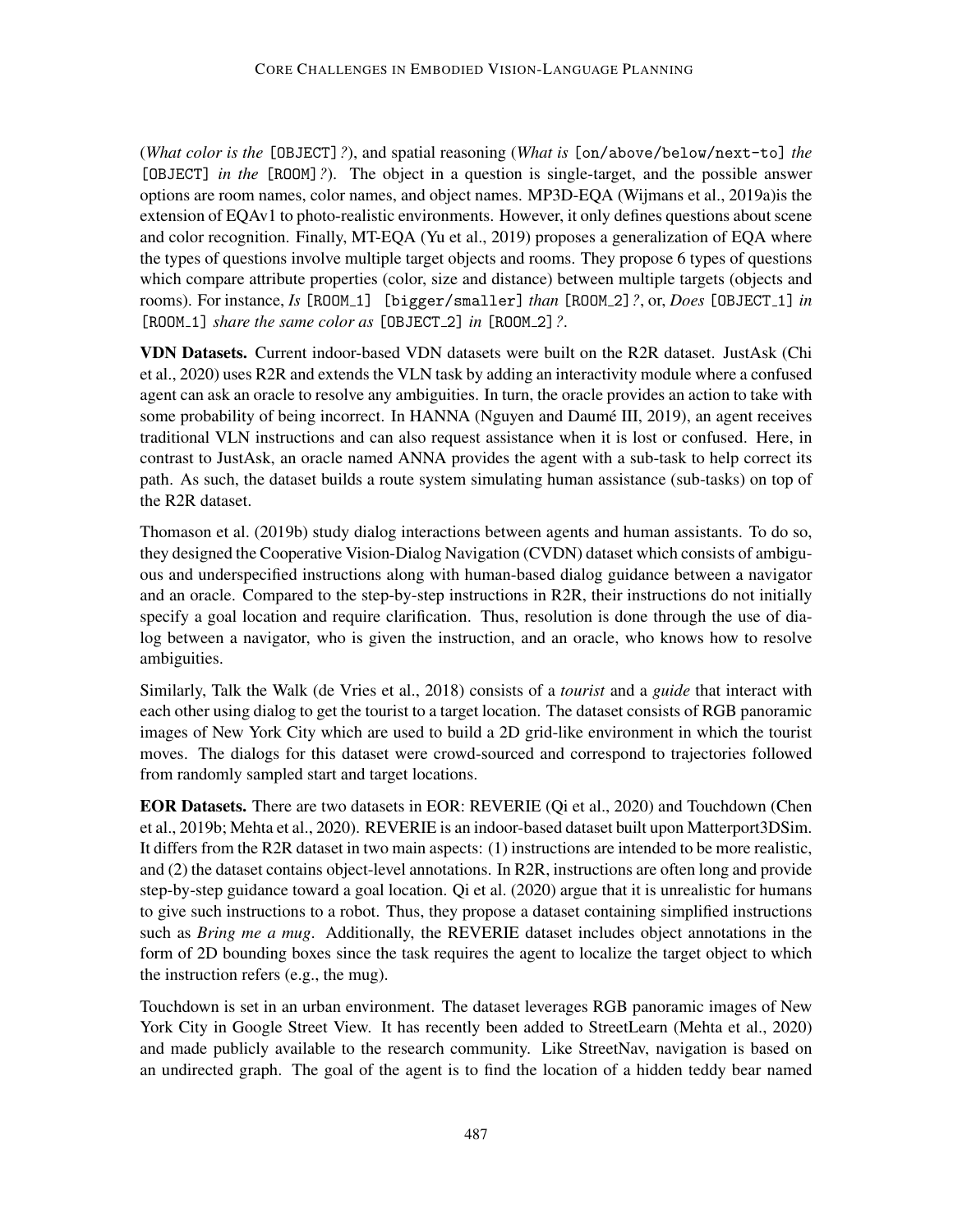Touchdown. Touchdown only appears if the correct location was selected. Compared to REVERIE, the instructions in Touchdown represent a step-by-step guidance toward the goal, similar to VLN. Moreover, these instructions clearly specify where to find the teddy bear, whereas in REVERIE, the agent needs to infer both the object of interest and its probable location in the environment.

EGM Datasets. All of the contemporary EGM datasets use interactive synthetic environments (Subsection [4.2.1\)](#page-23-1). EGM datasets are crowd-sourced and validated by human annotators which interact with these environments to verify the alignment between instructions, visual inputs, and interactions.

The CHAI dataset [\(Misra et al.,](#page-48-2) [2018\)](#page-48-2) is based on household instructions (e.g., *Go to the kitchen and put the cup on the sink*). A single instruction can be divided into sub-tasks requiring multiple navigation and manipulation steps. ALFRED [\(Shridhar et al.,](#page-51-0) [2020\)](#page-51-0) is also based on household instructions with multiple goals. The main differences between ALFRED and CHAI are that AL-FRED includes expert demonstrations and allows the agent to perform several manipulation actions (e.g., *pick up, turn on, open, etc.*), whereas CHAI only uses an *interact* action.

ArraMon [\(Kim et al.,](#page-45-0) [2020\)](#page-45-0) is set on an outdoor environment and consists of two types of instructions: navigation and assembly. Navigation instructions provide step-by-step guidance toward a goal object which the agent requires to find and collect. Assembly instructions specify where does the agent need to place each the collected item. These directives come in turns, i.e., a navigation instruction is followed by an assembly one. Each episode is defined by two turns. Lastly, CerealBar [\(Suhr et al.,](#page-51-1) [2019\)](#page-51-1) also set outdoors, considers a turn-based game between two agents, a *leader*, and a *follower*. The leader gives step-by-step instructions to collect game cards of different colors, shapes and count, and the follower has to execute them.

<span id="page-29-0"></span>Table 7: Summary of EVLP dataset statistics. *MP3D* refers to the Matterport3D simulator [\(Chang et al.,](#page-40-5) [2017\)](#page-40-5). *CS* refers to crowd-sourced instructions and *G* refers to generated instructions. We use *EN* for English, *CH* for Chinese, *HI* for Hindi and *TE* for Telugu. Then, we use *N* for navigation and *M* for manipulation. The vocabulary sizes provided are taken from the original works and account for all unique words generated using that work's tokenizer. Finally, missing fields, indicated by hyphens (-), were not computed by the originating works.

|                |             |                   |                      | Navigation Information   |               | Language Information                    |                                      |                            |                                  |            |                                          |
|----------------|-------------|-------------------|----------------------|--------------------------|---------------|-----------------------------------------|--------------------------------------|----------------------------|----------------------------------|------------|------------------------------------------|
| <b>Dataset</b> | Task        | <b>Simulator</b>  | Avg.<br># Steps      | #Trajectories            | Navigation    | # Instr. / Dialog /<br><b>Ouestions</b> | Avg. Words Per<br><b>Instruction</b> | <b>Instruction</b><br>Type | <b>Vocabulary</b><br><b>Size</b> | Language   | Reference                                |
| R2R            | <b>VLN</b>  | MP <sub>3</sub> D | 5                    | 7,189                    | graph         | 21,567                                  | 29                                   | $\overline{\text{CS}}$     | 3,100                            | EN         | Anderson et al. (2018c)                  |
| R4R            | <b>VLN</b>  | MP3D              | 20.5                 | 7,189                    | graph         | 279.810                                 | 58.4                                 | $\mathbf{CS}$              | 3,100                            | EN         | Jain et al. (2019)                       |
| R6R            | <b>VLN</b>  | MP <sub>3</sub> D | $\sim$               | $\sim$                   | graph         | 12.5409                                 | 91.2                                 | CS                         | 3.100                            | EN         | Zhu et al. (2020b)                       |
| R8R            | <b>VLN</b>  | MP3D              | $\sim$               | $\sim$                   | graph         | 138,004                                 | 121.6                                | $\mathbf{CS}$              | 3,100                            | EN         | Zhu et al. (2020b)                       |
| FGR2R          | <b>VLN</b>  | MP3D              |                      | 7,189                    | graph         | 21,567                                  | 29                                   | CS                         | 3.100                            | EN         | Li et al. (2020b)                        |
| $XL-R2R$       | <b>VLN</b>  | MP <sub>3</sub> D |                      | 5,798                    | graph         | 17,394                                  |                                      | $\mathbf{CS}$              | EN: 1,583, CH: 1,134             | EN. CH     | Yan et al. (2020)                        |
| <b>RXR</b>     | <b>VLN</b>  | MP3D              | $\overline{7}$       | 16.522                   | graph         | 126,000                                 | EN: 101, HI: 76, TE: 56              | CS                         | ٠                                | EN, HI, TE | Ku et al. (2020)                         |
| <b>VLN-CE</b>  | <b>VLN</b>  | Habitat           | 55.8                 | 4,475                    | discrete      | 13,425                                  |                                      | $\mathbf{CS}$              | ۰.                               | EN         | Krantz et al. (2020)                     |
| RoboVLN        | <b>VLN</b>  | Habitat           | 326                  | 3.177                    | continuous    | 9.533                                   | $\sim$                               | CS                         | $\sim$                           | EN         | Irshad et al. (2021)                     |
| LANI           | <b>VLN</b>  | Unity3D           | 24.6                 | 6,000                    | grid          | 28,204                                  | 12.1                                 | $\mathbf{CS}$              | 2,292                            | EN         | Misra et al. (2018)                      |
| StreetNav      | <b>VLN</b>  | StreetLearn       | 125                  | 613,000                  | graph         | $\sim$ 2.5M                             | $\overline{7}$                       | G                          | $\sim$                           | EN         | Hermann et al. (2020)                    |
| IQAv1          | EQA         | AI2-THOR          | $\sim$               | ٠                        | discrete      | 75,000                                  | ٠                                    | G                          | 70                               | EN         | Gordon et al. (2018)                     |
| EQAv1          | <b>EQA</b>  | House3D           | $\sim$               | $\sim$                   | discrete      | 5,000                                   | ۰.                                   | G                          | $\sim$                           | EN         | Das et al. (2018a)                       |
| MT-EQA         | EQA         | House3D           |                      | ٠                        | discrete      | 19.287                                  |                                      | G                          | ٠                                | EN         | Yu et al. (2019)                         |
| MP3D-EQA       | EQA         | Habitat           | $\sim$               | $\sim$                   | discrete      | $\sim 1.100$                            | $\sim$                               | G                          | ٠                                | EN         | Wiimans et al. (2019a)                   |
| <b>CVDN</b>    | <b>VDHN</b> | MP3D              | 17.4                 | 7,000                    | graph         | 2,050                                   | 81.6                                 | $\mathbf{CS}$              | ~1.100                           | EN         | Thomason et al. (2019b)                  |
| <b>HANNA</b>   | <b>VDHN</b> | MP3D              | $\sim$               | $\sim$                   | graph         | 21,594                                  | $\sim$                               | CS                         | 2.332                            | EN         | Nguyen and Daumé III (2019)              |
| Talk the walk  | <b>VDHN</b> | Talk the Walk     | 62                   | ٠                        | grid          | 10,000                                  | ÷.                                   | $\mathbf{CS}$              | $10,000+$                        | EN         | de Vries et al. (2018)                   |
| <b>REVERIE</b> | <b>EOR</b>  | MP <sub>3</sub> D | $\sim$               | $\overline{\phantom{a}}$ | graph         | 21,702                                  | 18                                   | CS                         | 1.600                            | EN         | Qi et al. (2020)                         |
| (Re)Touchdown  | EOR         | StreetLearn       | a.                   | $\overline{\phantom{a}}$ | graph         | 9,326                                   | 108                                  | $\mathbf{CS}$              | 5,625                            | EN         | Chen et al. (2019b); Mehta et al. (2020) |
| <b>CHAI</b>    | <b>EGM</b>  | Chalet            | 54.5                 | $\sim$                   | discrete      | 13.729                                  | 10.1                                 | CS                         | 1.018                            | EN         | Misra et al. (2018)                      |
| <b>ALFRED</b>  | <b>EGM</b>  | AI2-THOR          | 50                   | 8,055                    | graph         | 25,726                                  | 50                                   | $\mathbf{CS}$              | $\sim$ 100                       | EN         | Shridhar et al. (2020)                   |
| ArraMon        | <b>EGM</b>  | ArraMon           | 75.78 (N), 13.68 (M) | 7.692                    | discrete/grid | 30,768                                  | 48 (N), 21 (M)                       | $\mathbf{C}\mathbf{S}$     | $\sim$                           | EN, HI     | Kim et al. (2020)                        |
| CerealBar      | <b>EGM</b>  | CerealBar         | 8.5                  | 1.202                    | grid          | 23,979                                  | 14                                   | $\mathbf{CS}$              | 3,641                            | EN         | Suhr et al. (2019)                       |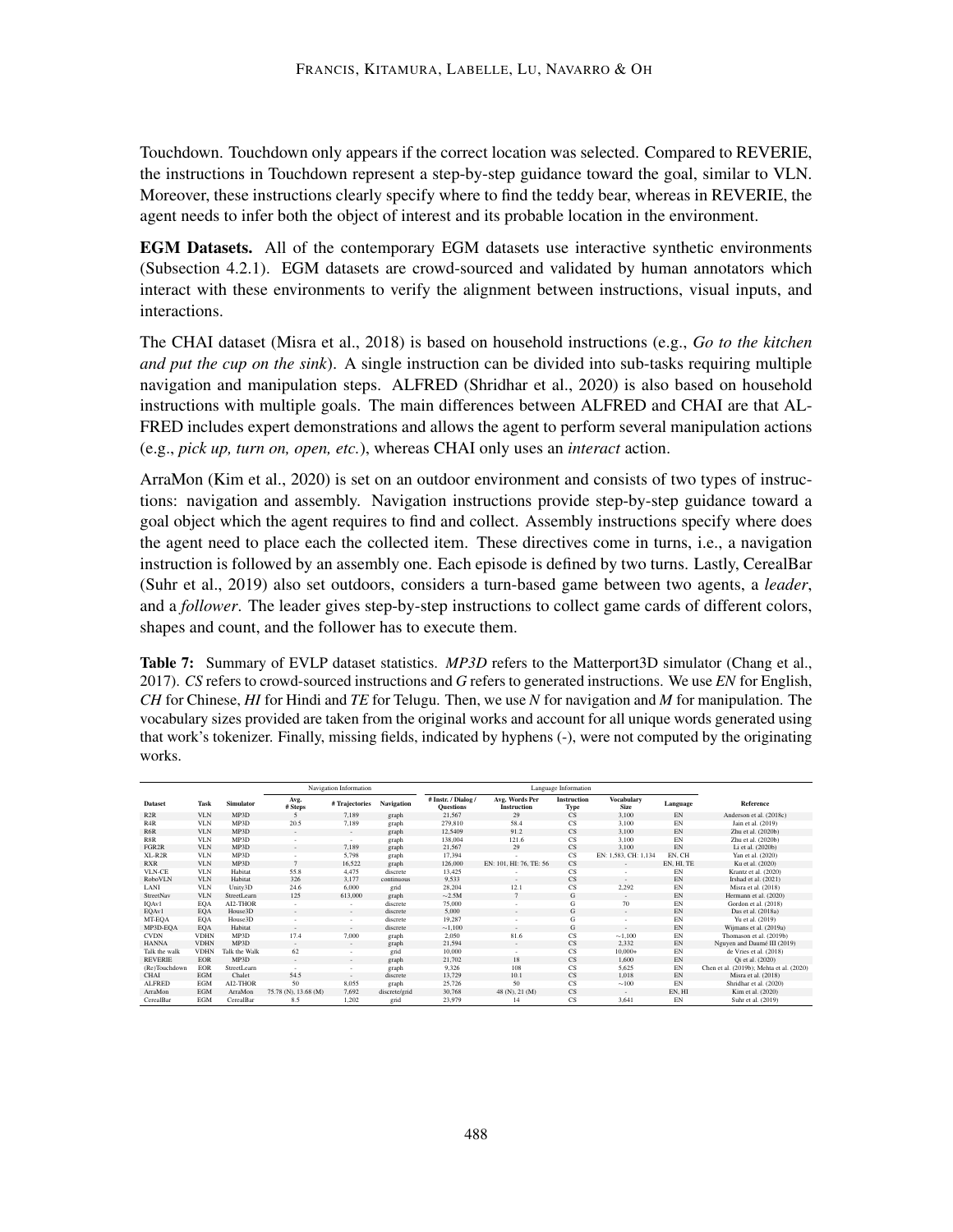## <span id="page-30-0"></span>5. Open Challenges in Embodied Vision-Language Planning

## <span id="page-30-1"></span>5.1 New Directions in EVLP Research

Research in Embodied Vision-Language Planning has experienced a quick rise in popularity, due to recent advances from the robotics, computer vision, and natural language processing communities on vision-language grounding and situated learning. As the EVLP research field evolves, we highlight three promising directions, in the pursuit of more ubiquitous human-robot interaction and better agent generalisation. Firstly, we describe *social interaction* (Section [5.1\)](#page-30-2) as a necessary progression from static dialogue contexts to more dynamic ones, where new collaborative and assistive capabilities of agents can more effectively emerge. Next, we discuss the need for developing agents in *dynamic environments* (Section [5.1\)](#page-30-2), which encourage agents to incorporate reasoning strategies that are robust to environment uncertainty and non-stationarity. Finally, we discuss a vision for *cross-task robot learning* (Section [5.1\)](#page-31-0) for cross-task transfer, wherein agents may acquire experience from related modality-centric tasks, before deployment to shared multimodal settings with significant task overlap.

## <span id="page-30-2"></span>5.1.1 SOCIAL INTERACTION

Social agent interaction is born out of a desire for an agent to carry out tasks and make decisions collaboratively with other agents in a complex, multimodal world. Particularly compelling application formats are those that require the intelligent system to perform EVLP tasks, wherein agents not only perceive the world to extract knowledge from it but also actuate it, to create change that is beneficial to others. Of particular importance is a shared understanding of the physical space and task structure, throughout the interactions with other agents in the environment—a capability that is absent from disembodied dialogue interaction systems. Such elevated understanding gives the agent access to previously-inaccessible interaction scenarios, which can manifest in assistive technologies for those with physical disabilities or allow for the deployment of search-and-rescue systems in which a layperson can ask for help and explain their circumstances.

Despite the importance of collaboration for real-world deployment, current Embodied Vision-Language Planning tasks (Section [2.2\)](#page-4-1) tend not to include significant social interaction. Even in the case of the Vision and Dialogue Navigation (VDN) and Embodied Goal-directed Manipulation (EGM) tasks, the dialogue interaction components are *static*, i.e., pre-generated datasets of dialogue histories are provided to the agent, during training and testing. Without tasks and simulators that enable more *dynamic* interaction with agents, it is challenging to develop approaches that manifest behaviour typical of online collaborative settings [\(Fried et al.,](#page-42-8) [2021;](#page-42-8) [Suhr et al.,](#page-51-1) [2019\)](#page-51-1), such as: (i) modeling other agent(s) conceptual schema of the world, (ii) incorporating direct feedback about task progress, (iii) and generating statements and questions (e.g., for informing other agent(s) about task progress, requesting assistance, resolving ambiguity in received instructions, asking for alternative commands, etc.) [\(Padmakumar et al.,](#page-49-3) [2021\)](#page-49-3).

In order for EVLP agents to perform complex tasks that require dynamic interaction with other agents, the underlying simulation environments and task structures must support the desired interaction settings. Primarily, environments must enable the representation of others' anticipated actions, mental state, and previous behaviour, which has been shown to be critical in related areas, such as social navigation [\(Tsai and Oh,](#page-53-10) [2020;](#page-53-10) [Vemula et al.,](#page-53-11) [2018;](#page-53-11) [Mavrogiannis et al.,](#page-48-9) [2021\)](#page-48-9), natural language processing [\(Fried et al.,](#page-42-9) [2018a,](#page-42-9) [2021;](#page-42-8) [Zhu et al.,](#page-56-6) [2021a\)](#page-56-6), and human-machine in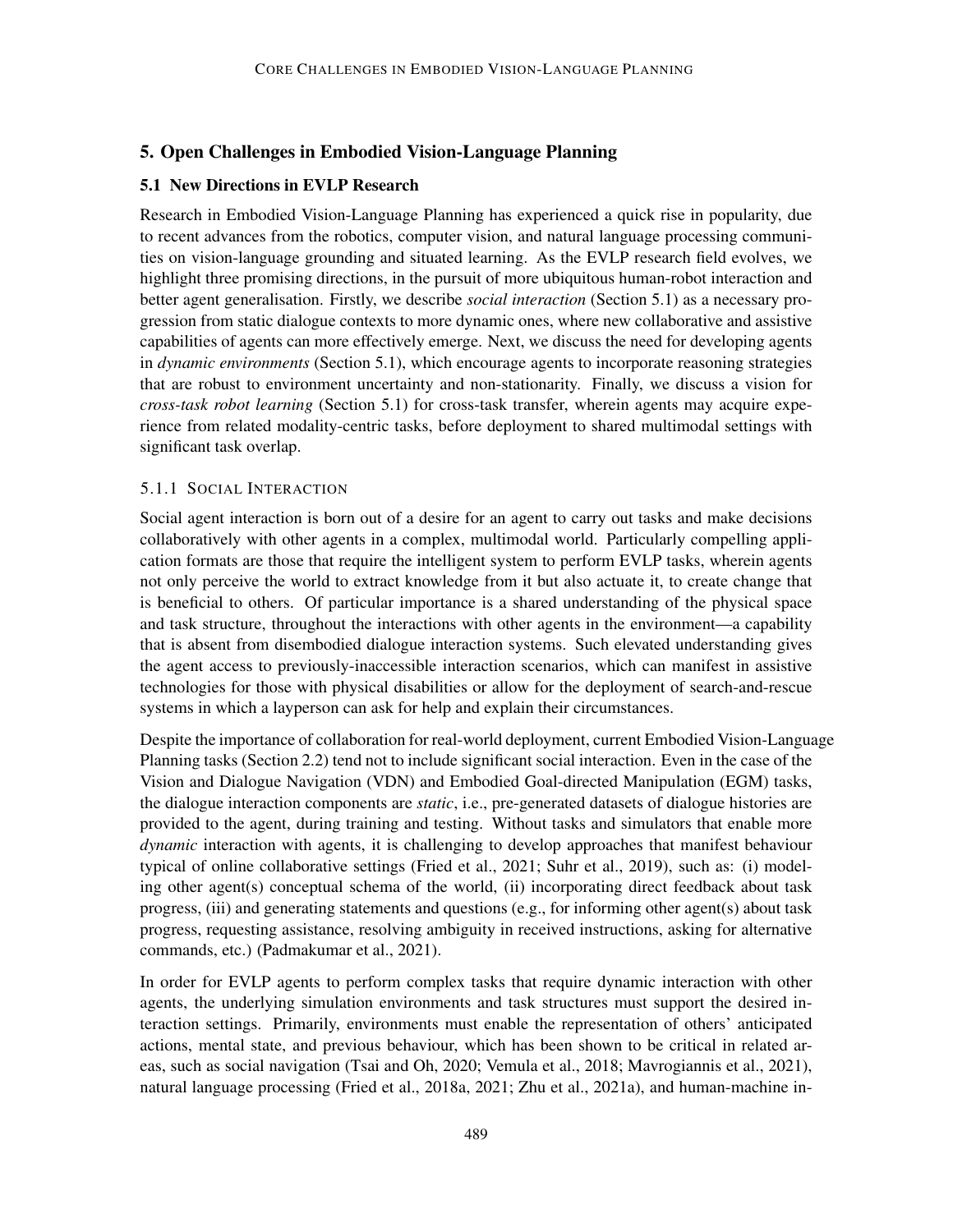teraction [\(Newman et al.,](#page-48-10) [2018;](#page-48-10) [Jeon et al.,](#page-45-11) [2020;](#page-45-11) [Charalampous et al.,](#page-40-6) [2017\)](#page-40-6). We highlight these related fields as inspiration for this new direction in EVLP research.

## 5.1.2 DYNAMIC ENVIRONMENTS

Most contemporary tasks and agents assume that the underlying environments are stationary and unchanging. Instead, we wish to highlight the notion of *dynamic* environments, which we define as those that change due to events both inside and outside of the ego-agent's locus of control. The RobustNav task [\(Chattopadhyay et al.,](#page-40-7) [2021\)](#page-40-7) extended the RoboTHOR visual navigation environment [\(Deitke et al.,](#page-41-9) [2020\)](#page-41-9), to introduce structured perturbations on perception and transition dynamics, with the intention of encouraging agents to learn robust navigation policies in lieu of these corruptions. These perturbations are static with respect to the agent's task-execution, however, and do not change overtime. Other tasks, such as ALFRED [\(Shridhar et al.,](#page-51-0) [2020\)](#page-51-0) and TEACh [\(Padmakumar](#page-49-3) [et al.,](#page-49-3) [2021\)](#page-49-3), introduced entity-based interaction and unrecoverable states. However, these interventions can only be caused by the agent and cannot occur independently.

In real-world environments, the state of the environment can change without any intervention from the agent. Whether these changes should result from another agent (cognitive or otherwise) acting on the environment, from physical dynamics of the environment (e.g., a book sliding off a shelf), or from temporal dependencies on available interactions (e.g., interactions with certain objects are only available at certain times of day), the planning and reasoning complexities introduced by dynamic environments are challenging, yet largely unexplored, properties. We advocate for the introduction of these dynamic elements to EVLP tasks, in order to advance one step closer to enabling agents that accommodate the complexities of real-world deployment.

## <span id="page-31-0"></span>5.1.3 CROSS-TASK ROBOT LEARNING

EVLP tasks are currently evaluated separately from one another, which fails to capture the underlying skills shared between tasks and the overall progress made as a field. Being able to follow instructions (e.g., as in the VLN task family) and also answer questions about an environment (e.g., as in the EQA task family) are not and should not be treated as mutually-exclusive tasks. Rather than propose and evaluate tasks independently, tasks could be combined according to more unifying requirements on agent capability. Similar notions of cross-task learning gave rise to seminal modeling strategies (e.g., hierarchical task decomposition) and problem definitions (e.g., mobile manipulation, under EGM), which remain quite relevant to this day, despite their classical foundations (see Section [3.1.3\)](#page-10-0). Combinations of existing task families may, likewise, yield new insights and advances.

Recent works have begun to test over several environments, but often within the same task family [\(Hao et al.,](#page-43-4) [2020\)](#page-43-4). Extending these types of benchmarks could allow for the use of transfer learning to bootstrap models. Moreover, it would allow for shared metrics that measure underlying skills of a particular agent. The idea that pre-trained models have specific abilities required for downstream tasks is not new and has been explored by the NLP [\(Talmor et al.,](#page-52-9) [2020\)](#page-52-9) and robotics communities [\(He et al.,](#page-43-10) [2018\)](#page-43-10). Extending this to EVLP tasks could prove beneficial to evaluating progress in the field as a whole rather than over very specific benchmarks. Zero-shot learning between tasks, with the idea that a model which can ground language should be as capable at manipulation as it is at navigation could be used to this end. Otherwise, specific benchmarks could also be designed to test for specific abilities, such as the ability to ground left and right, ability to recognize if an object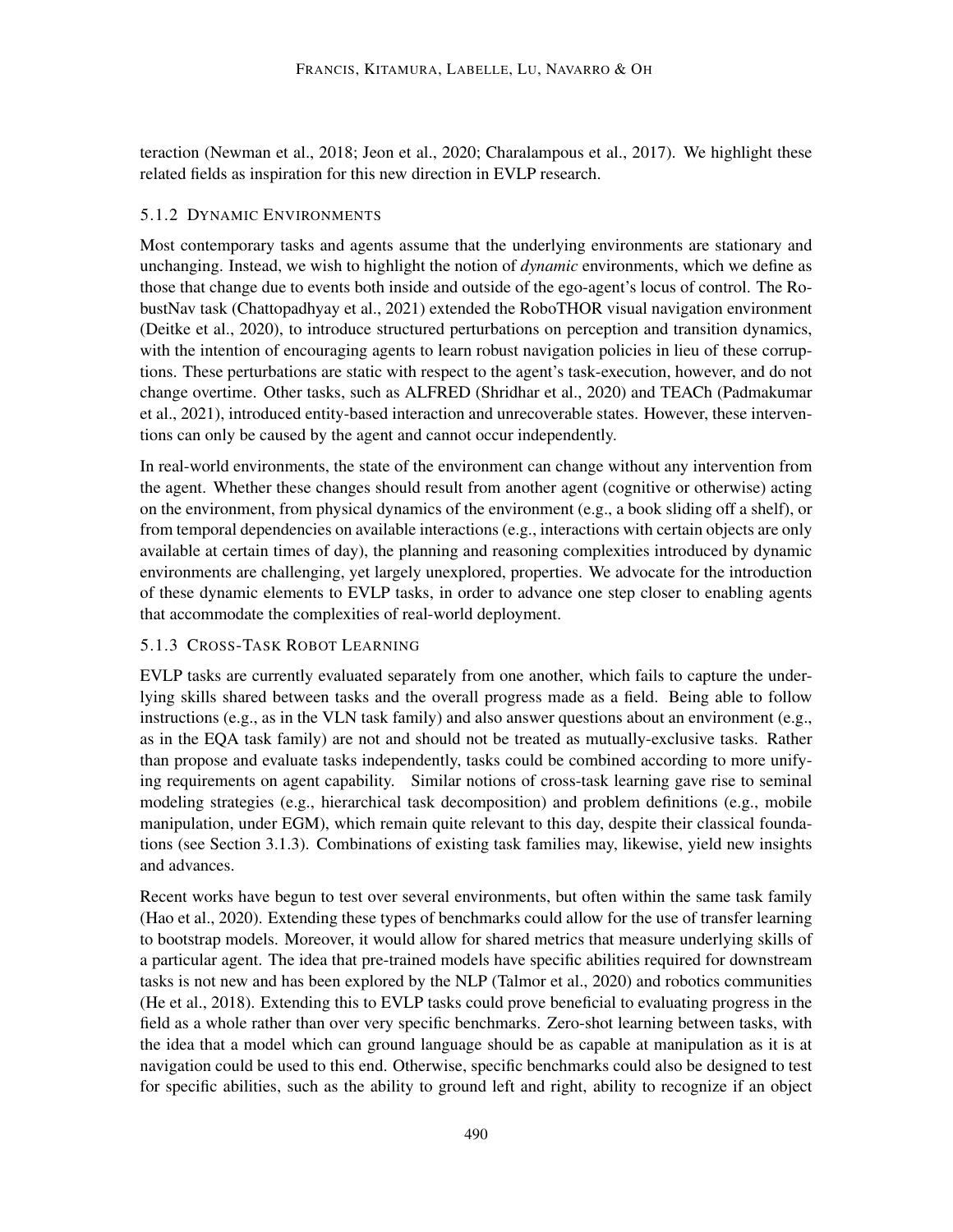is invalid, ability to recognize objects. In this vein, [Zhu et al.](#page-56-0) [\(2021b\)](#page-56-0) test the impact of masking direction and object information in text on performance to evaluate how current VLN models use these types of information. They find that the type of information that led to the biggest decrease, either object or directional information, was dataset dependent. This finding means that shifts in information type in instruction could impact model performance.

Another test was conducted to evaluate the ability of models to ground text to vision by masking objects in the images found in the instructions. Doing so resulted in a limited decrease in performance, casting doubt on the ability of current models to ground. More works in this line could help understand and evaluate potential weaknesses in current models and how to improve their ability to generalize. We provide further discussion on the need for improved cross-task agent generalizability in Section [5.4.](#page-34-0)

#### 5.2 Use of Domain Knowledge

Using domain knowledge to guide the learning progress of models has seen a recent resurgence in various domains, such as: autonomous driving [\(Park et al.,](#page-49-10) [2020;](#page-49-10) [Chen et al.,](#page-40-8) [2019a;](#page-40-8) [Li et al.,](#page-46-10) [2020c\)](#page-46-10), autonomous racing [\(Herman et al.,](#page-43-7) [2021;](#page-43-7) [Chen et al.,](#page-40-9) [2021;](#page-40-9) [Francis et al.,](#page-42-10) [2022\)](#page-42-10), robot navigation [\(Das et al.,](#page-41-7) [2018b;](#page-41-7) [Yang et al.,](#page-55-10) [2019a\)](#page-55-10), natural language processing [\(Andreas et al.,](#page-38-10) [2016;](#page-38-10) [Ravichander et al.,](#page-50-9) [2017;](#page-50-9) [Ma et al.,](#page-47-7) [2019c,](#page-47-7) [2021;](#page-47-8) [Oltramari\\* et al.,](#page-49-11) [2020;](#page-49-11) [Li et al.,](#page-46-11) [2021b;](#page-46-11) [Lu et al.,](#page-47-9) [2020b\)](#page-47-9), sensing and control [\(Jiang et al.,](#page-45-12) [2018;](#page-45-12) [Francis et al.,](#page-42-11) [2019;](#page-42-11) [Chen et al.,](#page-40-10) [2020a;](#page-40-10) [Munir et al.,](#page-48-11) [2017\)](#page-48-11), and many others. Indeed, domain knowledge comes in many forms, such as in graphical models, physics-based constraints, admissibility conditions, auxiliary objectives, knowledge distillation, pre-training steps, symbolic commonsense knowledge, and many others. While domain knowledge holds the promise of improving agents' sample-efficiency, interpretability, safety, and generalizability, the challenge exists in how to effectively express and utilize the domain knowledge in an arbitrary problem. In this section, we highlight *pre-training* and *commonsense knowledge*, in particular, as these are two manifestations of domain knowledge that show incredible promise for endowing agents with the aforementioned attributes.

#### 5.2.1 PRE-TRAINING

A common strategy for injecting agents with external domain knowledge is to borrow information from other tasks, models, and domains through generalized pre-training steps. Stemming from principles of non-convex optimization, the idea behind pre-training is that task-specific models and agents can start with a more optimal parameterization for a given task (for subsequent training or "fine-tuning"), after having already undergone partial training on other similar tasks. However, the selection of these pre-training tasks is not to be taken lightly: pre-training models on tasks that contain counterfactual or causally-confusing samples, with respect to those in the intended downstream task, can cause models to get stuck in sub-optimal local minima during the fine-tuning process. In response to these challenges, pre-training tasks have been carefully designed and coupled with popular high-capacity models, in such domains as image classification [\(He et al.,](#page-43-2) [2016;](#page-43-2) [Mogadala et al.,](#page-48-1) [2019\)](#page-48-1) and natural language processing [\(Devlin et al.,](#page-41-2) [2019;](#page-41-2) [Yang et al.,](#page-55-11) [2019b;](#page-55-11) [Ma et al.,](#page-47-8) [2021\)](#page-47-8), in attempts maximize the generalizability of transferred or fine-tuned approaches. While there is some progress in the context of specific multimodal problems [\(Majumdar et al.,](#page-48-0) [2020;](#page-48-0) [Hao et al.,](#page-43-4) [2020;](#page-43-4) [Lu et al.,](#page-47-2) [2019\)](#page-47-2), where the cross-modal reasoning is performed primarily at a single time-step, challenges remain for developing generalizable pre-training strategies that encompass the scope of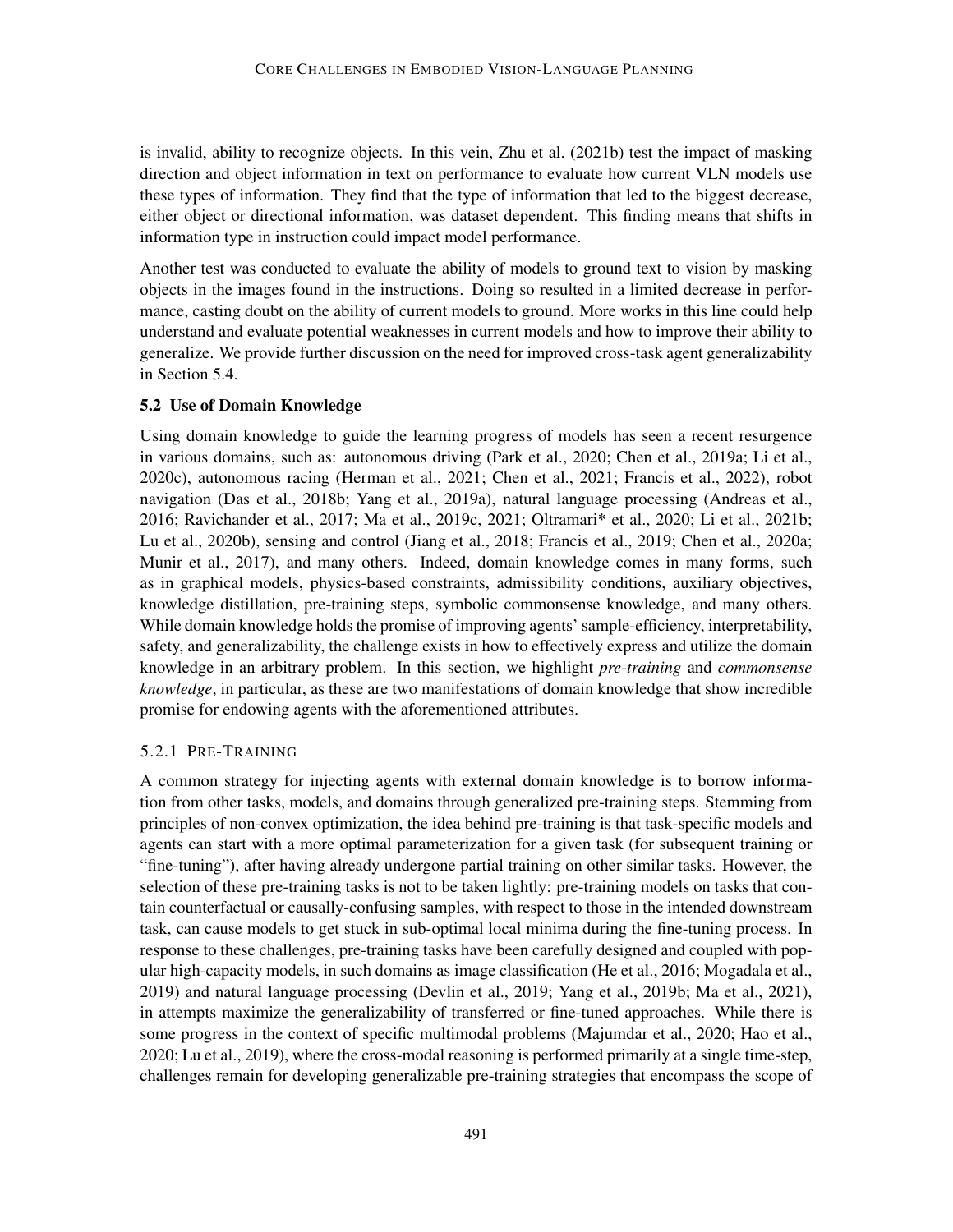the broader EVLP task family, wherein cross-modal reasoning must occur over arbitrary temporal extents and alongside complex transition dynamics.

### 5.2.2 COMMONSENSE KNOWLEDGE

In the real world, much of the background information that governs the interactions amongst objects, cognitive agents, and the environment is *implicit*—that is to say that this knowledge is learned (by humans) through experience and is not commonly expressed explicitly, as we undertake our actions in the world. Tasks that require this tacit or "commonsense" knowledge<sup>[3](#page-33-0)</sup> are notoriously difficult for machines; even for tasks, in which models have recently enjoyed substantial performance improvements by other means, researchers find that commonsense knowledge still represents a fundamental cognitive gap in model- versus human-level performance, in scene understanding capability [\(Ma](#page-47-7) [et al.,](#page-47-7) [2019c,](#page-47-7) [2021;](#page-47-8) [Oltramari\\* et al.,](#page-49-11) [2020\)](#page-49-11). Challenges arise, however, if the *type* of commonsense knowledge to be used (e.g., declarative, relational, procedural, sentiment, metaphorical, etc.) is not chosen to align well with the representation of that knowledge or with the implicit semantic characteristics of the downstream task.

Commonsense knowledge acquisition and injection in models remains an active research area in NLP [\(Talmor et al.,](#page-52-10) [2019;](#page-52-10) [Ma et al.,](#page-47-7) [2019c,](#page-47-7) [2021;](#page-47-8) [Li et al.,](#page-46-11) [2021b\)](#page-46-11), with some works proposing to ground observations with structured commonsense knowledge bases, directly, thereby improving downstream performance on relevant tasks. However, the use of commonsense knowledge, in the context of EVLP tasks remains largely unexplored. As the ultimate goal of EVLP tasks is to develop intelligent agents that are capable of solving real-world problems in realistic environments, it is reasonable to consider providing models with structured external knowledge from the world [\(Yang et al.,](#page-55-10) [2019a\)](#page-55-10). In general, EVLP tasks can be viewed as a series of tasks that test agents' commonsense reasoning, where the agent is required to learn general skills that can be transferred to unseen contexts.

## <span id="page-33-1"></span>5.3 Agent Training Objectives

Selecting the appropriate training objective(s) for agents undertaking a given task has been a longstanding problem in machine learning and artificial intelligence; this selection depends on the nature of the available training signal(s) (reward/cost, full supervision, limited or non-existent supervision) and on the degree to which external knowledge (e.g., auxiliary objectives, constraints) is deemed necessary for effectively biasing agent behaviour. For EVLP tasks, specifically, the selection of training objectives is made more challenging by the complex nature of the environments, often necessitating frameworks that consist of more than one biasing strategy. For example, many stateof-the-art models in VLN use self-supervised learning or multi-task learning in a pre-training stage then supervised learning in a fine-tuning stage, in order to borrow information from large external datasets [\(Majumdar et al.,](#page-48-0) [2020\)](#page-48-0). Compelling approaches in the EQA task family often start with supervised (or imitation) learning to first learn from available expert traces, then use reinforcement learning in a fine-tuning stage, with the hope of finding a more generalisable model parameterisation for unseen environments [\(Das et al.,](#page-41-0) [2018a;](#page-41-0) [Wijmans et al.,](#page-54-1) [2019a\)](#page-54-1). Of the pop-

<span id="page-33-0"></span><sup>3.</sup> Common sense is broad and inherits several concepts from related domains, such as cognitive science and psychology. For a brief treatment of the various types of commonsense knowledge, in the context of neural prediction on AI tasks such as question answering in NLP, we refer interested readers to the works by [Ma et al.](#page-47-7) [\(2019c,](#page-47-7) [2021\)](#page-47-8).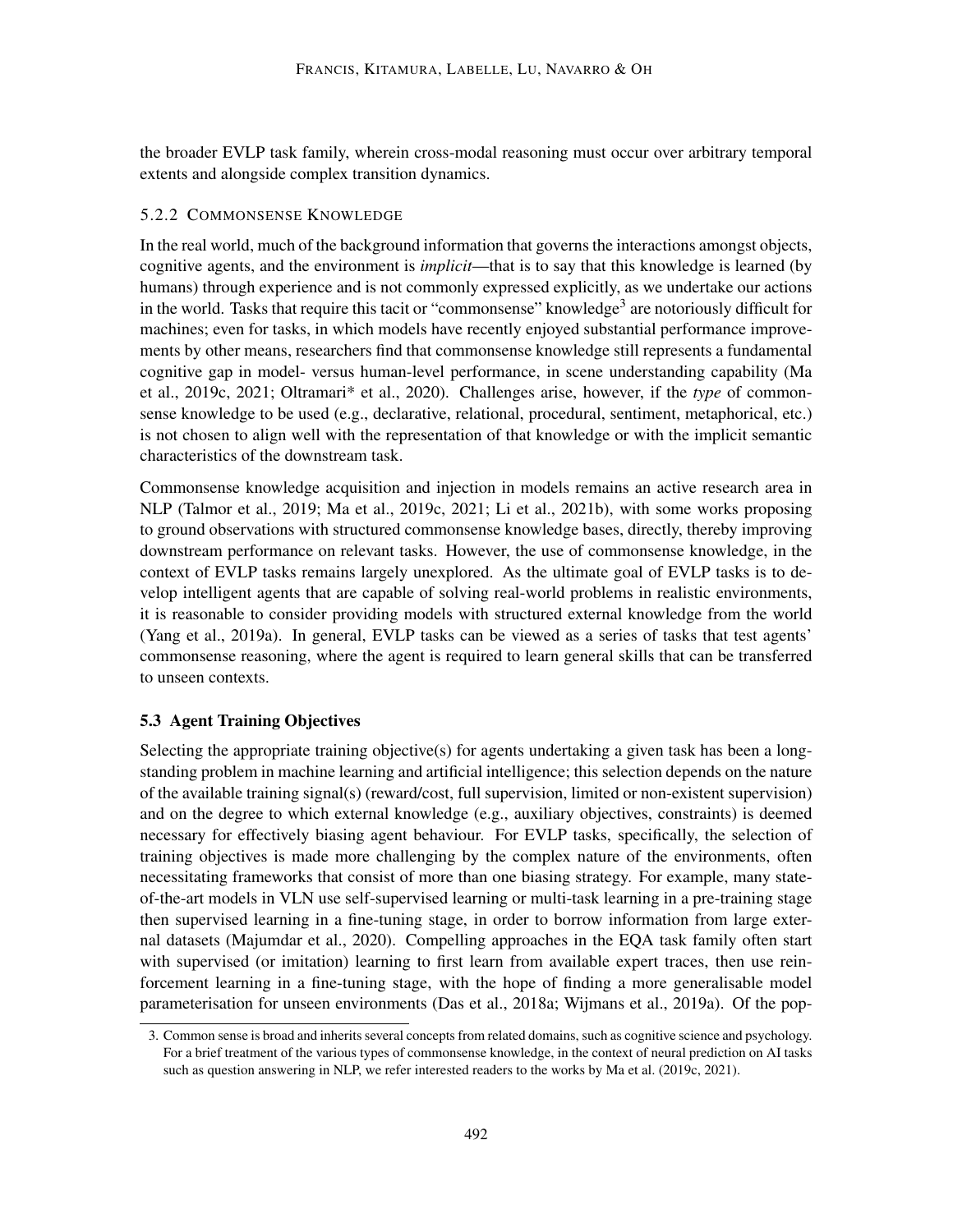ular learning paradigms in use, for a given task, it is challenging to define which permutation(s) yield the best downstream and cross-domain results. However, given the underlying motivation of optimising for generalisability and interpretability, explicit treatment should be given to finding the learning paradigm(s) that most effectively integrate information for various related sources and generalises agents' inductive biases to new environments; the training paradigms should include explicit mechanisms (constraints, regularisation strategies) for encouraging these properties we hope to imbue.

### <span id="page-34-0"></span>5.4 Model Evaluation Paradigms

Datasets and simulation environments are the primary driving forces behind EVLP research, since one's ability to measure model efficacy relies on the availability of strong testing scenarios and the appropriate evaluation criteria. Current EVLP tasks are implemented as a set of goals and metrics, atop pre-existing simulators or datasets. In this section, we urge the community to consider and prioritise the deployment of EVLP agents to real-world settings. As examples of potential task applications, we may imagine VLN models to be used for object-delivery and retrieval, EQA models for search and reconnaissance scenarios, VDN models for shared autonomy and humanmachine collaboration, EOR models for scene understanding and surveillance, and EGM models for such applications as household robotics and manufacturing. Here, task metrics can have conflicting objectives, where they need to resemble measures of what "good" agent behaviour might look like in the real-world, despite being subject to the practical limitations of the dataset or simulator itself (e.g., physical fidelity, semantic saliency, phenomenological coverage). Specifically, we assert that various EVLP tasks and metrics may be improved on the basis of three dimensions: (i) simulator realness, (ii) dataset realness, and (iii) tests for model generalisability.

### 5.4.1 SIMULATOR REALNESS

Simulation-based training is intended to serve as a proxy for training agents in the real-world, particularly in situations where operating or fully-supervising real-world agents would be prohibitively expensive or impossible. Furthermore, simulation-based training and execution are especially attractive when modeling a sequential learning problem (i.e., in which the environment's state and an agent's observations are functions of the agent's previous action), since offline datasets do not allow for such recursive interaction with an environment. There are limitations, however, in how effectively scientists and practitioners can encourage the desired model behaviour to emerge for real-world use-cases—chief among these limitations are those of the simulation environment itself as well as discrepancies in how task metrics are defined. Compared to the real-world, simulators have reduced physical fidelity (e.g., discretized navigation graphs, synthetic visual contexts) and limited semantic/phenomenological coverage (e.g., time-invariant weather and obstacles). As a result, a number of real-world physical challenges in robotics and computer vision (e.g., visual affordance learning, proprioceptive control, system identification) are abstracted away in simulated EVLP tasks. While this may allow for a concerted effort for pursuing other aspects of advanced reasoning in agents, agents trained in these environments risk overfitting to the incomplete transition dynamics provided by the simulated environment, which are only approximations of the *true* dynamics that govern corresponding natural generative processes [\(Alami et al.,](#page-37-4) [1998\)](#page-37-4). Furthermore, the task execution primitives (e.g., pick, place, move), which have become commonplace in simulated EVLP tasks as abstracted actions, may not always translate to the same abstractions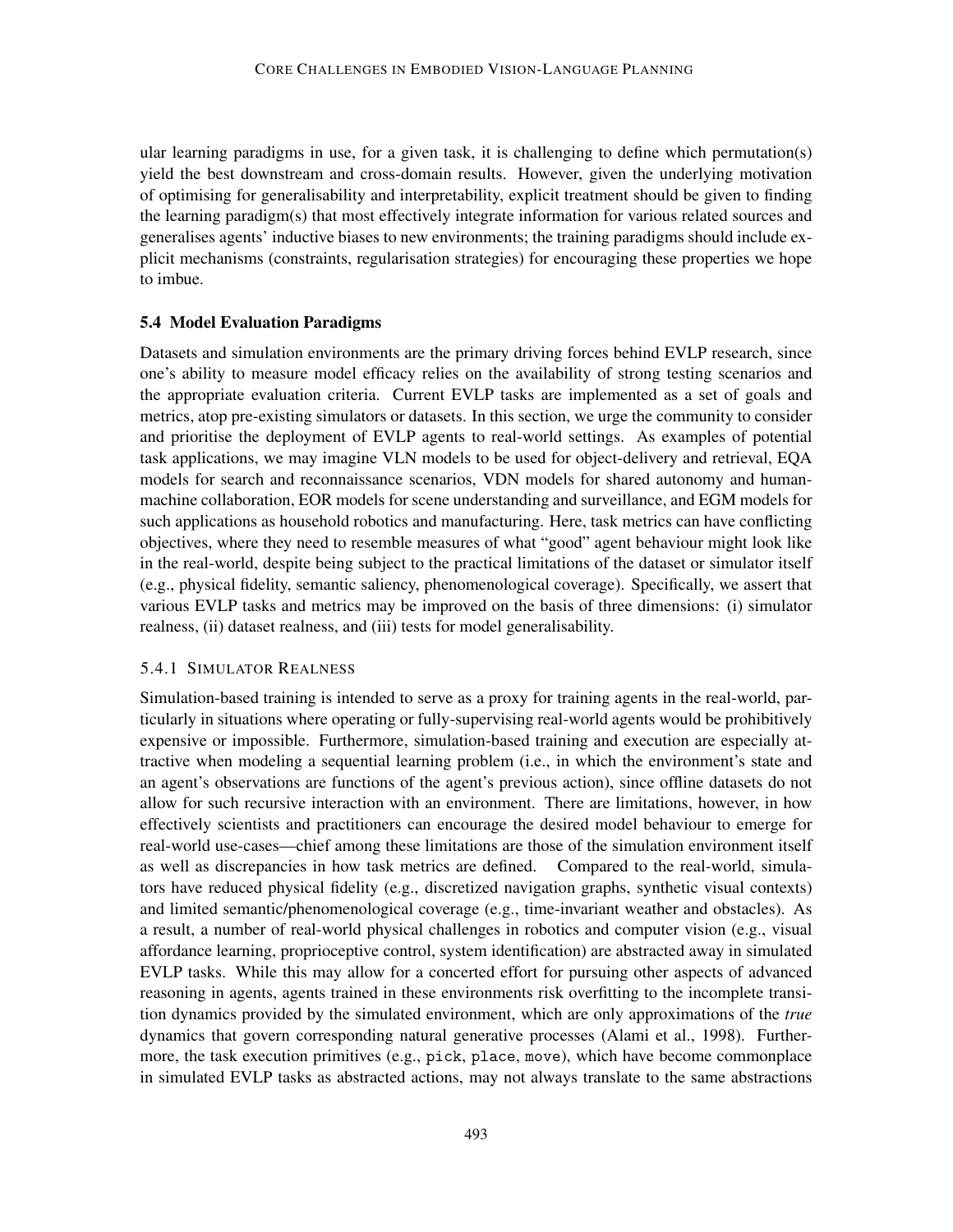in the real-world, e.g., due to noisy execution [\(Chattopadhyay et al.,](#page-40-7) [2021\)](#page-40-7). Because this dissonance reduces models' immediate viability for real-world deployment, we assert the importance of increased attention from the computer vision and robotics communities on the topics of simulationto-real transfer, unseen generalisation, out-of-distribution prediction, and domain adaptation. In situations where task metrics are inappropriately defined (e.g., only end-goal success rate metrics are available, ignoring collisions and sharp movements), trained models are optimised according to incomplete objectives, which serve only to distinguish between entries on AI task leaderboards rather than fundamentally assess model readiness for real-world deployment. We encourage the definition of metrics that assess intermediate agent behaviours and task efficiency, as opposed to simply indicating task completion.

### 5.4.2 DATASET REALNESS

Dataset-based agent training thrives in many situations, including those that dictate modeling the space of all observations and agent actions as probability distributions (as in normalising flow-based approaches, variational Bayesian methods, etc.), when performing knowledge distillation with privileged information (as in learning from demonstrations), when warm-starting models before policy refinement (e.g., pre-training, data augmentation), or when introducing auxiliary objectives to the training procedure (e.g., learning skills, supervising stopping criteria).<sup>[4](#page-35-0)</sup> Despite these momentary advantages over simulation, physical fidelity and semantic coverage requirements are even more pronounced in dataset-based training, since, now, limited (or no) observation of the environment's transition dynamics is available to agents as additional supervision. Indeed, rare-event coverage is particularly challenging for models in dataset-based training settings, due to the imbalanced support that leads to unrealistic priors and ill-prepared posteriors. Another limiting factor in the use of datasets for real-world model deployment is the adoption of unrealistic assumptions about the design or collection of data, e.g., the inclusion of programmatically-generated template instructions that would likely not be observed in the real-world. Next, the modalities provided by various datasets reflect only a subset of the sensory information that a cognitive agent may utilise for solving EVLP tasks in the real world. For example, few datasets have the notion of ambient environmental sounds (e.g., running sink faucets, vibrations from home appliances), despite this information being crucial to how humans interact with the world [\(Chen et al.,](#page-40-11) [2020c\)](#page-40-11). Moreover, dataset metrics vary in the agent behaviours they seek to encourage, i.e., by way of the model training objectives they necessitate (see Section [5.3\)](#page-33-1). We want agent behaviour to manifest, free from the spurious variation in the visual observations, natural language, and expert traces; we want agent behaviour to remain invariant to irrelevant features (e.g., environment-specific scene backgrounds, linguistic synonyms and variance in sentence structure, etc.) and, accordingly, we encourage the emergence of EVLP datasets that enable agents to be simulator-agnostic. The same metrics may be defined across *multiple* environments, enabling "purer" skill affordances. Finally, special care should be given to the formats in which datasets are released and reported: characterising (i) the action space,

<span id="page-35-0"></span><sup>4.</sup> One may reasonably argue in favour of dispensing with the datasets and, instead, using a simulator (should one be available). However, we offer a reminder that using labeled datasets constitutes performing knowledge distillation with privileged information [\(Lopez-Paz et al.,](#page-47-10) [2016\)](#page-47-10), as in Imitation Learning (IL), which has provably faster convergence time and reduced model capacity requirements, compared to learning *without* privileged information. The challenges facing IL [\(Ross et al.,](#page-50-10) [2011b;](#page-50-10) [de Haan et al.,](#page-41-10) [2019\)](#page-41-10) result primarily from the lack of comprehensiveness and robustness in the expert (teacher) traces, not in the notion of using an expert in itself. Furthermore, IL approaches have become the *de facto* alternative to formulating EVLP tasks as POMDPs with sparse rewards.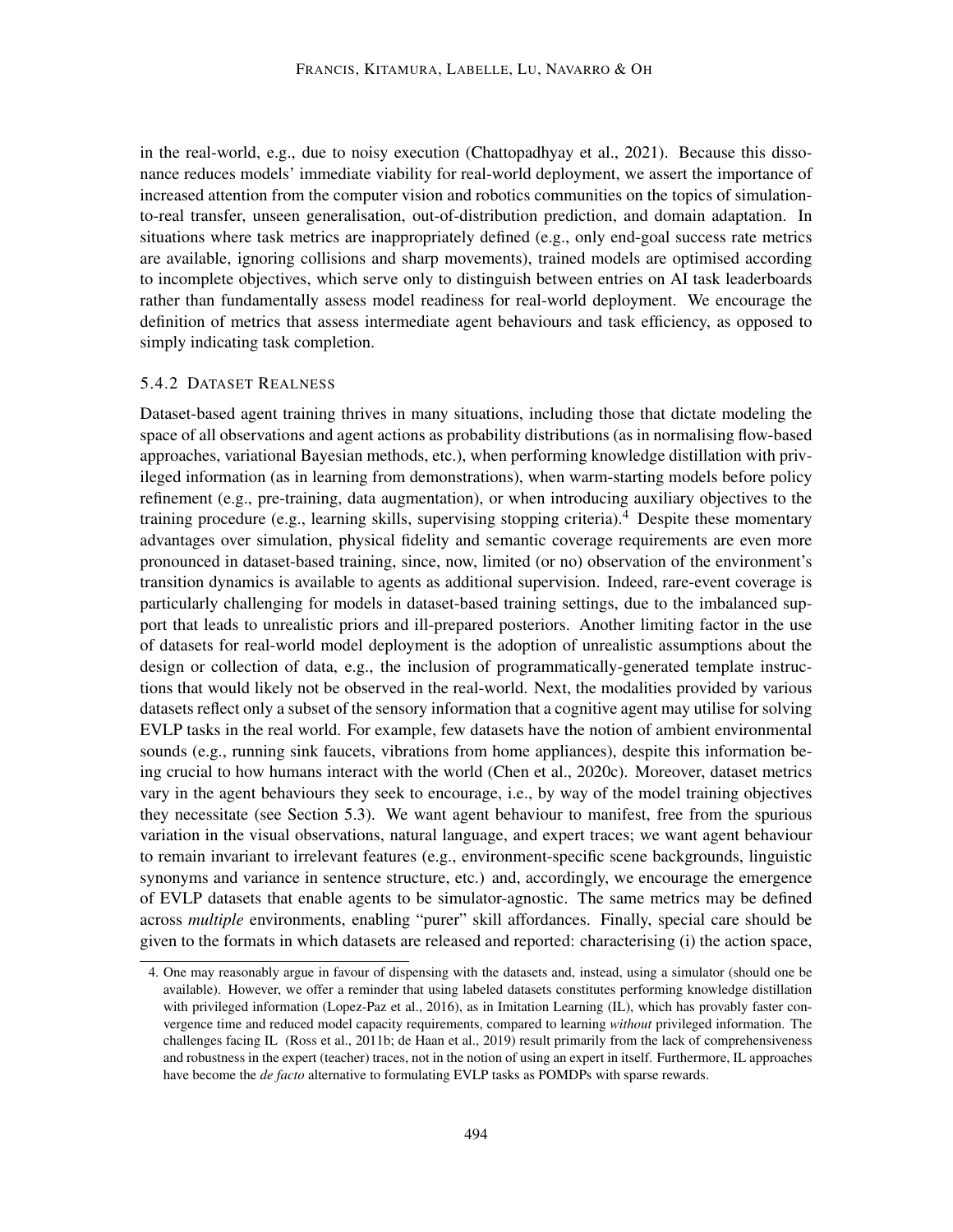(ii) instruction length (average and range), (iii) vocabulary size, (iv) data collection procedure, and (v) data availability (e.g., open-source or academic use permitted).

### 5.4.3 TESTS FOR GENERALISABILITY

EVLP datasets, such as those listed in Table [7](#page-29-0) of this paper, have been conventionally separated across domain and task lines [\(Hermann et al.,](#page-43-1) [2020;](#page-43-1) [Chen et al.,](#page-40-0) [2019b;](#page-40-0) [Anderson et al.,](#page-38-0) [2018c;](#page-38-0) [Das](#page-41-0) [et al.,](#page-41-0) [2018a\)](#page-41-0). In the context of real-world deployment, however, models are expected to encompass such properties as transferability to unseen environments and robustness to model and environmental uncertainty. Agents should be able to perform the same EVLP task, regardless of the nuances in the visual background; agents should be capable of driving in both urban and highway scenarios; agents trained on a relevant set of tasks should enjoy an advantage on similar unseen tasks. We assert that evaluation paradigms should assess agents using explicit tests for: generalisability across domains; generalisability across tasks. The need for these additional evaluation assessments is not new. As the ubiquity of deployed approaches increased while the challenges in robust multimodal alignment continued to abound, other communities, such as visual question answering (VQA), have faced similar changes in requirements. [Agrawal et al.](#page-37-5) [\(2018\)](#page-37-5) produced the VQA-CP dataset, an extension of the original VQA task [\(Antol et al.,](#page-38-6) [2015\)](#page-38-6) which contained multiple validation splits from different environments. While, in EVLP tasks, there is already the notion of seen and unseen environment splits [\(Anderson et al.,](#page-38-0) [2018c;](#page-38-0) [Das et al.,](#page-41-0) [2018a;](#page-41-0) [Gordon et al.,](#page-43-0) [2018;](#page-43-0) [Shridhar et al.,](#page-51-0) [2020\)](#page-51-0), the multiple dimensions of possible variation in the unseen split (distribution of objects, distribution of backgrounds, distribution of indoor layouts) remain largely unstudied; there are no guarantees that these splits are representative of the types of desired real-world scenarios. Having a test bed with different test splits would be beneficial, as it would allow researchers to verify if their models are learning spurious (or non-transferable) correlations in the observations or if the models are actually learning to plan. The authors also advocate for the assessment of agents' abilities to generalise to longer path lengths and to other tasks. The EVLP community already has several datasets that would facilitate this analysis, which broadly fall into two general categories: path concatenation and path decomposition. Path concatenation, such as R4R, R6R, R8R [\(Jain et al.,](#page-44-0) [2019;](#page-44-0) [Zhu et al.,](#page-56-2) [2020b\)](#page-56-2) works by joining paths that start and terminate near one another to generate longer paths. Agents can be trained on these longer paths or evaluated over them [\(Jain et al.,](#page-44-0) [2019\)](#page-44-0). Rather than building longer paths from the same dataset, path decomposition breaks down the path into fine-grained instructions [\(Li et al.,](#page-46-1) [2020b;](#page-46-1) [Zhu et al.,](#page-56-2) [2020b\)](#page-56-2). The agent is trained over those and then evaluated over the larger dataset with longer instructions. Note that path concatenation and decomposition are not mutually exclusive [\(Zhu et al.,](#page-56-2) [2020b\)](#page-56-2). Extending these techniques to other datasets or developing new techniques would be one way of evaluating how length and complexity impact performance.

## 6. Conclusion

As a field in development, EVLP has never been fully documented. In this paper we proposed a taxonomy which covers: tasks in EVLP, learning paradigms and training techniques used, evaluations, open challenges. We provided a framework to discuss existing and future tasks based on the skills required to solve them. We discussed usage of training paradigms such as reinforcement learning and supervised learning, common training tricks such as data augmentation, and commonly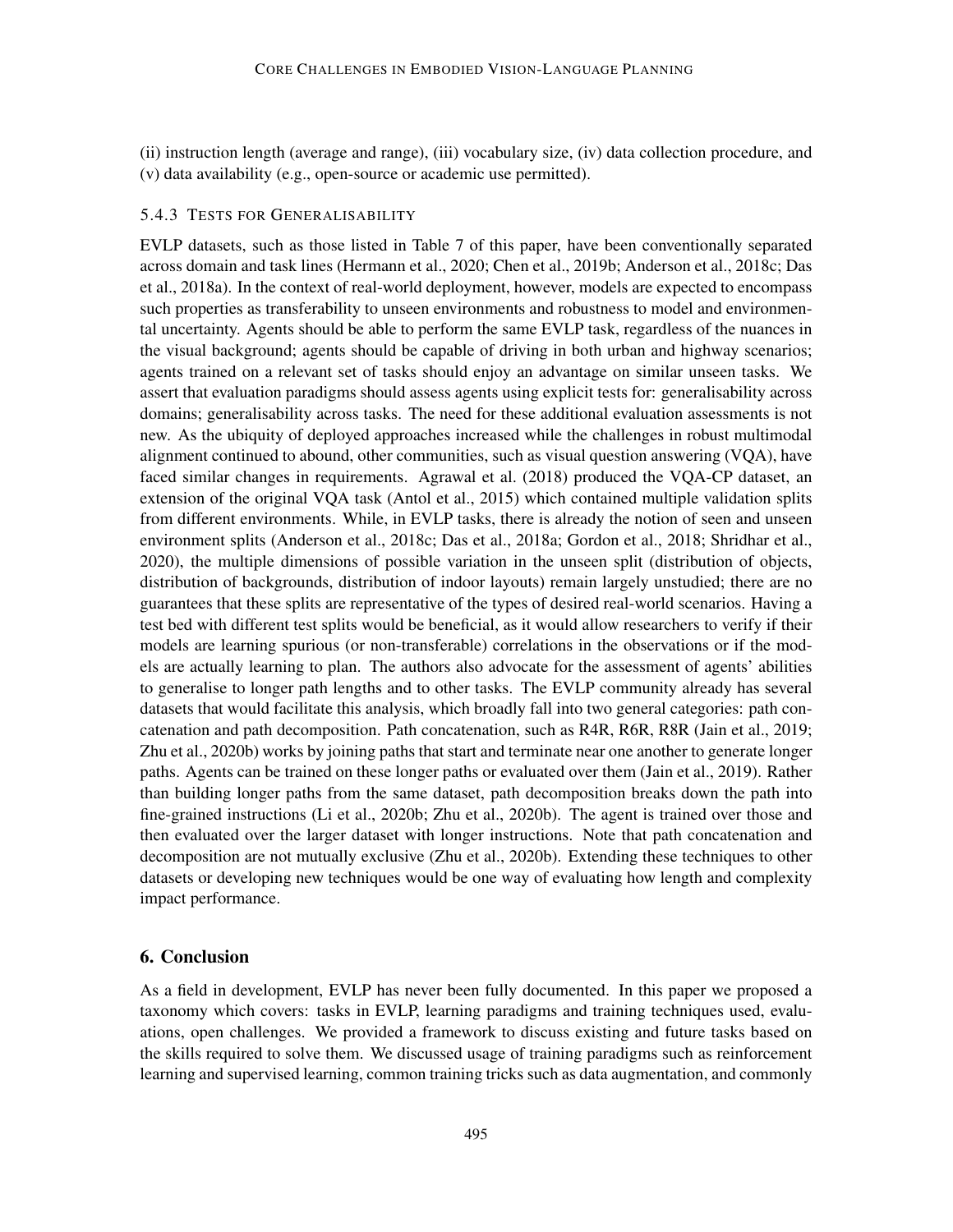used loss functions. Evaluation of models and a framework to discuss what aspects of performance each of these metrics covers. Finally the challenges currently being tackled in the field and what challenges still remain to be tackled. Specifically we discuss issues that could prevent real world deployment, such as a lack of generalization, robustness, simulator realness, and lack of interactions. With the speed of improvements in the field we feel that these challenges could be tackled and allow for real world deployment of these EVLP agents.

## Acknowledgements

The authors thank Alessandro Oltramari, Yonatan Bisk, Eric Nyberg, and Louis-Philippe Morency for insightful discussions; we thank Mayank Mali for support throughout the editing process, and we thank the JAIR reviewers for their valuable feedback. This work was supported, in part, by a doctoral research fellowship from Bosch Research, by the U.S. Air Force Office of Scientific Research, under award number FA2386-17-1-4660, and by Jonathan's dual affiliation with the Human-Machine Collaboration group at Bosch Research Pittsburgh. The views expressed in this article do not necessarily represent those of the aforementioned entities. All authors contributed equally to the manuscript; author list in alphabetical order. Professor Jean Oh is the corresponding author, reachable at *jeanoh@cmu.edu*.

#### References

- <span id="page-37-5"></span>Agrawal, A., Batra, D., Parikh, D., and Kembhavi, A. (2018). Don't just assume; look and answer: Overcoming priors for visual question answering. In *2018 IEEE Conference on Computer Vision and Pattern Recognition, CVPR 2018, Salt Lake City, UT, USA, June 18-22, 2018*, pages 4971– 4980. IEEE Computer Society.
- <span id="page-37-1"></span>Akhtar, M. S., Chauhan, D., Ghosal, D., Poria, S., Ekbal, A., and Bhattacharyya, P. (2019). Multitask learning for multi-modal emotion recognition and sentiment analysis. In *Proceedings of the 2019 Conference of the North American Chapter of the Association for Computational Linguistics: Human Language Technologies, Volume 1 (Long and Short Papers)*, pages 370–379, Minneapolis, Minnesota. Association for Computational Linguistics.
- <span id="page-37-4"></span>Alami, R., Chatila, R., Fleury, S., Ghallab, M., and Ingrand, F. (1998). An architecture for autonomy. *The International Journal of Robotics Research*, 17(4):315–337.
- <span id="page-37-2"></span>Anderson, P., Chang, A. X., Chaplot, D. S., Dosovitskiy, A., Gupta, S., Koltun, V., Kosecka, J., Malik, J., Mottaghi, R., Savva, M., and Zamir, A. R. (2018a). On evaluation of embodied navigation agents. *CoRR*, abs/1807.06757.
- <span id="page-37-3"></span>Anderson, P., Fernando, B., Johnson, M., and Gould, S. (2016). Spice: Semantic propositional image caption evaluation.
- <span id="page-37-0"></span>Anderson, P., He, X., Buehler, C., Teney, D., Johnson, M., Gould, S., and Zhang, L. (2018b). Bottom-up and top-down attention for image captioning and visual question answering. In *2018 IEEE Conference on Computer Vision and Pattern Recognition, CVPR 2018, Salt Lake City, UT, USA, June 18-22, 2018*, pages 6077–6086. IEEE Computer Society.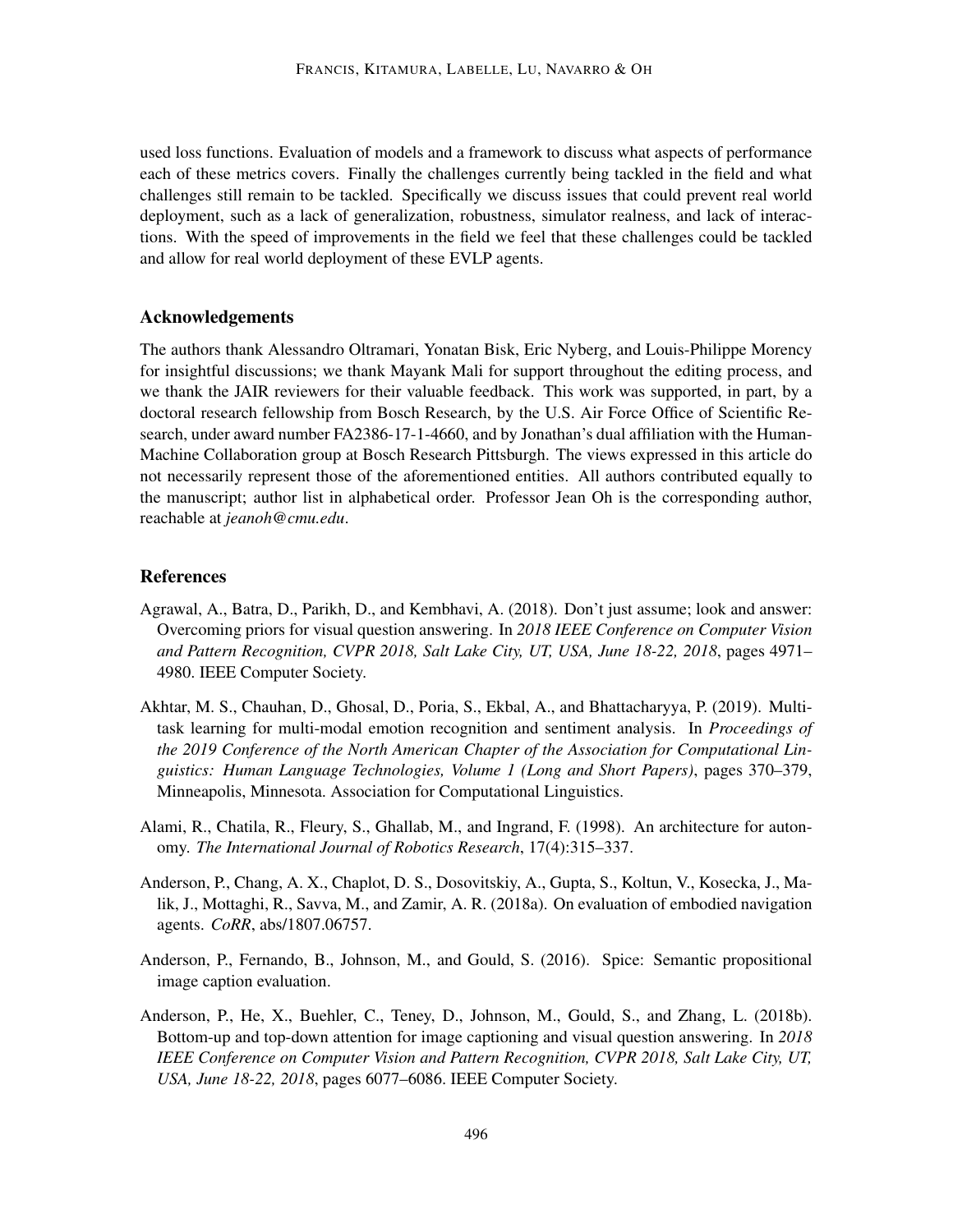- <span id="page-38-4"></span>Anderson, P., Shrivastava, A., Parikh, D., Batra, D., and Lee, S. (2019). Chasing ghosts: Instruction following as bayesian state tracking. In Wallach, H. M., Larochelle, H., Beygelzimer, A., d'Alche-Buc, F., Fox, E. B., and Garnett, R., editors, ´ *Advances in Neural Information Processing Systems 32: Annual Conference on Neural Information Processing Systems 2019, NeurIPS 2019, December 8-14, 2019, Vancouver, BC, Canada*, pages 369–379.
- <span id="page-38-9"></span>Anderson, P., Shrivastava, A., Truong, J., Majumdar, A., Parikh, D., Batra, D., and Lee, S. (2020). Sim-to-real transfer for vision-and-language navigation. *CoRR*, abs/2011.03807.
- <span id="page-38-0"></span>Anderson, P., Wu, Q., Teney, D., Bruce, J., Johnson, M., Sunderhauf, N., Reid, I. D., Gould, S., and ¨ van den Hengel, A. (2018c). Vision-and-language navigation: Interpreting visually-grounded navigation instructions in real environments. In *2018 IEEE Conference on Computer Vision and Pattern Recognition, CVPR 2018, Salt Lake City, UT, USA, June 18-22, 2018*, pages 3674–3683. IEEE Computer Society.
- <span id="page-38-10"></span>Andreas, J., Rohrbach, M., Darrell, T., and Klein, D. (2016). Neural module networks. In *2016 IEEE Conference on Computer Vision and Pattern Recognition, CVPR 2016, Las Vegas, NV, USA, June 27-30, 2016*, pages 39–48. IEEE Computer Society.
- <span id="page-38-6"></span>Antol, S., Agrawal, A., Lu, J., Mitchell, M., Batra, D., Zitnick, C. L., and Parikh, D. (2015). VQA: visual question answering. In *2015 IEEE International Conference on Computer Vision, ICCV 2015, Santiago, Chile, December 7-13, 2015*, pages 2425–2433. IEEE Computer Society.
- <span id="page-38-2"></span>Bahdanau, D., Cho, K., and Bengio, Y. (2015). Neural machine translation by jointly learning to align and translate. In Bengio, Y. and LeCun, Y., editors, *3rd International Conference on Learning Representations, ICLR 2015, San Diego, CA, USA, May 7-9, 2015, Conference Track Proceedings*.
- <span id="page-38-3"></span>Baltrušaitis, T., Ahuja, C., and Morency, L. (2019). Multimodal machine learning: A survey and taxonomy. *IEEE Transactions on Pattern Analysis and Machine Intelligence*, 41(2):423–443.
- <span id="page-38-1"></span>Batra, D., Chang, A. X., Chernova, S., Davison, A. J., Deng, J., Koltun, V., Levine, S., Malik, J., Mordatch, I., Mottaghi, R., et al. (2020). Rearrangement: A challenge for embodied ai. *arXiv preprint arXiv:2011.01975*.
- <span id="page-38-8"></span>Beattie, C., Leibo, J. Z., Teplyashin, D., Ward, T., Wainwright, M., Kuttler, H., Lefrancq, A., Green, ¨ S., Valdes, V., Sadik, A., Schrittwieser, J., Anderson, K., York, S., Cant, M., Cain, A., Bolton, ´ A., Gaffney, S., King, H., Hassabis, D., Legg, S., and Petersen, S. (2016). Deepmind lab. *CoRR*, abs/1612.03801.
- <span id="page-38-7"></span>Bellemare, M. G., Naddaf, Y., Veness, J., and Bowling, M. (2015). The arcade learning environment: An evaluation platform for general agents (extended abstract). In Yang, Q. and Wooldridge, M. J., editors, *Proceedings of the Twenty-Fourth International Joint Conference on Artificial Intelligence, IJCAI 2015, Buenos Aires, Argentina, July 25-31, 2015*, pages 4148–4152. AAAI Press.
- <span id="page-38-5"></span>Bengio, Y., Louradour, J., Collobert, R., and Weston, J. (2009). Curriculum learning. In Danyluk, A. P., Bottou, L., and Littman, M. L., editors, *Proceedings of the 26th Annual International*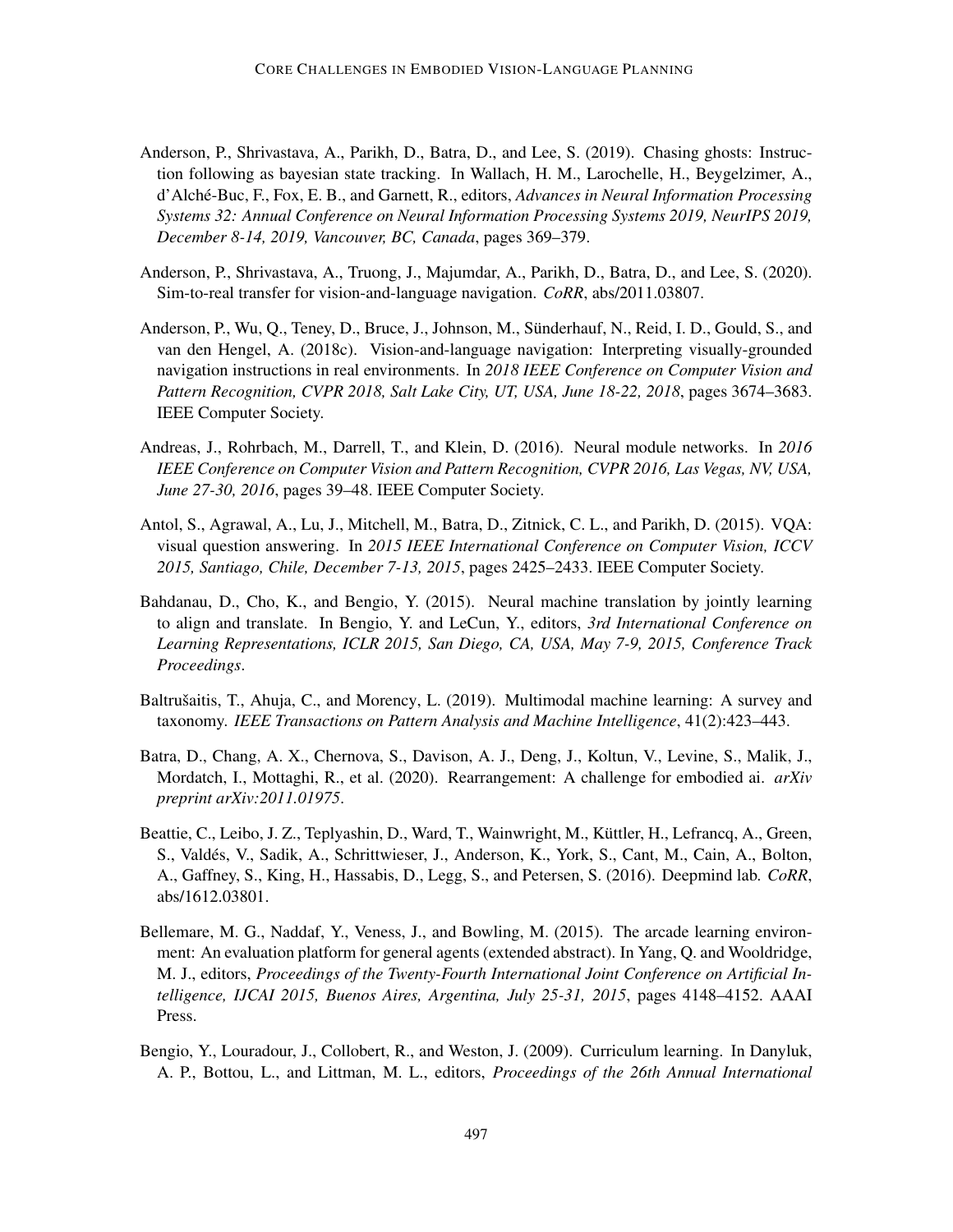*Conference on Machine Learning, ICML 2009, Montreal, Quebec, Canada, June 14-18, 2009*, volume 382 of *ACM International Conference Proceeding Series*, pages 41–48. ACM.

- <span id="page-39-2"></span>Bisk, Y., Holtzman, A., Thomason, J., Andreas, J., Bengio, Y., Chai, J., Lapata, M., Lazaridou, A., May, J., Nisnevich, A., Pinto, N., and Turian, J. (2020). Experience grounds language. In *Proceedings of the 2020 Conference on Empirical Methods in Natural Language Processing (EMNLP)*, pages 8718–8735, Online. Association for Computational Linguistics.
- <span id="page-39-4"></span>Black, P. E. et al. (1998). Dictionary of algorithms and data structures.
- <span id="page-39-7"></span>Blukis, V., Brukhim, N., Bennett, A., Knepper, R. A., and Artzi, Y. (2018a). Following high-level navigation instructions on a simulated quadcopter with imitation learning. In Kress-Gazit, H., Srinivasa, S. S., Howard, T., and Atanasov, N., editors, *Robotics: Science and Systems XIV, Carnegie Mellon University, Pittsburgh, Pennsylvania, USA, June 26-30, 2018*.
- <span id="page-39-5"></span>Blukis, V., Misra, D., Knepper, R. A., and Artzi, Y. (2018b). Mapping navigation instructions to continuous control actions with position-visitation prediction. In *Conference on Robot Learning*, pages 505–518. PMLR.
- <span id="page-39-8"></span>Blukis, V., Terme, Y., Niklasson, E., Knepper, R. A., and Artzi, Y. (2019). Learning to map natural language instructions to physical quadcopter control using simulated flight. In *Conference on Robot Learning (CoRL)*.
- <span id="page-39-1"></span>Boularias, A., Duvallet, F., Oh, J., and Stentz, A. (2015). Grounding spatial relations for outdoor robot navigation. In *2015 IEEE International Conference on Robotics and Automation (ICRA)*, pages 1976–1982. IEEE.
- <span id="page-39-10"></span>Brodeur, S., Perez, E., Anand, A., Golemo, F., Celotti, L., Strub, F., Rouat, J., Larochelle, H., and Courville, A. C. (2018). Home: a household multimodal environment. In *6th International Conference on Learning Representations, ICLR 2018, Vancouver, BC, Canada, April 30 - May 3, 2018, Workshop Track Proceedings*. OpenReview.net.
- <span id="page-39-9"></span>Brown, T. B., Mann, B., Ryder, N., Subbiah, M., Kaplan, J., Dhariwal, P., Neelakantan, A., Shyam, P., Sastry, G., Askell, A., Agarwal, S., Herbert-Voss, A., Krueger, G., Henighan, T., Child, R., Ramesh, A., Ziegler, D. M., Wu, J., Winter, C., Hesse, C., Chen, M., Sigler, E., Litwin, M., Gray, S., Chess, B., Clark, J., Berner, C., McCandlish, S., Radford, A., Sutskever, I., and Amodei, D. (2020). Language models are few-shot learners. In Larochelle, H., Ranzato, M., Hadsell, R., Balcan, M., and Lin, H., editors, *Advances in Neural Information Processing Systems 33: Annual Conference on Neural Information Processing Systems 2020, NeurIPS 2020, December 6-12, 2020, virtual*.
- <span id="page-39-3"></span>Burgard, W., Moors, M., Stachniss, C., and Schneider, F. E. (2005). Coordinated multi-robot exploration. *IEEE Transactions on robotics*, 21(3):376–386.
- <span id="page-39-6"></span>Cambon, S., Alami, R., and Gravot, F. (2009). A hybrid approach to intricate motion, manipulation and task planning. *The International Journal of Robotics Research*, 28(1):104–126.
- <span id="page-39-0"></span>Castelfranchi, C. (1998). Modelling social action for ai agents. *Artificial intelligence*, 103(1-2):157– 182.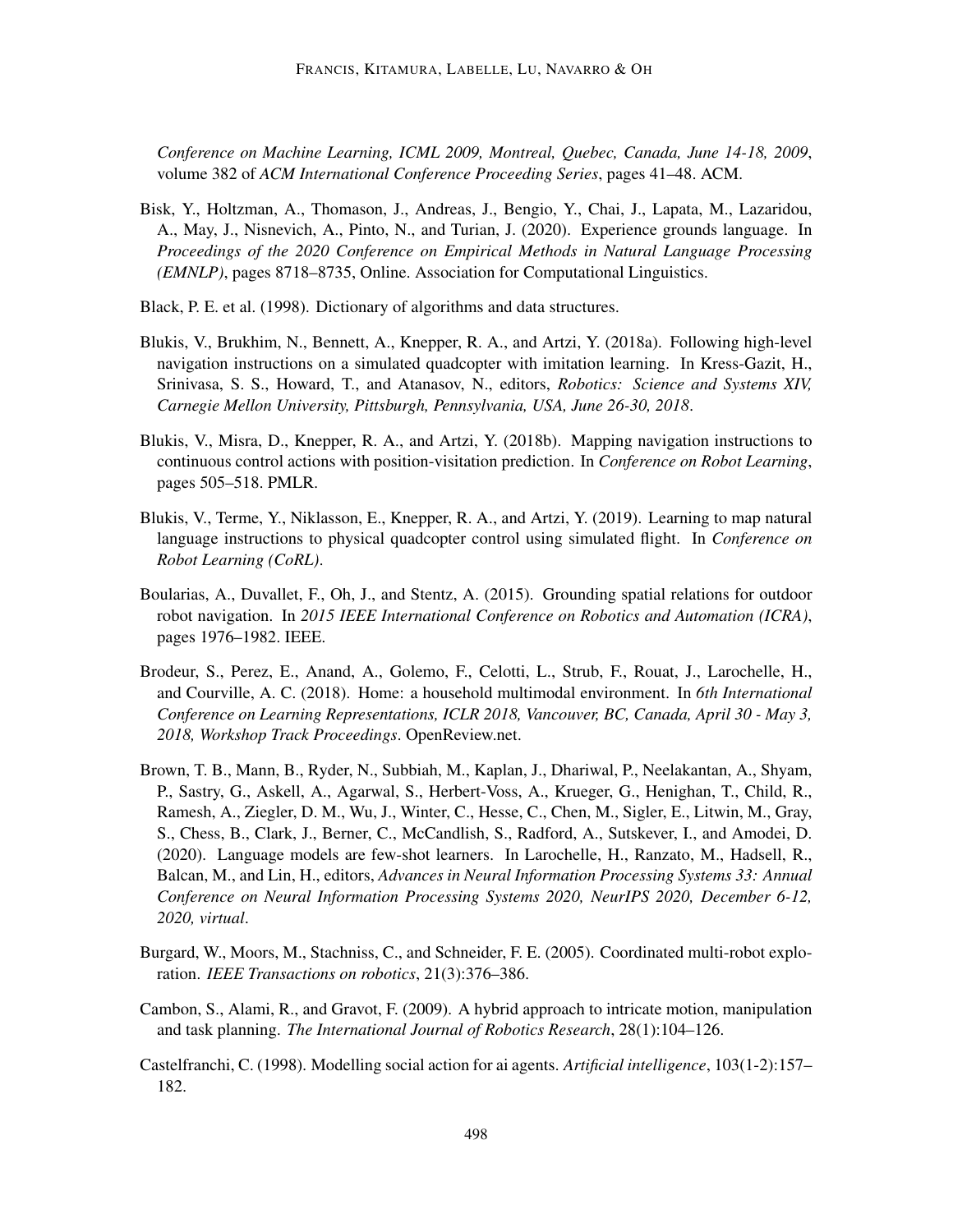- <span id="page-40-5"></span>Chang, A., Dai, A., Funkhouser, T., Halber, M., Niessner, M., Savva, M., Song, S., Zeng, A., and Zhang, Y. (2017). Matterport3d: Learning from RGB-D data in indoor environments. *International Conference on 3D Vision (3DV)*.
- <span id="page-40-6"></span>Charalampous, K., Kostavelis, I., and Gasteratos, A. (2017). Recent trends in social aware robot navigation: A survey. *Robotics and Autonomous Systems*, 93:85–104.
- <span id="page-40-7"></span>Chattopadhyay, P., Hoffman, J., Mottaghi, R., and Kembhavi, A. (2021). Robustnav: Towards benchmarking robustness in embodied navigation. In *Proceedings of the IEEE/CVF International Conference on Computer Vision (ICCV)*, pages 15691–15700.
- <span id="page-40-9"></span>Chen, B., Francis, J., Oh, J., Nyberg, E., and Herbert, S. L. (2021). Safe autonomous racing via approximate reachability on ego-vision.
- <span id="page-40-10"></span>Chen, B., Francis, J., Pritoni, M., Kar, S., and Berges, M. (2020a). Cohort: Coordination of hetero- ´ geneous thermostatically controlled loads for demand flexibility. In *Proceedings of the 7th ACM International Conference on Systems for Energy-Efficient Buildings, Cities, and Transportation*.
- <span id="page-40-4"></span>Chen, C., Jain, U., Schissler, C., Gari, S. V. A., Al-Halah, Z., Ithapu, V. K., Robinson, P., and Grauman, K. (2020b). Soundspaces: Audio-visual navigation in 3d environments. In Vedaldi, A., Bischof, H., Brox, T., and Frahm, J., editors, *Computer Vision - ECCV 2020 - 16th European Conference, Glasgow, UK, August 23-28, 2020, Proceedings, Part VI*, volume 12351 of *Lecture Notes in Computer Science*, pages 17–36. Springer.
- <span id="page-40-11"></span>Chen, C., Jain, U., Schissler, C., Gari, S. V. A., Al-Halah, Z., Ithapu, V. K., Robinson, P., and Grauman, K. (2020c). Soundspaces: Audio-visual navigation in 3d environments. In *ECCV*.
- <span id="page-40-3"></span>Chen, C., Majumder, S., Al-Halah, Z., Gao, R., Ramakrishnan, S. K., and Grauman, K. (2020d). Learning to set waypoints for audio-visual navigation. *arXiv preprint arXiv:2008.09622*.
- <span id="page-40-8"></span>Chen, D., Zhou, B., Koltun, V., and Krähenbühl, P.  $(2019a)$ . Learning by cheating.
- <span id="page-40-0"></span>Chen, H., Suhr, A., Misra, D., Snavely, N., and Artzi, Y. (2019b). TOUCHDOWN: natural language navigation and spatial reasoning in visual street environments. In *IEEE Conference on Computer Vision and Pattern Recognition, CVPR 2019, Long Beach, CA, USA, June 16-20, 2019*, pages 12538–12547. Computer Vision Foundation / IEEE.
- <span id="page-40-1"></span>Chi, T., Shen, M., Eric, M., Kim, S., and Hakkani-Tur, D. (2020). Just ask: An interactive learning ¨ framework for vision and language navigation. In *The Thirty-Fourth AAAI Conference on Artificial Intelligence, AAAI 2020, The Thirty-Second Innovative Applications of Artificial Intelligence Conference, IAAI 2020, The Tenth AAAI Symposium on Educational Advances in Artificial Intelligence, EAAI 2020, New York, NY, USA, February 7-12, 2020*, pages 2459–2466. AAAI Press.
- <span id="page-40-2"></span>Cho, K., van Merrienboer, B., Gulcehre, C., Bahdanau, D., Bougares, F., Schwenk, H., and Bengio, ¨ Y. (2014). Learning phrase representations using RNN encoder–decoder for statistical machine translation. In *Proceedings of the 2014 Conference on Empirical Methods in Natural Language Processing (EMNLP)*, pages 1724–1734, Doha, Qatar. Association for Computational Linguistics.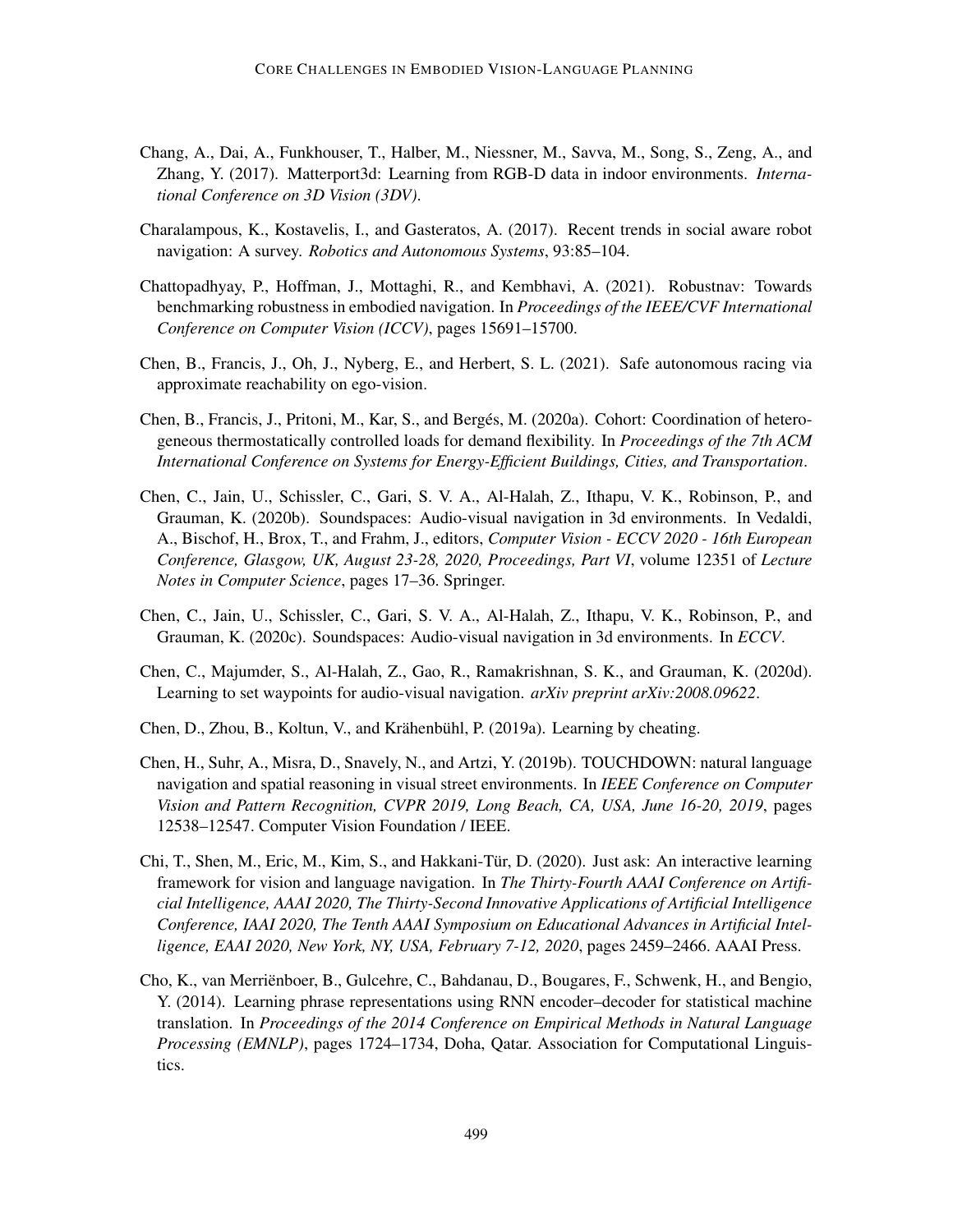- <span id="page-41-6"></span>Choi, J. and Amir, E. (2009). Combining planning and motion planning. In *2009 IEEE International Conference on Robotics and Automation*, pages 238–244. IEEE.
- <span id="page-41-4"></span>Cummins, M. and Newman, P. (2008). Fab-map: Probabilistic localization and mapping in the space of appearance. *The International Journal of Robotics Research*, 27(6):647–665.
- <span id="page-41-8"></span>Das, A., Carnevale, F., Merzic, H., Rimell, L., Schneider, R., Abramson, J., Hung, A., Ahuja, A., Clark, S., Wayne, G., and Hill, F. (2020). Probing emergent semantics in predictive agents via question answering. In *Proceedings of the 37th International Conference on Machine Learning, ICML 2020, 13-18 July 2020, Virtual Event*, volume 119 of *Proceedings of Machine Learning Research*, pages 2376–2391. PMLR.
- <span id="page-41-0"></span>Das, A., Datta, S., Gkioxari, G., Lee, S., Parikh, D., and Batra, D. (2018a). Embodied question answering. In *2018 IEEE Conference on Computer Vision and Pattern Recognition, CVPR 2018, Salt Lake City, UT, USA, June 18-22, 2018*, pages 1–10. IEEE Computer Society.
- <span id="page-41-7"></span>Das, A., Gkioxari, G., Lee, S., Parikh, D., and Batra, D. (2018b). Neural modular control for embodied question answering. *arXiv preprint arXiv:1810.11181*.
- <span id="page-41-3"></span>Dasari, S. and Gupta, A. (2020). Transformers for one-shot visual imitation.
- <span id="page-41-10"></span>de Haan, P., Jayaraman, D., and Levine, S. (2019). Causal confusion in imitation learning. In Wallach, H. M., Larochelle, H., Beygelzimer, A., d'Alche-Buc, F., Fox, E. B., and Garnett, R., ´ editors, *Advances in Neural Information Processing Systems 32: Annual Conference on Neural Information Processing Systems 2019, NeurIPS 2019, December 8-14, 2019, Vancouver, BC, Canada*, pages 11693–11704.
- <span id="page-41-1"></span>de Vries, H., Shuster, K., Batra, D., Parikh, D., Weston, J., and Kiela, D. (2018). Talk the walk: Navigating new york city through grounded dialogue.
- <span id="page-41-9"></span>Deitke, M., Han, W., Herrasti, A., Kembhavi, A., Kolve, E., Mottaghi, R., Salvador, J., Schwenk, D., VanderBilt, E., Wallingford, M., Weihs, L., Yatskar, M., and Farhadi, A. (2020). Robothor: An open simulation-to-real embodied AI platform. In *2020 IEEE/CVF Conference on Computer Vision and Pattern Recognition, CVPR 2020, Seattle, WA, USA, June 13-19, 2020*, pages 3161– 3171. IEEE.
- <span id="page-41-5"></span>Deng, Z., Narasimhan, K., and Russakovsky, O. (2020). Evolving graphical planner: Contextual global planning for vision-and-language navigation. In Larochelle, H., Ranzato, M., Hadsell, R., Balcan, M., and Lin, H., editors, *Advances in Neural Information Processing Systems 33: Annual Conference on Neural Information Processing Systems 2020, NeurIPS 2020, December 6-12, 2020, virtual*.
- <span id="page-41-2"></span>Devlin, J., Chang, M.-W., Lee, K., and Toutanova, K. (2019). BERT: Pre-training of deep bidirectional transformers for language understanding. In *Proceedings of the 2019 Conference of the North American Chapter of the Association for Computational Linguistics: Human Language Technologies, Volume 1 (Long and Short Papers)*, pages 4171–4186, Minneapolis, Minnesota. Association for Computational Linguistics.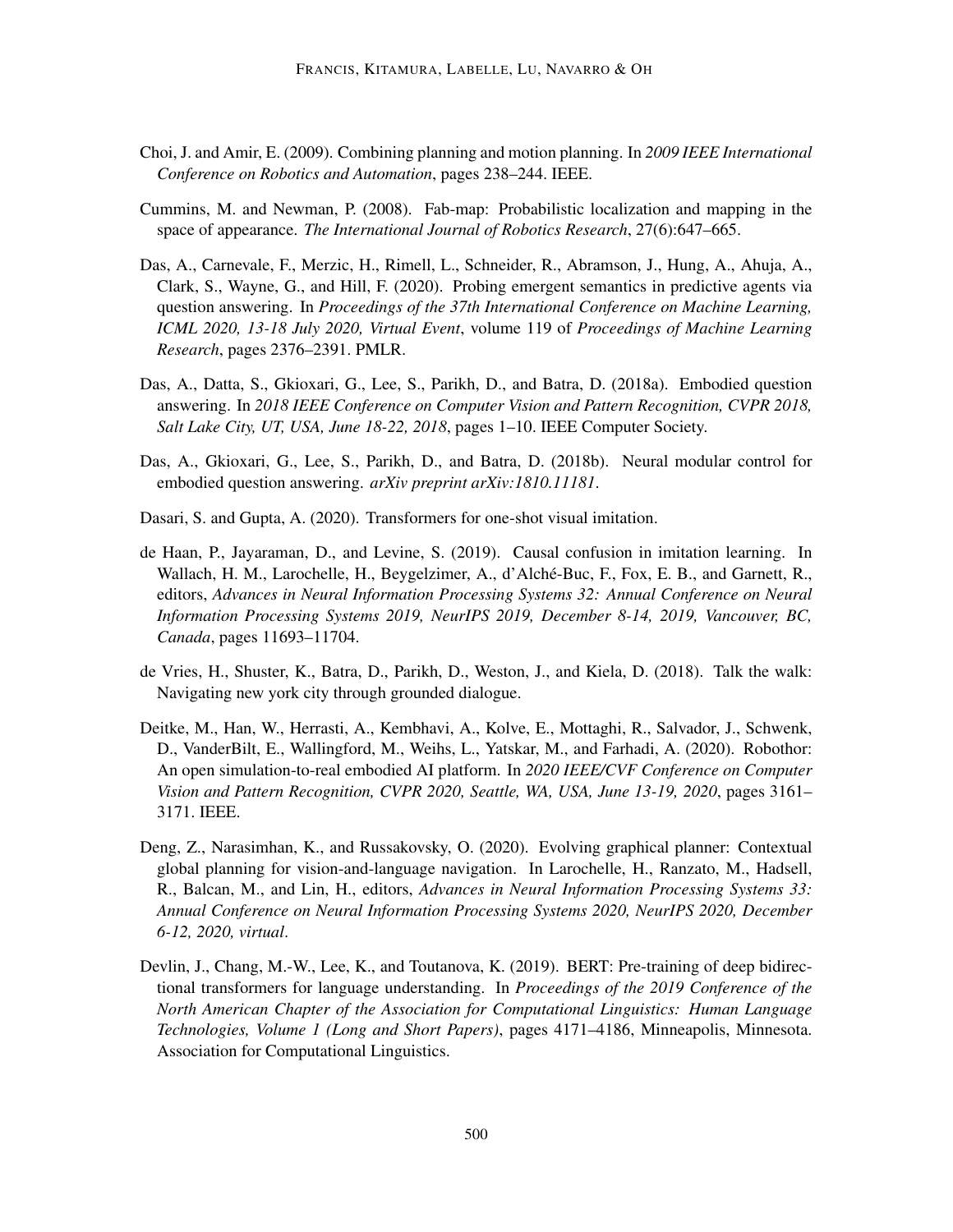- <span id="page-42-2"></span>Duvallet, F. (2015). Natural language direction following for robots in unstructured unknown environments. Technical report, CARNEGIE-MELLON UNIV PITTSBURGH PA ROBOTICS INST.
- <span id="page-42-0"></span>Duvallet, F., Walter, M. R., Howard, T., Hemachandra, S., Oh, J., Teller, S., Roy, N., and Stentz, A. (2016). Inferring maps and behaviors from natural language instructions. In *Experimental Robotics*, pages 373–388. Springer.
- <span id="page-42-7"></span>Ehsani, K., Han, W., Herrasti, A., VanderBilt, E., Weihs, L., Kolve, E., Kembhavi, A., and Mottaghi, R. (2021). Manipulathor: A framework for visual object manipulation. In *IEEE Conference on Computer Vision and Pattern Recognition, CVPR 2021, virtual, June 19-25, 2021*, pages 4497– 4506. Computer Vision Foundation / IEEE.
- <span id="page-42-6"></span>Everingham, M., Gool, L. V., Williams, C. K. I., Winn, J. M., and Zisserman, A. (2010). The pascal visual object classes (VOC) challenge. *Int. J. Comput. Vis.*, 88(2):303–338.
- <span id="page-42-3"></span>Fang, K., Toshev, A., Li, F., and Savarese, S. (2019). Scene memory transformer for embodied agents in long-horizon tasks. In *IEEE Conference on Computer Vision and Pattern Recognition, CVPR 2019, Long Beach, CA, USA, June 16-20, 2019*, pages 538–547. Computer Vision Foundation / IEEE.
- <span id="page-42-4"></span>Filliat, D. and Meyer, J.-A. (2003). Map-based navigation in mobile robots:: I. a review of localization strategies. *Cognitive systems research*, 4(4):243–282.
- <span id="page-42-10"></span>Francis, J., Chen, B., Ganju, S., Kathpal, S., Poonganam, J., Shivani, A., Vyas, V., Genc, S., Zhukov, I., Kumskoy, M., Oh, J., Nyberg, E., and Herbert, S. L. (2022). Learn-to-race challenge 2022: Benchmarking safe learning and cross-domain generalisation in autonomous racing.
- <span id="page-42-11"></span>Francis, J., Quintana, M., von Frankenberg, N., Munir, S., and Berges, M. (2019). Occutherm: Occupant thermal comfort inference using body shape information. In *Proceedings of the 6th International Conference on Systems for Energy-Efficient Buildings, Cities, and Transportation*, BuildSys '19, New York, NY, USA. ACM.
- <span id="page-42-9"></span>Fried, D., Andreas, J., and Klein, D. (2018a). Unified pragmatic models for generating and following instructions. In *Proceedings of NAACL-HLT*, pages 1951–1963.
- <span id="page-42-8"></span>Fried, D., Chiu, J. T., and Klein, D. (2021). Reference-centric models for grounded collaborative dialogue. *arXiv preprint arXiv:2109.05042*.
- <span id="page-42-1"></span>Fried, D., Hu, R., Cirik, V., Rohrbach, A., Andreas, J., Morency, L., Berg-Kirkpatrick, T., Saenko, K., Klein, D., and Darrell, T. (2018b). Speaker-follower models for vision-and-language navigation. In Bengio, S., Wallach, H. M., Larochelle, H., Grauman, K., Cesa-Bianchi, N., and Garnett, R., editors, *Advances in Neural Information Processing Systems 31: Annual Conference on Neural Information Processing Systems 2018, NeurIPS 2018, December 3-8, 2018, Montreal, ´ Canada*, pages 3318–3329.
- <span id="page-42-5"></span>Fu, T.-J., Wang, X. E., Peterson, M. F., Grafton, S. T., Eckstein, M. P., and Wang, W. Y. (2020). Counterfactual vision-and-language navigation via adversarial path sampler. In *European Conference on Computer Vision*, pages 71–86. Springer.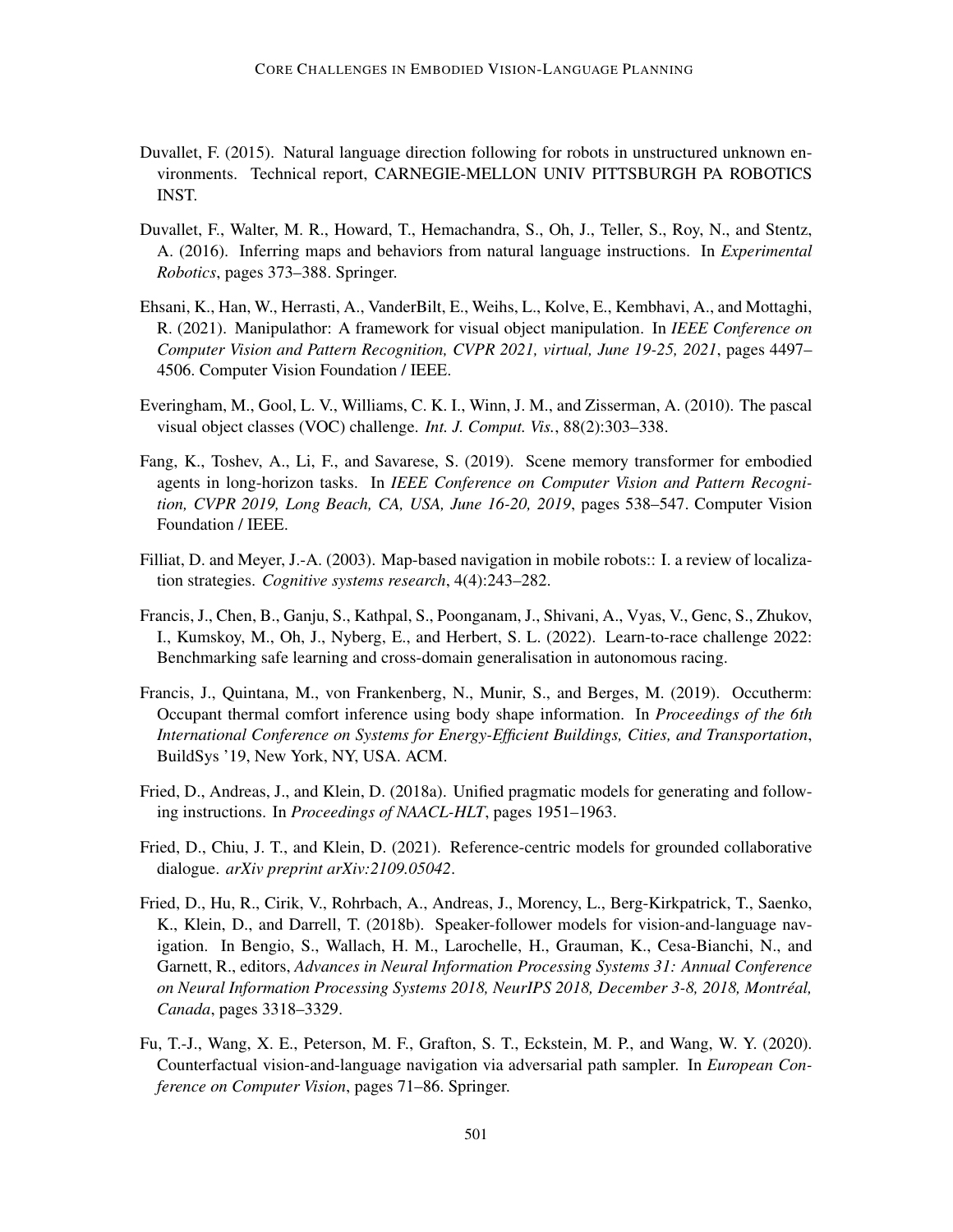- <span id="page-43-8"></span>Gan, C., Schwartz, J., Alter, S., Schrimpf, M., Traer, J., Freitas, J. D., Kubilius, J., Bhandwaldar, A., Haber, N., Sano, M., Kim, K., Wang, E., Mrowca, D., Lingelbach, M., Curtis, A., Feigelis, K. T., Bear, D. M., Gutfreund, D., Cox, D. D., DiCarlo, J. J., McDermott, J. H., Tenenbaum, J. B., and Yamins, D. L. K. (2020). Threedworld: A platform for interactive multi-modal physical simulation. *CoRR*, abs/2007.04954.
- <span id="page-43-9"></span>Gan, C., Zhao, H., Chen, P., Cox, D. D., and Torralba, A. (2019). Self-supervised moving vehicle tracking with stereo sound. In *2019 IEEE/CVF International Conference on Computer Vision, ICCV 2019, Seoul, Korea (South), October 27 - November 2, 2019*, pages 7052–7061. IEEE.
- <span id="page-43-6"></span>Garrett, C. R., Chitnis, R., Holladay, R., Kim, B., Silver, T., Kaelbling, L. P., and Lozano-Pérez, T. (2021). Integrated task and motion planning. *Annual review of control, robotics, and autonomous systems*, 4:265–293.
- <span id="page-43-0"></span>Gordon, D., Kembhavi, A., Rastegari, M., Redmon, J., Fox, D., and Farhadi, A. (2018). IQA: visual question answering in interactive environments. In *2018 IEEE Conference on Computer Vision and Pattern Recognition, CVPR 2018, Salt Lake City, UT, USA, June 18-22, 2018*, pages 4089–4098. IEEE Computer Society.
- <span id="page-43-4"></span>Hao, W., Li, C., Li, X., Carin, L., and Gao, J. (2020). Towards learning a generic agent for visionand-language navigation via pre-training. In *2020 IEEE/CVF Conference on Computer Vision and Pattern Recognition, CVPR 2020, Seattle, WA, USA, June 13-19, 2020*, pages 13134–13143. IEEE.
- <span id="page-43-5"></span>Hart, P. E., Nilsson, N. J., and Raphael, B. (1968). A formal basis for the heuristic determination of minimum cost paths. *IEEE transactions on Systems Science and Cybernetics*, 4(2):100–107.
- <span id="page-43-3"></span>He, K., Gkioxari, G., Dollár, P., and Girshick, R. B. (2017). Mask R-CNN. In *IEEE International Conference on Computer Vision, ICCV 2017, Venice, Italy, October 22-29, 2017*, pages 2980– 2988. IEEE Computer Society.
- <span id="page-43-2"></span>He, K., Zhang, X., Ren, S., and Sun, J. (2016). Deep residual learning for image recognition. In *2016 IEEE Conference on Computer Vision and Pattern Recognition, CVPR 2016, Las Vegas, NV, USA, June 27-30, 2016*, pages 770–778. IEEE Computer Society.
- <span id="page-43-10"></span>He, Z., Julian, R., Heiden, E., Zhang, H., Schaal, S., Lim, J. J., Sukhatme, G., and Hausman, K. (2018). Zero-shot skill composition and simulation-to-real transfer by learning task representations. *arXiv preprint arXiv:1810.02422*.
- <span id="page-43-7"></span>Herman, J., Francis, J., Ganju, S., Chen, B., Koul, A., Gupta, A., Skabelkin, A., Zhukov, I., Kumskoy, M., and Nyberg, E. (2021). Learn-to-race: A multimodal control environment for autonomous racing. In *Proceedings of the IEEE/CVF International Conference on Computer Vision*, pages 9793–9802.
- <span id="page-43-1"></span>Hermann, K. M., Malinowski, M., Mirowski, P., Banki-Horvath, A., Anderson, K., and Hadsell, R. (2020). Learning to follow directions in street view. In *The Thirty-Fourth AAAI Conference on Artificial Intelligence, AAAI 2020, The Thirty-Second Innovative Applications of Artificial Intelligence Conference, IAAI 2020, The Tenth AAAI Symposium on Educational Advances in*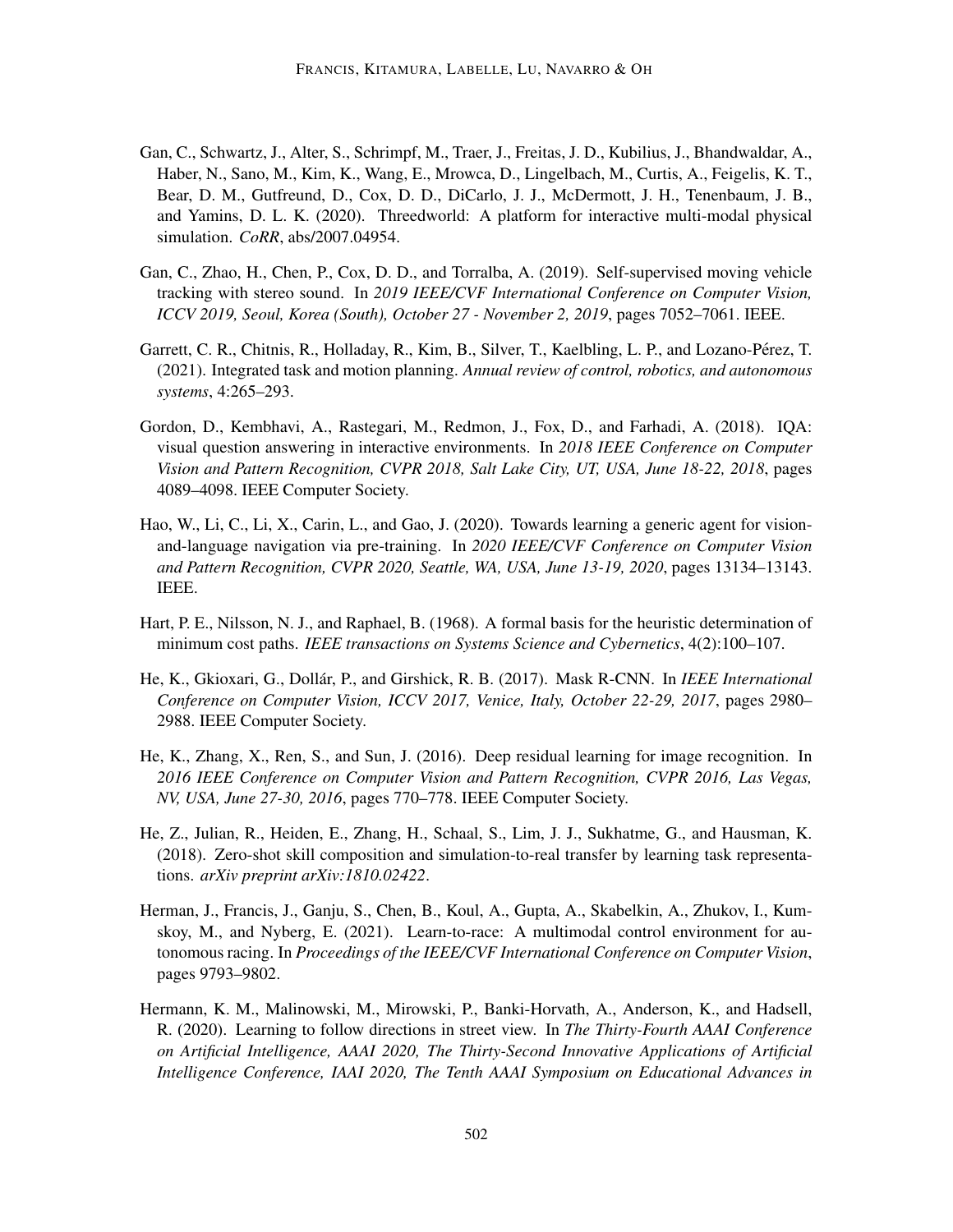*Artificial Intelligence, EAAI 2020, New York, NY, USA, February 7-12, 2020*, pages 11773–11781. AAAI Press.

- <span id="page-44-4"></span>Hester, T., Vecerík, M., Pietquin, O., Lanctot, M., Schaul, T., Piot, B., Horgan, D., Quan, J., Sendonaris, A., Osband, I., Dulac-Arnold, G., Agapiou, J. P., Leibo, J. Z., and Gruslys, A. (2018). Deep q-learning from demonstrations. In McIlraith, S. A. and Weinberger, K. Q., editors, *Proceedings of the Thirty-Second AAAI Conference on Artificial Intelligence, (AAAI-18), the 30th innovative Applications of Artificial Intelligence (IAAI-18), and the 8th AAAI Symposium on Educational Advances in Artificial Intelligence (EAAI-18), New Orleans, Louisiana, USA, February 2-7, 2018*, pages 3223–3230. AAAI Press.
- <span id="page-44-5"></span>Hinton, G., Srivastava, N., and Swersky, K. (2012). Neural networks for machine learning lecture 6a overview of mini-batch gradient descent.
- <span id="page-44-2"></span>Hochreiter, S. and Schmidhuber, J. (1997). Long short-term memory. *Neural Computation*, 9(8):1735–1780.
- <span id="page-44-3"></span>Holtzman, A., Buys, J., Du, L., Forbes, M., and Choi, Y. (2019). The curious case of neural text degeneration. *arXiv preprint arXiv:1904.09751*.
- <span id="page-44-10"></span>Hong, Y., Rodriguez, C., Wu, Q., and Gould, S. (2020). Sub-instruction aware vision-and-language navigation. In *Proceedings of the 2020 Conference on Empirical Methods in Natural Language Processing (EMNLP)*, pages 3360–3376, Online. Association for Computational Linguistics.
- <span id="page-44-6"></span>Hu, Y., Wang, W., Jia, H., Wang, Y., Chen, Y., Hao, J., Wu, F., and Fan, C. (2020). Learning to utilize shaping rewards: A new approach of reward shaping. In Larochelle, H., Ranzato, M., Hadsell, R., Balcan, M., and Lin, H., editors, *Advances in Neural Information Processing Systems 33: Annual Conference on Neural Information Processing Systems 2020, NeurIPS 2020, December 6-12, 2020, virtual*.
- <span id="page-44-9"></span>Huang, H., Jain, V., Mehta, H., Baldridge, J., and Ie, E. (2019). Multi-modal discriminative model for vision-and-language navigation. In *Proceedings of the Combined Workshop on Spatial Language Understanding (SpLU) and Grounded Communication for Robotics (RoboNLP)*, pages 40–49, Minneapolis, Minnesota. Association for Computational Linguistics.
- <span id="page-44-8"></span>Ilharco, G., Jain, V., Ku, A., Ie, E., and Baldridge, J. (2019). General evaluation for instruction conditioned navigation using dynamic time warping. *CoRR*, abs/1907.05446.
- <span id="page-44-1"></span>Irshad, M. Z., Ma, C.-Y., and Kira, Z. (2021). Hierarchical cross-modal agent for robotics visionand-language navigation. *arXiv preprint arXiv:2104.10674*.
- <span id="page-44-0"></span>Jain, V., Magalhaes, G., Ku, A., Vaswani, A., Ie, E., and Baldridge, J. (2019). Stay on the path: Instruction fidelity in vision-and-language navigation. In *Proceedings of the 57th Annual Meeting of the Association for Computational Linguistics*, pages 1862–1872, Florence, Italy. Association for Computational Linguistics.
- <span id="page-44-7"></span>Jansen, P. (2020). Visually-grounded planning without vision: Language models infer detailed plans from high-level instructions. In *Findings of the Association for Computational Linguistics: EMNLP 2020*, pages 4412–4417, Online. Association for Computational Linguistics.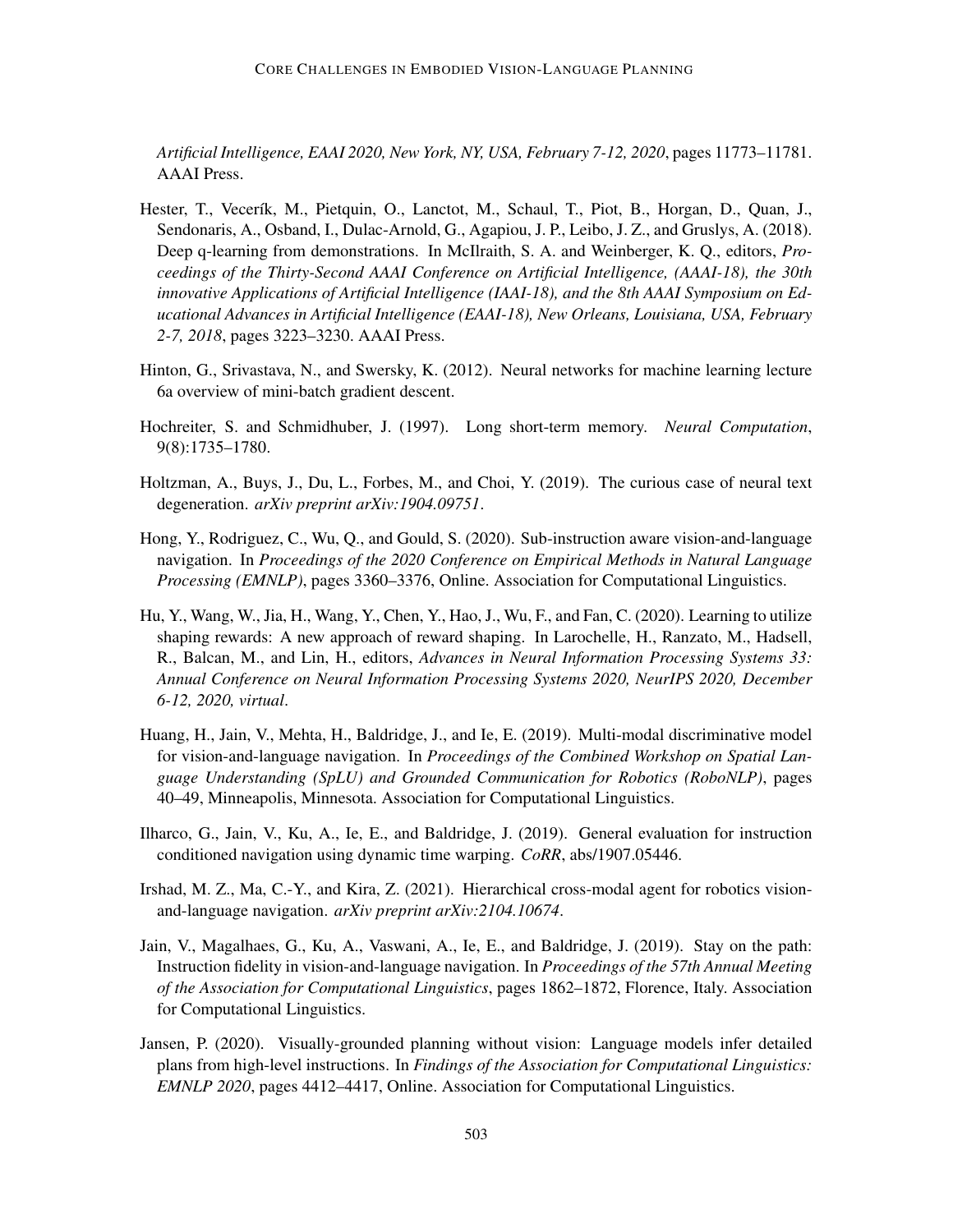- <span id="page-45-11"></span>Jeon, H. J., Losey, D. P., and Sadigh, D. (2020). Shared autonomy with learned latent actions. *arXiv preprint arXiv:2005.03210*.
- <span id="page-45-12"></span>Jiang, Z., Francis, J., Sahu, A. K., Munir, S., Shelton, C., Rowe, A., and Berges, M. (2018). Data- ´ driven thermal model inference with armax, in smart environments, based on normalized mutual information. In *2018 Annual American Control Conference (ACC)*, pages 4634–4639.
- <span id="page-45-10"></span>Johnson, M., Hofmann, K., Hutton, T., and Bignell, D. (2016). The malmo platform for artificial intelligence experimentation. In Kambhampati, S., editor, *Proceedings of the Twenty-Fifth International Joint Conference on Artificial Intelligence, IJCAI 2016, New York, NY, USA, 9-15 July 2016*, pages 4246–4247. IJCAI/AAAI Press.
- <span id="page-45-4"></span>Kaelbling, L. P. and Lozano-Pérez, T. (2010). Hierarchical planning in the now. In *Workshops at the Twenty-Fourth AAAI Conference on Artificial Intelligence*.
- <span id="page-45-5"></span>Kaelbling, L. P. and Lozano-Pérez, T. (2013). Integrated task and motion planning in belief space. *The International Journal of Robotics Research*, 32(9-10):1194–1227.
- <span id="page-45-3"></span>Ke, L., Li, X., Bisk, Y., Holtzman, A., Gan, Z., Liu, J., Gao, J., Choi, Y., and Srinivasa, S. S. (2019). Tactical rewind: Self-correction via backtracking in vision-and-language navigation. In *IEEE Conference on Computer Vision and Pattern Recognition, CVPR 2019, Long Beach, CA, USA, June 16-20, 2019*, pages 6741–6749. Computer Vision Foundation / IEEE.
- <span id="page-45-9"></span>Kempka, M., Wydmuch, M., Runc, G., Toczek, J., and Jaskowski, W. (2016). Vizdoom: A doombased AI research platform for visual reinforcement learning. In *IEEE Conference on Computational Intelligence and Games, CIG 2016, Santorini, Greece, September 20-23, 2016*, pages 1–8. IEEE.
- <span id="page-45-2"></span>Khan, S., Naseer, M., Hayat, M., Zamir, S. W., Khan, F. S., and Shah, M. (2021). Transformers in vision: A survey. *CoRR*, abs/2101.01169.
- <span id="page-45-1"></span>Khatib, O. (1999). Mobile manipulation: The robotic assistant. *Robotics and Autonomous Systems*, 26(2-3):175–183.
- <span id="page-45-0"></span>Kim, H., Zala, A., Burri, G., Tan, H., and Bansal, M. (2020). ArraMon: A joint navigation-assembly instruction interpretation task in dynamic environments. In *Findings of the Association for Computational Linguistics: EMNLP 2020*, pages 3910–3927, Online. Association for Computational Linguistics.
- <span id="page-45-8"></span>Kingma, D. P. and Ba, J. (2015). Adam: A method for stochastic optimization. In Bengio, Y. and LeCun, Y., editors, *3rd International Conference on Learning Representations, ICLR 2015, San Diego, CA, USA, May 7-9, 2015, Conference Track Proceedings*.
- <span id="page-45-6"></span>Kolve, E., Mottaghi, R., Gordon, D., Zhu, Y., Gupta, A., and Farhadi, A. (2017). AI2-THOR: an interactive 3d environment for visual AI. *CoRR*, abs/1712.05474.
- <span id="page-45-7"></span>Krantz, J., Gokaslan, A., Batra, D., Lee, S., and Maksymets, O. (2021). Waypoint models for instruction-guided navigation in continuous environments. *CoRR*, abs/2110.02207.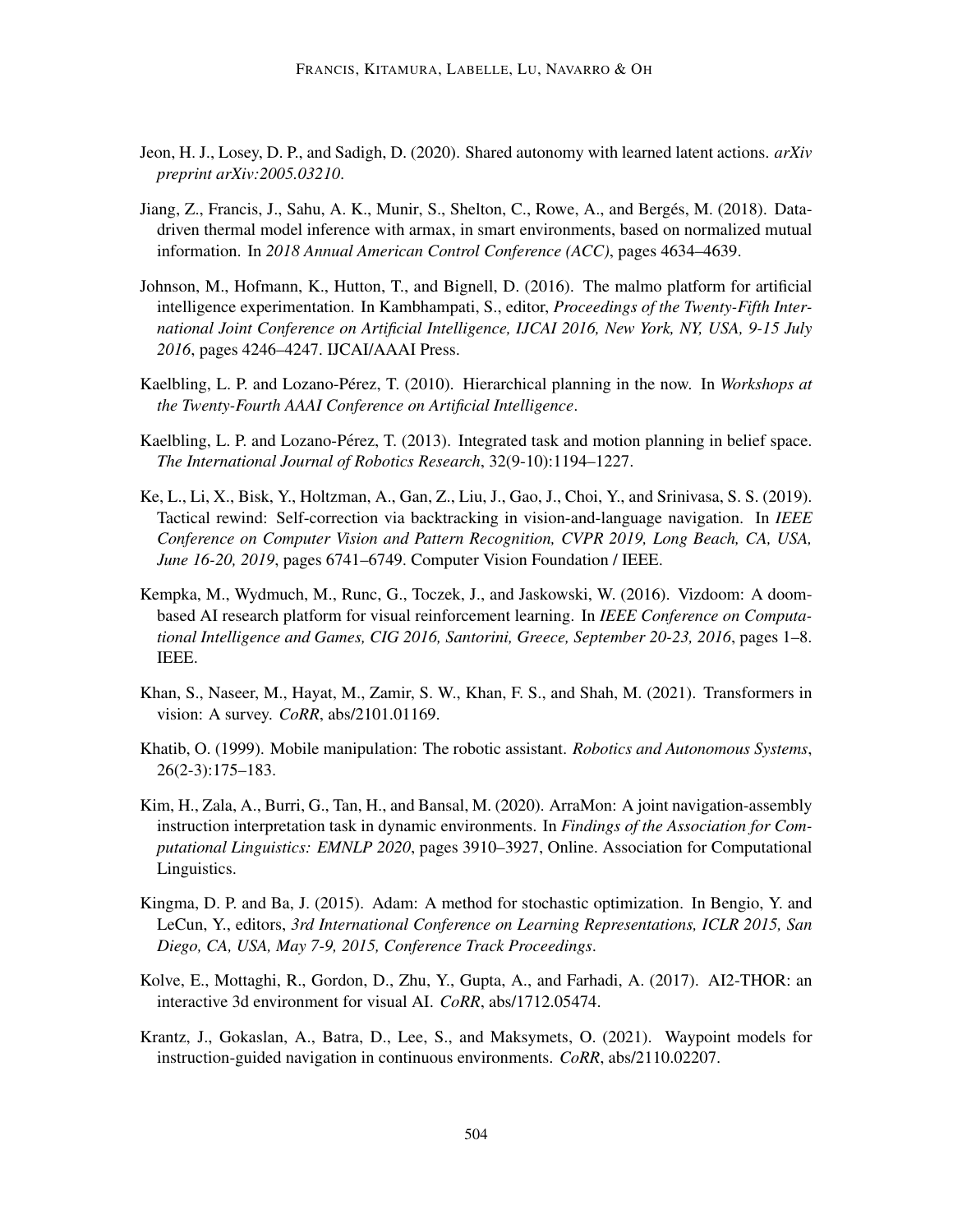- <span id="page-46-0"></span>Krantz, J., Wijmans, E., Majumdar, A., Batra, D., and Lee, S. (2020). Beyond the nav-graph: Vision-and-language navigation in continuous environments. *CoRR*, abs/2004.02857.
- <span id="page-46-7"></span>Krishna, R., Zhu, Y., Groth, O., Johnson, J., Hata, K., Kravitz, J., Chen, S., Kalantidis, Y., Li, L., Shamma, D. A., Bernstein, M. S., and Li, F. (2016). Visual genome: Connecting language and vision using crowdsourced dense image annotations. *CoRR*, abs/1602.07332.
- <span id="page-46-2"></span>Ku, A., Anderson, P., Patel, R., Ie, E., and Baldridge, J. (2020). Room-across-room: Multilingual vision-and-language navigation with dense spatiotemporal grounding. In *Proceedings of the 2020 Conference on Empirical Methods in Natural Language Processing (EMNLP)*, pages 4392–4412, Online. Association for Computational Linguistics.
- <span id="page-46-9"></span>Ku, A., Anderson, P., Pont-Tuset, J., and Baldridge, J. (2021). Pangea: The panoramic graph environment annotation toolkit. *CoRR*, abs/2103.12703.
- <span id="page-46-6"></span>Lamb, A., Goyal, A., Zhang, Y., Zhang, S., Courville, A. C., and Bengio, Y. (2016). Professor forcing: A new algorithm for training recurrent networks. *CoRR*, abs/1610.09038.
- <span id="page-46-5"></span>Li, C., Xia, F., Martín-Martín, R., Lingelbach, M., Srivastava, S., Shen, B., Vainio, K., Gokmen, C., Dharan, G., Jain, T., Kurenkov, A., Liu, C. K., Gweon, H., Wu, J., Fei-Fei, L., and Savarese, S. (2021a). igibson 2.0: Object-centric simulation for robot learning of everyday household tasks. *CoRR*, abs/2108.03272.
- <span id="page-46-4"></span>Li, C., Xia, F., Martin-Martin, R., and Savarese, S. (2020a). Hrl4in: Hierarchical reinforcement learning for interactive navigation with mobile manipulators. In *Conference on Robot Learning*, pages 603–616. PMLR.
- <span id="page-46-1"></span>Li, D., Opazo, C. R., Yu, X., and Li, H. (2020b). Word-level deep sign language recognition from video: A new large-scale dataset and methods comparison. In *IEEE Winter Conference on Applications of Computer Vision, WACV 2020, Snowmass Village, CO, USA, March 1-5, 2020*, pages 1448–1458. IEEE.
- <span id="page-46-10"></span>Li, J., Yang, F., Tomizuka, M., and Choi, C. (2020c). Evolvegraph: Multi-agent trajectory prediction with dynamic relational reasoning. In Larochelle, H., Ranzato, M., Hadsell, R., Balcan, M., and Lin, H., editors, *Advances in Neural Information Processing Systems 33: Annual Conference on Neural Information Processing Systems 2020, NeurIPS 2020, December 6-12, 2020, virtual*.
- <span id="page-46-3"></span>Li, X., Li, C., Xia, Q., Bisk, Y., Celikyilmaz, A., Gao, J., Smith, N. A., and Choi, Y. (2019). Robust navigation with language pretraining and stochastic sampling. In *Proceedings of the 2019 Conference on Empirical Methods in Natural Language Processing and the 9th International Joint Conference on Natural Language Processing (EMNLP-IJCNLP)*, pages 1494–1499, Hong Kong, China. Association for Computational Linguistics.
- <span id="page-46-11"></span>Li, Y., Goel, P., Rajendra, V. K., Singh, H. S., Francis, J., Ma, K., Nyberg, E., and Oltramari, A. (2021b). Lexically-constrained text generation through commonsense knowledge extraction and injection. In *Common Sense Knowledge Graphs at the 35th AAAI Conference on Artificial Intelligence (CSKGs@AAAI-21)*.
- <span id="page-46-8"></span>Lin, C.-Y. (2004). ROUGE: A package for automatic evaluation of summaries. In *Text Summarization Branches Out*, pages 74–81, Barcelona, Spain. Association for Computational Linguistics.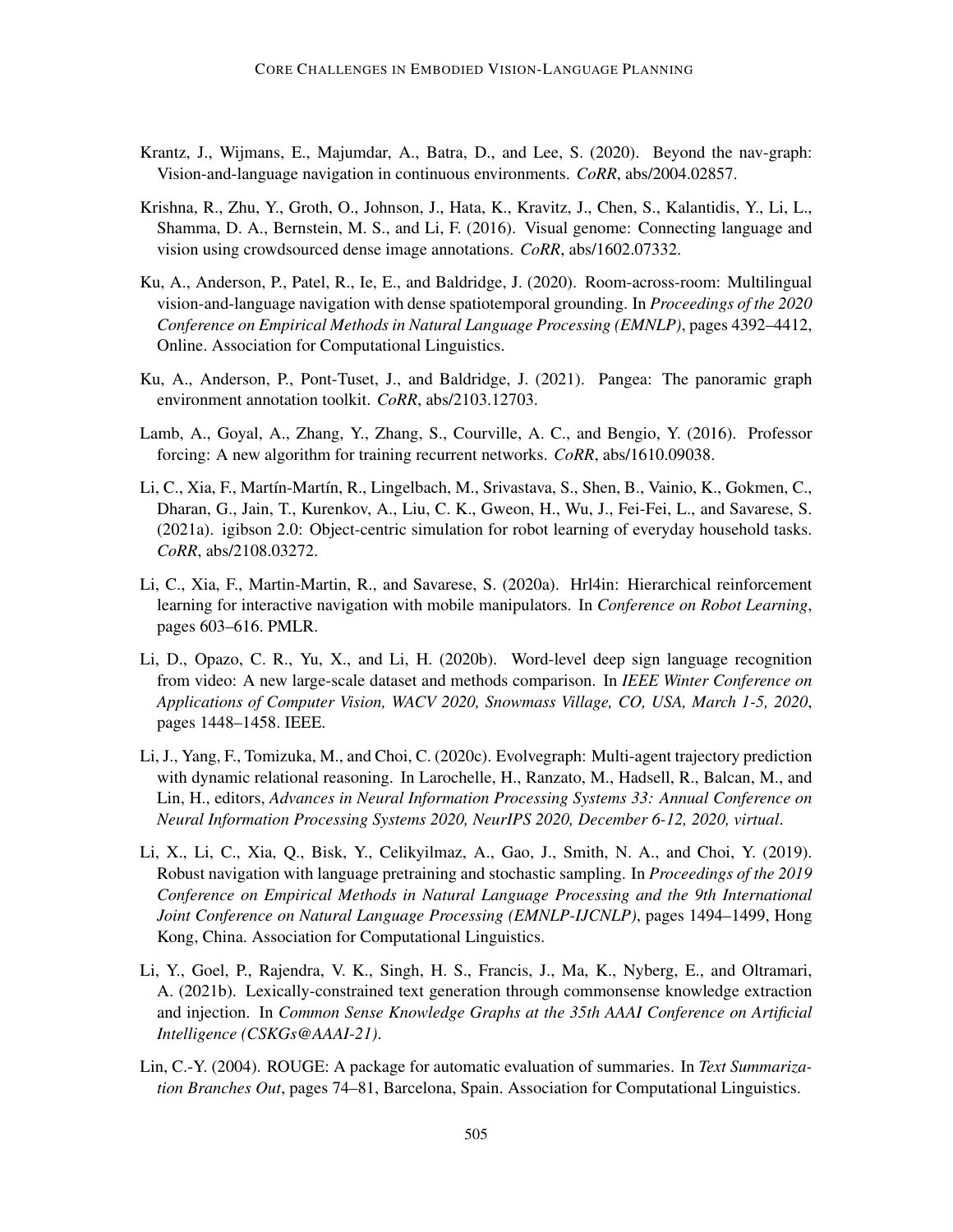- <span id="page-47-6"></span>Lin, T.-Y., Maire, M., Belongie, S., Hays, J., Perona, P., Ramanan, D., Dollár, P., and Zitnick, C. L. (2014). Microsoft coco: Common objects in context. In Fleet, D., Pajdla, T., Schiele, B., and Tuytelaars, T., editors, *Computer Vision – ECCV 2014*, pages 740–755, Cham. Springer International Publishing.
- <span id="page-47-1"></span>Lipton, Z. C., Berkowitz, J., and Elkan, C. (2015). A critical review of recurrent neural networks for sequence learning. *arXiv preprint arXiv:1506.00019*.
- <span id="page-47-10"></span>Lopez-Paz, D., Bottou, L., Schölkopf, B., and Vapnik, V. (2016). Unifying distillation and privileged information. In Bengio, Y. and LeCun, Y., editors, *4th International Conference on Learning Representations, ICLR 2016, San Juan, Puerto Rico, May 2-4, 2016, Conference Track Proceedings*.
- <span id="page-47-2"></span>Lu, J., Batra, D., Parikh, D., and Lee, S. (2019). Vilbert: Pretraining task-agnostic visiolinguistic representations for vision-and-language tasks. In Wallach, H. M., Larochelle, H., Beygelzimer, A., d'Alché-Buc, F., Fox, E. B., and Garnett, R., editors, Advances in Neural Information *Processing Systems 32: Annual Conference on Neural Information Processing Systems 2019, NeurIPS 2019, December 8-14, 2019, Vancouver, BC, Canada*, pages 13–23.
- <span id="page-47-3"></span>Lu, J., Goswami, V., Rohrbach, M., Parikh, D., and Lee, S. (2020a). 12-in-1: Multi-task vision and language representation learning. In *2020 IEEE/CVF Conference on Computer Vision and Pattern Recognition, CVPR 2020, Seattle, WA, USA, June 13-19, 2020*, pages 10434–10443. IEEE.
- <span id="page-47-9"></span>Lu, X., West, P., Zellers, R., Bras, R. L., Bhagavatula, C., and Choi, Y. (2020b). Neurologic decoding: (un)supervised neural text generation with predicate logic constraints.
- <span id="page-47-0"></span>Luketina, J., Nardelli, N., Farquhar, G., Foerster, J. N., Andreas, J., Grefenstette, E., Whiteson, S., and Rocktäschel, T. (2019). A survey of reinforcement learning informed by natural language. In Kraus, S., editor, *Proceedings of the Twenty-Eighth International Joint Conference on Artificial Intelligence, IJCAI 2019, Macao, China, August 10-16, 2019*, pages 6309–6317. ijcai.org.
- <span id="page-47-4"></span>Ma, C., Lu, J., Wu, Z., AlRegib, G., Kira, Z., Socher, R., and Xiong, C. (2019a). Self-monitoring navigation agent via auxiliary progress estimation. In *7th International Conference on Learning Representations, ICLR 2019, New Orleans, LA, USA, May 6-9, 2019*. OpenReview.net.
- <span id="page-47-5"></span>Ma, C., Wu, Z., AlRegib, G., Xiong, C., and Kira, Z. (2019b). The regretful agent: Heuristic-aided navigation through progress estimation. In *IEEE Conference on Computer Vision and Pattern Recognition, CVPR 2019, Long Beach, CA, USA, June 16-20, 2019*, pages 6732–6740. Computer Vision Foundation / IEEE.
- <span id="page-47-7"></span>Ma, K., Francis, J., Lu, Q., Nyberg, E., and Oltramari, A. (2019c). Towards generalizable neurosymbolic systems for commonsense question answering. In *Proceedings of the First Workshop on Commonsense Inference in Natural Language Processing*, pages 22–32, Hong Kong, China. Association for Computational Linguistics.
- <span id="page-47-8"></span>Ma, K., Ilievski, F., Francis, J., Bisk, Y., Nyberg, E., and Oltramari, A. (2021). Knowledge-driven data construction for zero-shot evaluation in commonsense question answering. *In Proceedings of the 35th AAAI Conference on Artificial Intelligence (AAAI-21)*.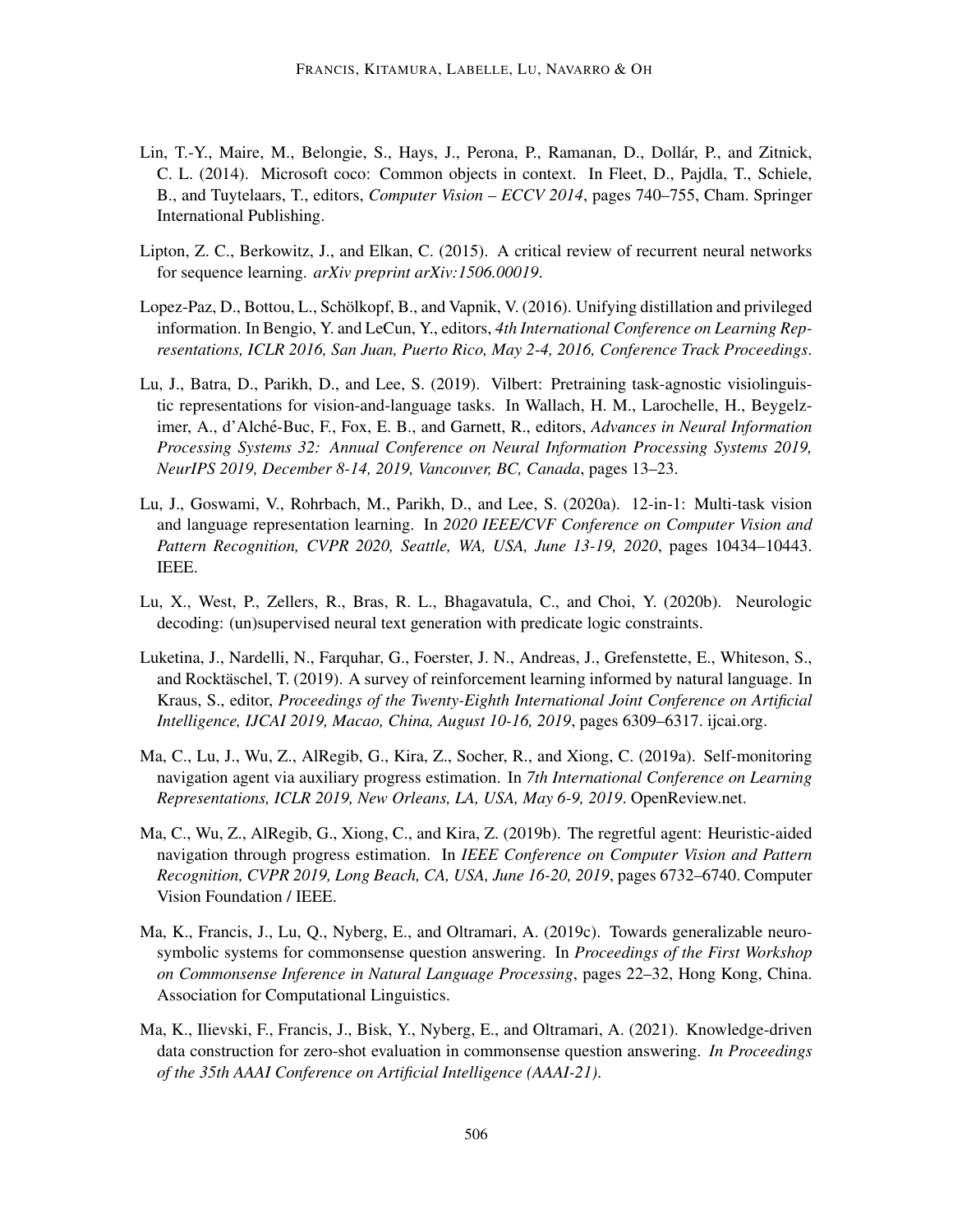- <span id="page-48-0"></span>Majumdar, A., Shrivastava, A., Lee, S., Anderson, P., Parikh, D., and Batra, D. (2020). Improving vision-and-language navigation with image-text pairs from the web. *CoRR*, abs/2004.14973.
- <span id="page-48-9"></span>Mavrogiannis, C., Baldini, F., Wang, A., Zhao, D., Trautman, P., Steinfeld, A., and Oh, J. (2021). Core challenges of social robot navigation: A survey. *arXiv preprint arXiv:2103.05668*.
- <span id="page-48-3"></span>Mehta, H., Artzi, Y., Baldridge, J., Ie, E., and Mirowski, P. (2020). Retouchdown: Adding touchdown to streetlearn as a shareable resource for language grounding tasks in street view.
- <span id="page-48-8"></span>Mirowski, P., Grimes, M. K., Malinowski, M., Hermann, K. M., Anderson, K., Teplyashin, D., Simonyan, K., Kavukcuoglu, K., Zisserman, A., and Hadsell, R. (2018). Learning to navigate in cities without a map. In Bengio, S., Wallach, H. M., Larochelle, H., Grauman, K., Cesa-Bianchi, N., and Garnett, R., editors, *Advances in Neural Information Processing Systems 31: Annual Conference on Neural Information Processing Systems 2018, NeurIPS 2018, December 3-8, 2018, Montreal, Canada ´* , pages 2424–2435.
- <span id="page-48-2"></span>Misra, D., Bennett, A., Blukis, V., Niklasson, E., Shatkhin, M., and Artzi, Y. (2018). Mapping instructions to actions in 3D environments with visual goal prediction. In *Proceedings of the 2018 Conference on Empirical Methods in Natural Language Processing*, pages 2667–2678, Brussels, Belgium. Association for Computational Linguistics.
- <span id="page-48-6"></span>Mnih, V., Badia, A. P., Mirza, M., Graves, A., Lillicrap, T. P., Harley, T., Silver, D., and Kavukcuoglu, K. (2016). Asynchronous methods for deep reinforcement learning. In Balcan, M. and Weinberger, K. Q., editors, *Proceedings of the 33nd International Conference on Machine Learning, ICML 2016, New York City, NY, USA, June 19-24, 2016*, volume 48 of *JMLR Workshop and Conference Proceedings*, pages 1928–1937. JMLR.org.
- <span id="page-48-1"></span>Mogadala, A., Kalimuthu, M., and Klakow, D. (2019). Trends in integration of vision and language research: A survey of tasks, datasets, and methods. *CoRR*, abs/1907.09358.
- <span id="page-48-11"></span>Munir, S., Arora, R. S., Hesling, C., Li, J., Francis, J., Shelton, C., Martin, C., Rowe, A., and Berges, M. (2017). Real-time fine grained occupancy estimation using depth sensors on arm embedded platforms. In *2017 IEEE Real-Time and Embedded Technology and Applications Symposium (RTAS)*, pages 295–306. IEEE.
- <span id="page-48-5"></span>Nachum, O., Gu, S., Lee, H., and Levine, S. (2018). Data-efficient hierarchical reinforcement learning. *arXiv preprint arXiv:1805.08296*.
- <span id="page-48-4"></span>Nau, D. S., Au, T.-C., Ilghami, O., Kuter, U., Murdock, J. W., Wu, D., and Yaman, F. (2003). Shop2: An htn planning system. *Journal of artificial intelligence research*, 20:379–404.
- <span id="page-48-10"></span>Newman, B. A., Aronson, R. M., Srinivasa, S. S., Kitani, K., and Admoni, H. (2018). Harmonic: A multimodal dataset of assistive human-robot collaboration. *arXiv preprint arXiv:1807.11154*.
- <span id="page-48-7"></span>Nguyen, D. and Okatani, T. (2019). Multi-task learning of hierarchical vision-language representation. In *IEEE Conference on Computer Vision and Pattern Recognition, CVPR 2019, Long Beach, CA, USA, June 16-20, 2019*, pages 10492–10501. Computer Vision Foundation / IEEE.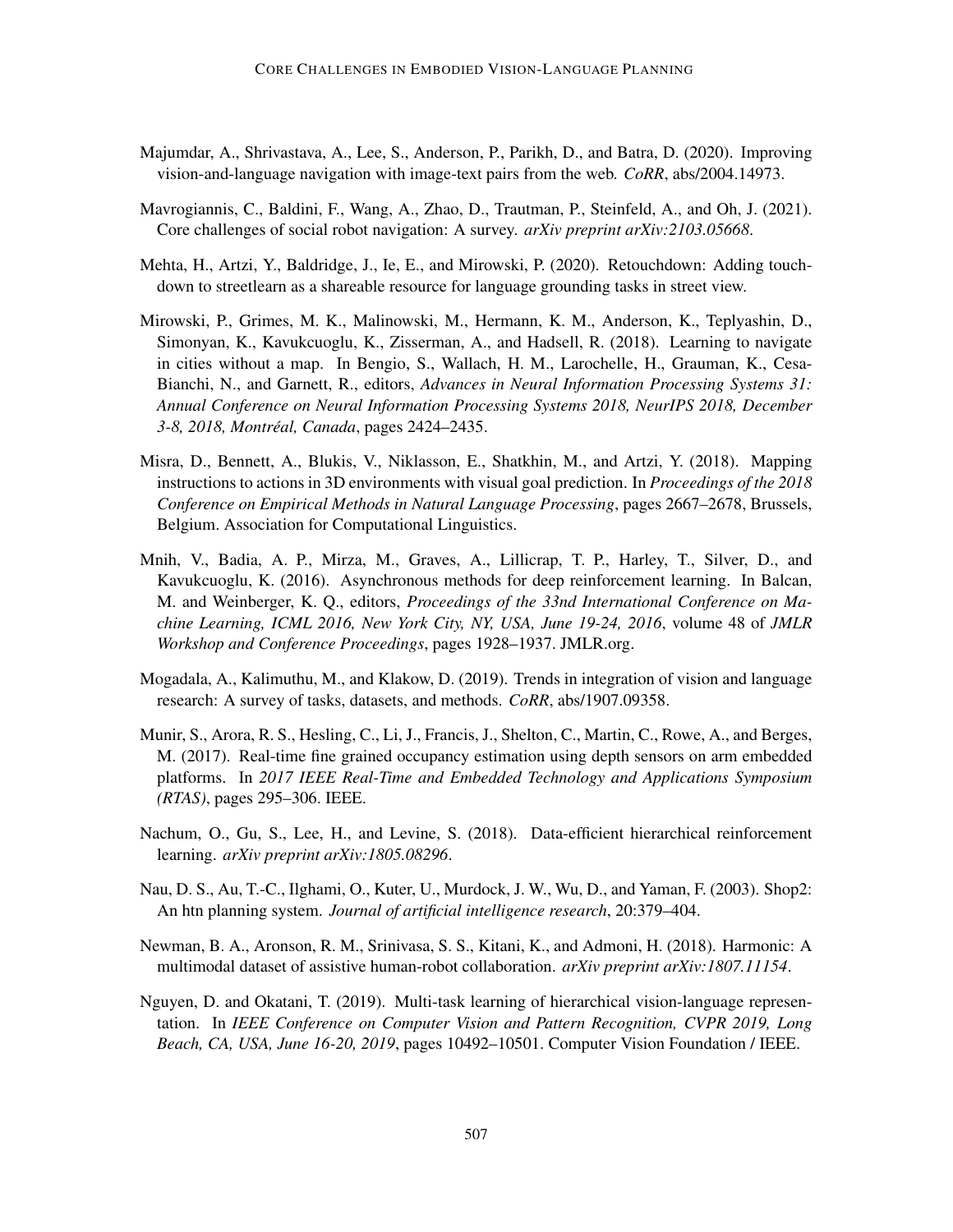- <span id="page-49-0"></span>Nguyen, K. and Daumé III, H. (2019). Help, anna! visual navigation with natural multimodal assistance via retrospective curiosity-encouraging imitation learning. In *Proceedings of the 2019 Conference on Empirical Methods in Natural Language Processing and the 9th International Joint Conference on Natural Language Processing (EMNLP-IJCNLP)*, pages 684–695, Hong Kong, China. Association for Computational Linguistics.
- <span id="page-49-2"></span>Nguyen, K., Dey, D., Brockett, C., and Dolan, B. (2019a). Vision-based navigation with language-based assistance via imitation learning with indirect intervention. In *Proceedings of the IEEE/CVF Conference on Computer Vision and Pattern Recognition*, pages 12527–12537.
- <span id="page-49-5"></span>Nguyen, K., Dey, D., Brockett, C., and Dolan, B. (2019b). Vision-based navigation with languagebased assistance via imitation learning with indirect intervention. In *IEEE Conference on Computer Vision and Pattern Recognition, CVPR 2019, Long Beach, CA, USA, June 16-20, 2019*, pages 12527–12537. Computer Vision Foundation / IEEE.
- <span id="page-49-9"></span>Nichol, A., Pfau, V., Hesse, C., Klimov, O., and Schulman, J. (2018). Gotta learn fast: A new benchmark for generalization in rl. *arXiv preprint arXiv:1804.03720*.
- <span id="page-49-4"></span>Nilsson, N. J. et al. (1984). Shakey the robot.
- <span id="page-49-1"></span>Oh, J. H., Suppé, A., Duvallet, F., Boularias, A., Navarro-Serment, L. E., Hebert, M., Stentz, A., Vinokurov, J., Romero, O. J., Lebiere, C., and Dean, R. (2015). Toward mobile robots reasoning like humans. In Bonet, B. and Koenig, S., editors, *Proceedings of the Twenty-Ninth AAAI Conference on Artificial Intelligence, January 25-30, 2015, Austin, Texas, USA*, pages 1371–1379. AAAI Press.
- <span id="page-49-11"></span>Oltramari\*, A., Francis\*, J., Henson, C., Ma, K., and Wickramarachchi, R. (2020). Neuro-symbolic architectures for context understanding.
- <span id="page-49-7"></span>Padilla, R., Netto, S. L., and da Silva, E. A. B. (2020). A survey on performance metrics for object-detection algorithms. In *2020 International Conference on Systems, Signals and Image Processing (IWSSIP)*, pages 237–242.
- <span id="page-49-3"></span>Padmakumar, A., Thomason, J., Shrivastava, A., Lange, P., Narayan-Chen, A., Gella, S., Piramuthu, R., Tur, G., and Hakkani-Tur, D. (2021). Teach: Task-driven embodied agents that chat. *arXiv preprint arXiv:2110.00534*.
- <span id="page-49-8"></span>Papineni, K., Roukos, S., Ward, T., and Zhu, W.-J. (2002). Bleu: a method for automatic evaluation of machine translation. In *Proceedings of the 40th Annual Meeting of the Association for Computational Linguistics*, pages 311–318, Philadelphia, Pennsylvania, USA. Association for Computational Linguistics.
- <span id="page-49-10"></span>Park, S. H., Lee, G., Bhat, M., Seo, J., Kang, M., Francis, J., Jadhav, A. R., Liang, P. P., and Morency, L.-P. (2020). Diverse and admissible trajectory forecasting through multimodal context understanding. In *European Conference on Computer Vision (ECCV)*.
- <span id="page-49-6"></span>Pennington, J., Socher, R., and Manning, C. (2014). GloVe: Global vectors for word representation. In *Proceedings of the 2014 Conference on Empirical Methods in Natural Language Processing (EMNLP)*, pages 1532–1543, Doha, Qatar. Association for Computational Linguistics.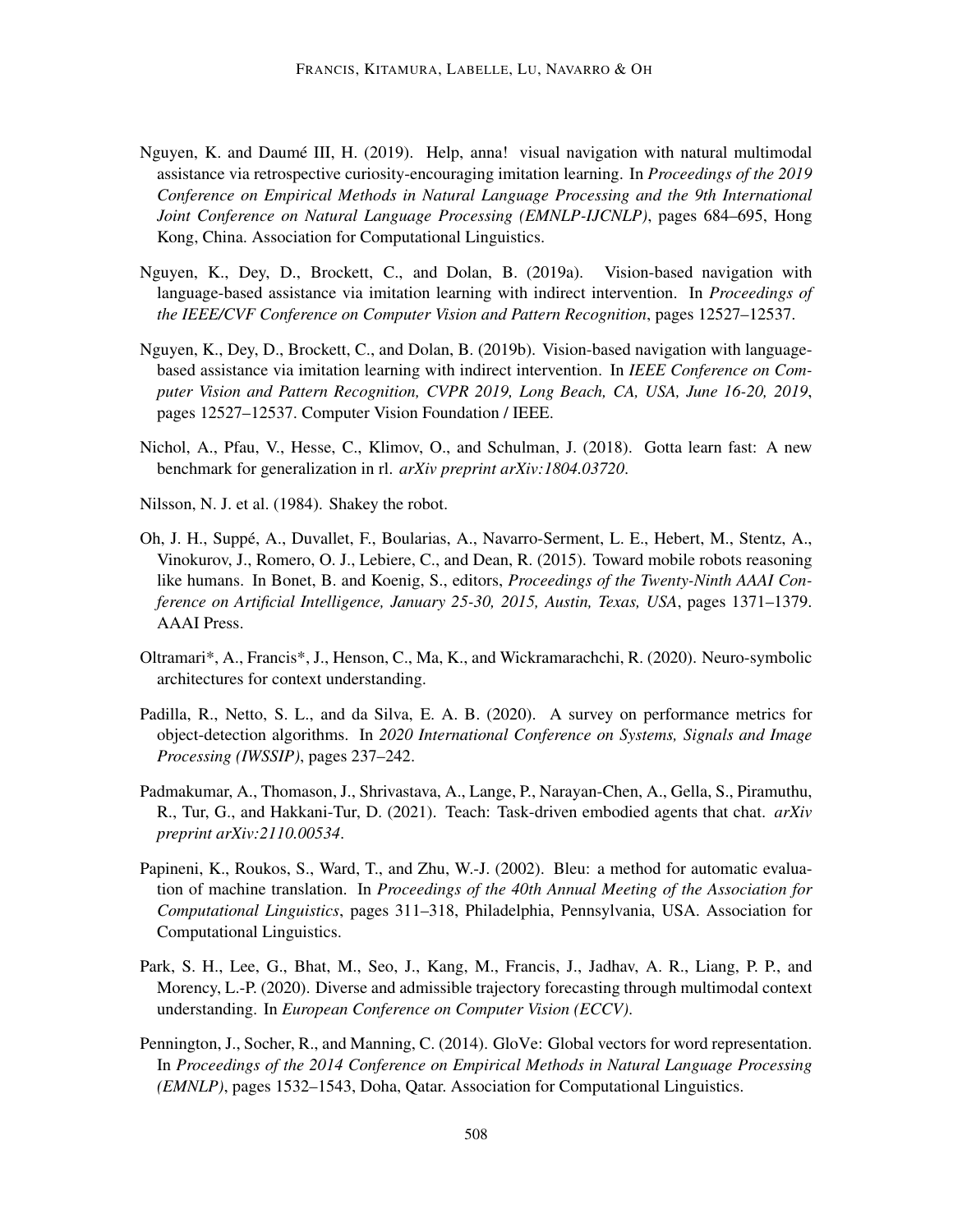- <span id="page-50-5"></span>Peters, M., Neumann, M., Iyyer, M., Gardner, M., Clark, C., Lee, K., and Zettlemoyer, L. (2018). Deep contextualized word representations. In *Proceedings of the 2018 Conference of the North American Chapter of the Association for Computational Linguistics: Human Language Technologies, Volume 1 (Long Papers)*, pages 2227–2237, New Orleans, Louisiana. Association for Computational Linguistics.
- <span id="page-50-8"></span>Puig, X., Ra, K., Boben, M., Li, J., Wang, T., Fidler, S., and Torralba, A. (2018). Virtualhome: Simulating household activities via programs. In *2018 IEEE Conference on Computer Vision and Pattern Recognition, CVPR 2018, Salt Lake City, UT, USA, June 18-22, 2018*, pages 8494– 8502. IEEE Computer Society.
- <span id="page-50-0"></span>Qi, Y., Wu, Q., Anderson, P., Wang, X., Wang, W. Y., Shen, C., and van den Hengel, A. (2020). REVERIE: remote embodied visual referring expression in real indoor environments. In *2020 IEEE/CVF Conference on Computer Vision and Pattern Recognition, CVPR 2020, Seattle, WA, USA, June 13-19, 2020*, pages 9979–9988. IEEE.
- <span id="page-50-7"></span>Radford, A., Kim, J. W., Hallacy, C., Ramesh, A., Goh, G., Agarwal, S., Sastry, G., Askell, A., Mishkin, P., Clark, J., Krueger, G., and Sutskever, I. (2021). Learning transferable visual models from natural language supervision. In Meila, M. and Zhang, T., editors, *Proceedings of the 38th International Conference on Machine Learning, ICML 2021, 18-24 July 2021, Virtual Event*, volume 139 of *Proceedings of Machine Learning Research*, pages 8748–8763. PMLR.
- <span id="page-50-6"></span>Radford, A., Wu, J., Child, R., Luan, D., Amodei, D., and Sutskever, I. (2019). Language models are unsupervised multitask learners.
- <span id="page-50-9"></span>Ravichander, A., Manzini, T., Grabmair, M., Neubig, G., Francis, J., and Nyberg, E. (2017). How would you say it? eliciting lexically diverse dialogue for supervised semantic parsing. In *Proceedings of the 18th Annual SIGdial Meeting on Discourse and Dialogue*, pages 374–383, Saarbrücken, Germany. Association for Computational Linguistics.
- <span id="page-50-1"></span>Rawat, W. and Wang, Z. (2017). Deep convolutional neural networks for image classification: A comprehensive review. *Neural Computation*, 29(9):2352–2449. PMID: 28599112.
- <span id="page-50-4"></span>Reddy, S., Dragan, A. D., and Levine, S. (2020). SQIL: imitation learning via reinforcement learning with sparse rewards. In *8th International Conference on Learning Representations, ICLR 2020, Addis Ababa, Ethiopia, April 26-30, 2020*. OpenReview.net.
- <span id="page-50-3"></span>Ross, S., Gordon, G. J., and Bagnell, D. (2011a). A reduction of imitation learning and structured prediction to no-regret online learning. In Gordon, G. J., Dunson, D. B., and Dudík, M., editors, *Proceedings of the Fourteenth International Conference on Artificial Intelligence and Statistics, AISTATS 2011, Fort Lauderdale, USA, April 11-13, 2011*, volume 15 of *JMLR Proceedings*, pages 627–635. JMLR.org.
- <span id="page-50-10"></span>Ross, S., Gordon, G. J., and Bagnell, J. A. (2011b). A reduction of imitation learning and structured prediction to no-regret online learning.
- <span id="page-50-2"></span>Sacerdoti, E. D. (1974). Planning in a hierarchy of abstraction spaces. *Artificial intelligence*, 5(2):115–135.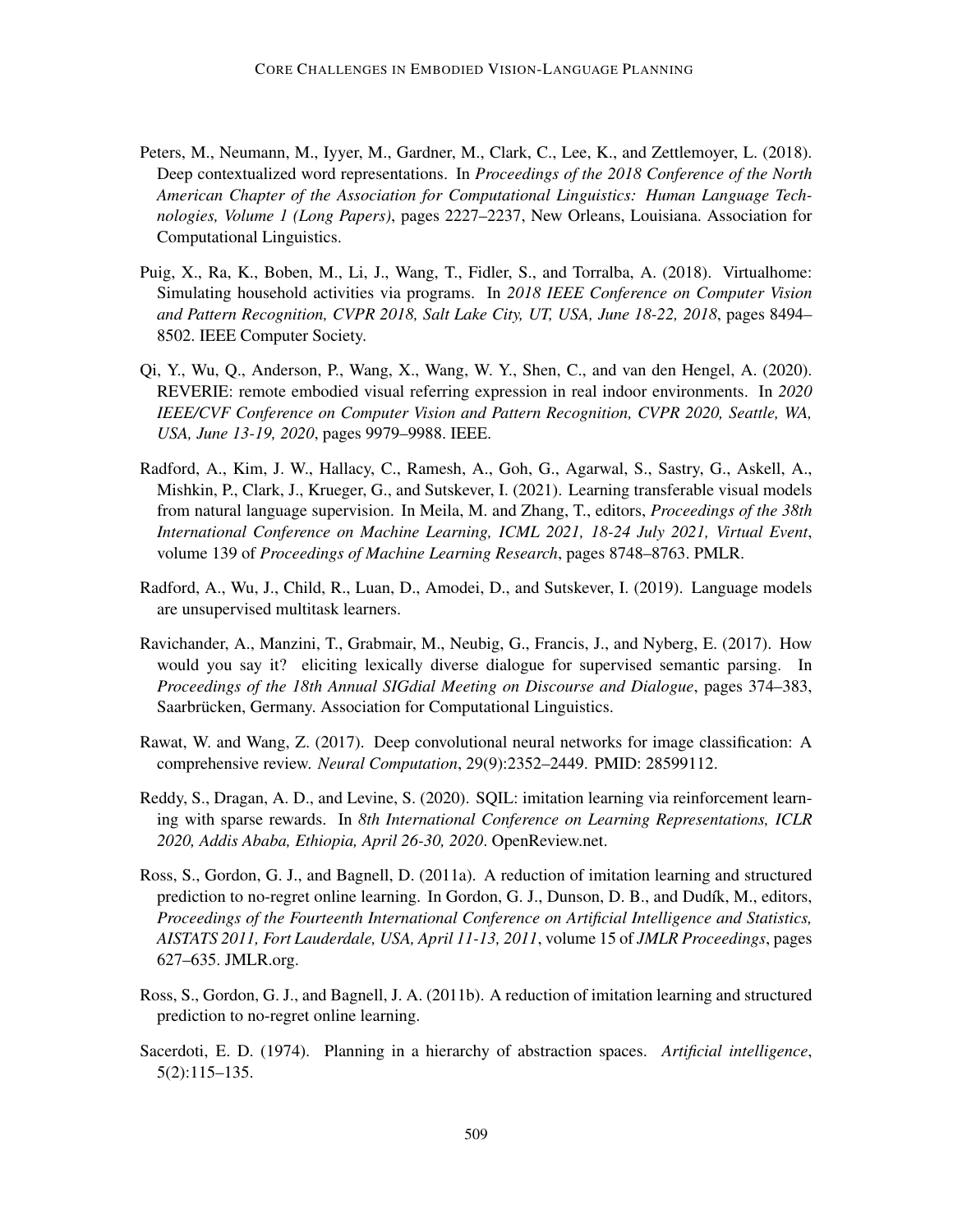- <span id="page-51-9"></span>Savva, M., Chang, A. X., Dosovitskiy, A., Funkhouser, T. A., and Koltun, V. (2017). MINOS: multimodal indoor simulator for navigation in complex environments. *CoRR*, abs/1712.03931.
- <span id="page-51-10"></span>Savva, M., Malik, J., Parikh, D., Batra, D., Kadian, A., Maksymets, O., Zhao, Y., Wijmans, E., Jain, B., Straub, J., Liu, J., and Koltun, V. (2019). Habitat: A platform for embodied AI research. In *2019 IEEE/CVF International Conference on Computer Vision, ICCV 2019, Seoul, Korea (South), October 27 - November 2, 2019*, pages 9338–9346. IEEE.
- <span id="page-51-6"></span>Schulman, J., Wolski, F., Dhariwal, P., Radford, A., and Klimov, O. (2017). Proximal policy optimization algorithms. *CoRR*, abs/1707.06347.
- <span id="page-51-3"></span>Sharma, P., Ding, N., Goodman, S., and Soricut, R. (2018). Conceptual captions: A cleaned, hypernymed, image alt-text dataset for automatic image captioning. In *Proceedings of the 56th Annual Meeting of the Association for Computational Linguistics (Volume 1: Long Papers)*, pages 2556–2565, Melbourne, Australia. Association for Computational Linguistics.
- <span id="page-51-5"></span>Sharma, P., Torralba, A., and Andreas, J. (2021). Skill induction and planning with latent language. *arXiv preprint arXiv:2110.01517*.
- <span id="page-51-11"></span>Shen, B., Xia, F., Li, C., Martín-Martín, R., Fan, L., Wang, G., Pérez-D'Arpino, C., Buch, S., Srivastava, S., Tchapmi, L., Tchapmi, M., Vainio, K., Wong, J., Fei-Fei, L., and Savarese, S. (2021a). igibson 1.0: A simulation environment for interactive tasks in large realistic scenes. In *IEEE/RSJ International Conference on Intelligent Robots and Systems, IROS 2021, Prague, Czech Republic, September 27 - Oct. 1, 2021*, pages 7520–7527. IEEE.
- <span id="page-51-8"></span>Shen, S., Li, L. H., Tan, H., Bansal, M., Rohrbach, A., Chang, K., Yao, Z., and Keutzer, K. (2021b). How much can CLIP benefit vision-and-language tasks? *CoRR*, abs/2107.06383.
- <span id="page-51-2"></span>Shin, A., Ishii, M., and Narihira, T. (2021). Perspectives and prospects on transformer architecture for cross-modal tasks with language and vision.
- <span id="page-51-7"></span>Shorten, C. and Khoshgoftaar, T. M. (2019). A survey on image data augmentation for deep learning. *Journal of Big Data*, 6(1):60.
- <span id="page-51-0"></span>Shridhar, M., Thomason, J., Gordon, D., Bisk, Y., Han, W., Mottaghi, R., Zettlemoyer, L., and Fox, D. (2020). ALFRED: A benchmark for interpreting grounded instructions for everyday tasks. In *2020 IEEE/CVF Conference on Computer Vision and Pattern Recognition, CVPR 2020, Seattle, WA, USA, June 13-19, 2020*, pages 10737–10746. IEEE.
- <span id="page-51-4"></span>Stentz, A. et al. (1995). The focussed d<sup>^\*</sup> algorithm for real-time replanning. In *IJCAI*, volume 95, pages 1652–1659.
- <span id="page-51-1"></span>Suhr, A., Yan, C., Schluger, J., Yu, S., Khader, H., Mouallem, M., Zhang, I., and Artzi, Y. (2019). Executing instructions in situated collaborative interactions. In *Proceedings of the 2019 Conference on Empirical Methods in Natural Language Processing and the 9th International Joint Conference on Natural Language Processing (EMNLP-IJCNLP)*, pages 2119–2130, Hong Kong, China. Association for Computational Linguistics.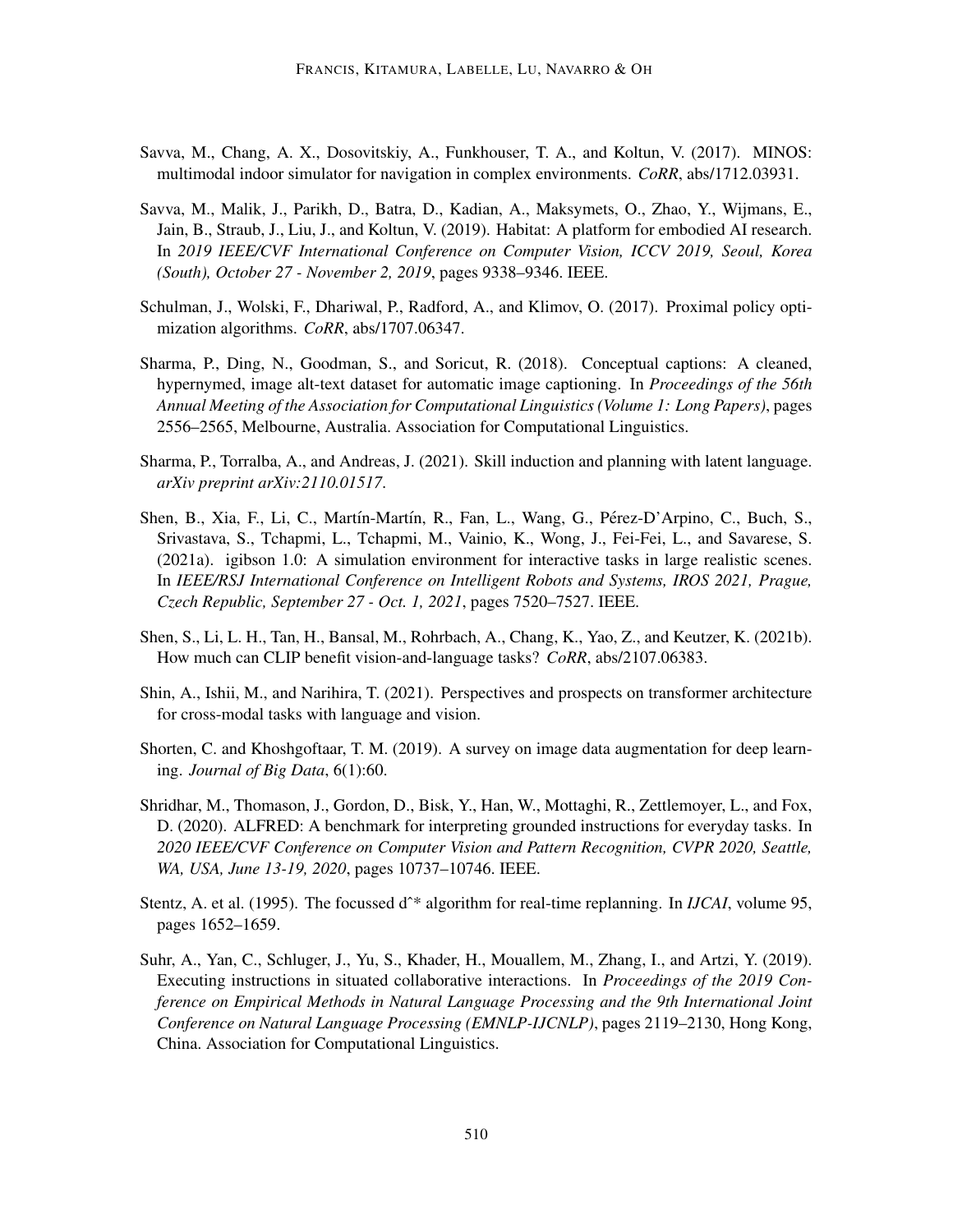<span id="page-52-6"></span>Sun, F., Chang, Y., Wu, Y., and Lin, S. (2018). Designing non-greedy reinforcement learning agents with diminishing reward shaping. In Furman, J., Marchant, G. E., Price, H., and Rossi, F., editors, *Proceedings of the 2018 AAAI/ACM Conference on AI, Ethics, and Society, AIES 2018, New Orleans, LA, USA, February 02-03, 2018*, pages 297–302. ACM.

<span id="page-52-4"></span>Sutton, R. S. and Barto, A. G. (2018). *Reinforcement learning: An introduction*. MIT press.

- <span id="page-52-3"></span>Syed, U. and Schapire, R. E. (2007). A game-theoretic approach to apprenticeship learning. In Platt, J. C., Koller, D., Singer, Y., and Roweis, S. T., editors, *Advances in Neural Information Processing Systems 20, Proceedings of the Twenty-First Annual Conference on Neural Information Processing Systems, Vancouver, British Columbia, Canada, December 3-6, 2007*, pages 1449–1456. Curran Associates, Inc.
- <span id="page-52-7"></span>Synnaeve, G., Nardelli, N., Auvolat, A., Chintala, S., Lacroix, T., Lin, Z., Richoux, F., and Usunier, N. (2016). Torchcraft: a library for machine learning research on real-time strategy games. *CoRR*, abs/1611.00625.
- <span id="page-52-8"></span>Szot, A., Clegg, A., Undersander, E., Wijmans, E., Zhao, Y., Turner, J., Maestre, N., Mukadam, M., Chaplot, D. S., Maksymets, O., et al. (2021). Habitat 2.0: Training home assistants to rearrange their habitat. *Advances in Neural Information Processing Systems*, 34.
- <span id="page-52-9"></span>Talmor, A., Elazar, Y., Goldberg, Y., and Berant, J. (2020). olmpics - on what language model pre-training captures. *Trans. Assoc. Comput. Linguistics*, 8:743–758.
- <span id="page-52-10"></span>Talmor, A., Herzig, J., Lourie, N., and Berant, J. (2019). CommonsenseQA: A question answering challenge targeting commonsense knowledge. In *Proceedings of the 2019 Conference of the North American Chapter of the Association for Computational Linguistics: Human Language Technologies, Volume 1 (Long and Short Papers)*, pages 4149–4158, Minneapolis, Minnesota. Association for Computational Linguistics.
- <span id="page-52-2"></span>Tan, H. and Bansal, M. (2019). LXMERT: Learning cross-modality encoder representations from transformers. In *Proceedings of the 2019 Conference on Empirical Methods in Natural Language Processing and the 9th International Joint Conference on Natural Language Processing (EMNLP-IJCNLP)*, pages 5100–5111, Hong Kong, China. Association for Computational Linguistics.
- <span id="page-52-1"></span>Tan, H., Yu, L., and Bansal, M. (2019). Learning to navigate unseen environments: Back translation with environmental dropout. In *Proceedings of the 2019 Conference of the North American Chapter of the Association for Computational Linguistics: Human Language Technologies, Volume 1 (Long and Short Papers)*, pages 2610–2621, Minneapolis, Minnesota. Association for Computational Linguistics.
- <span id="page-52-0"></span>Tangiuchi, T., Mochihashi, D., Nagai, T., Uchida, S., Inoue, N., Kobayashi, I., Nakamura, T., Hagiwara, Y., Iwahashi, N., and Inamura, T. (2019). Survey on frontiers of language and robotics. *Advanced Robotics*, 33(15-16):700–730.
- <span id="page-52-5"></span>Tanner, M. A. (2012). *Tools for statistical inference: observed data and data augmentation methods*, volume 67. Springer Science & Business Media.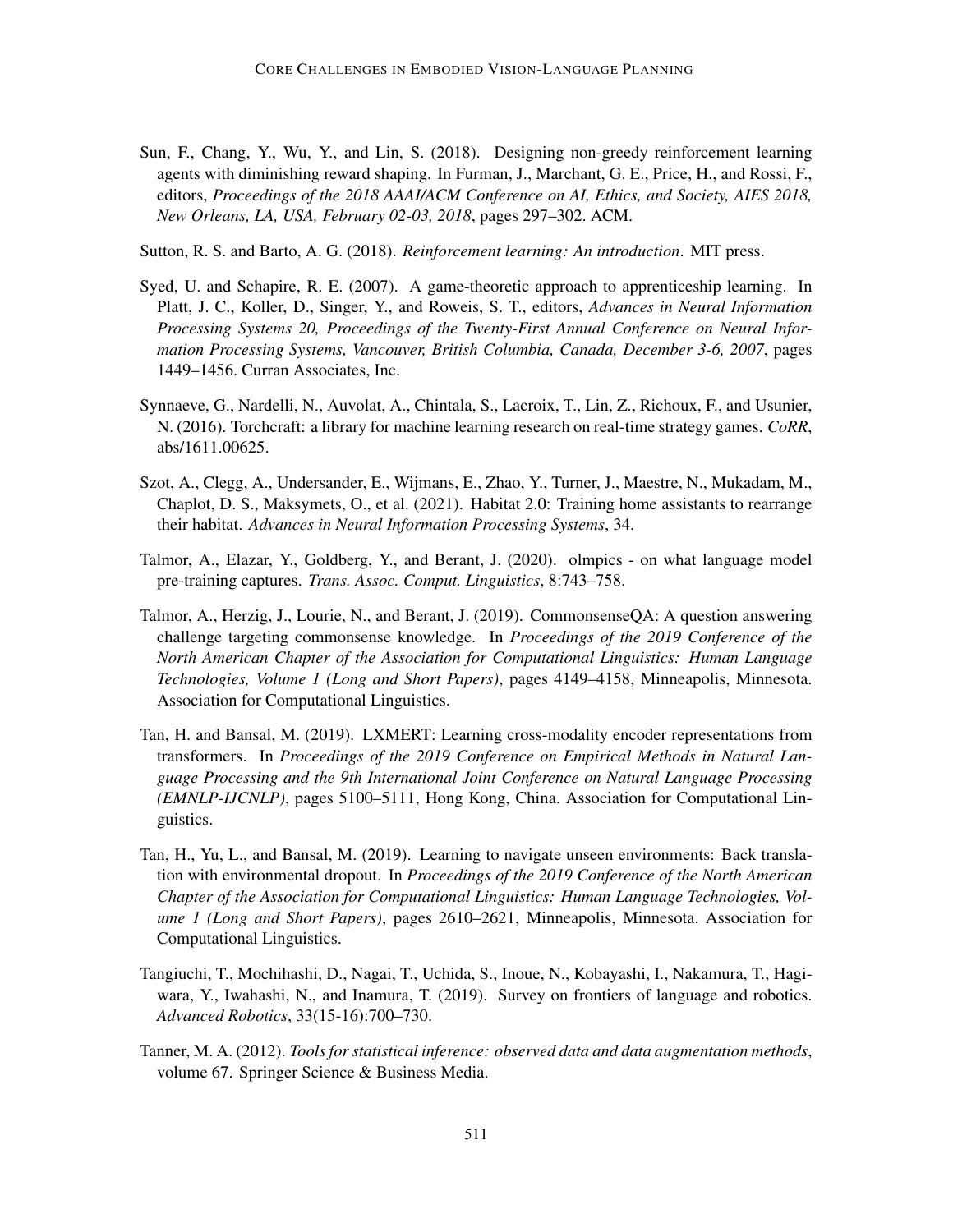- <span id="page-53-2"></span>Tellex, S., Kollar, T., Dickerson, S., Walter, M. R., Banerjee, A. G., Teller, S. J., and Roy, N. (2011). Understanding natural language commands for robotic navigation and mobile manipulation. In Burgard, W. and Roth, D., editors, *Proceedings of the Twenty-Fifth AAAI Conference on Artificial Intelligence, AAAI 2011, San Francisco, California, USA, August 7-11, 2011*. AAAI Press.
- <span id="page-53-7"></span>Thomason, J., Gordon, D., and Bisk, Y. (2019a). Shifting the baseline: Single modality performance on visual navigation & QA. In *Proceedings of the 2019 Conference of the North American Chapter of the Association for Computational Linguistics: Human Language Technologies, Volume 1 (Long and Short Papers)*, pages 1977–1983, Minneapolis, Minnesota. Association for Computational Linguistics.
- <span id="page-53-0"></span>Thomason, J., Murray, M., Cakmak, M., and Zettlemoyer, L. (2019b). Vision-and-dialog navigation. *CoRR*, abs/1907.04957.
- <span id="page-53-4"></span>Thrun, S., Burgard, W., and Fox, D. (1998). A probabilistic approach to concurrent mapping and localization for mobile robots. *Autonomous Robots*, 5(3):253–271.
- <span id="page-53-10"></span>Tsai, C.-E. and Oh, J. (2020). A generative approach for socially compliant navigation. In *2020 IEEE International Conference on Robotics and Automation (ICRA)*, pages 2160–2166. IEEE.
- <span id="page-53-1"></span>Uppal, S., Bhagat, S., Hazarika, D., Majumdar, N., Poria, S., Zimmermann, R., and Zadeh, A. (2020). Emerging trends of multimodal research in vision and language. *arXiv preprint arXiv:2010.09522*.
- <span id="page-53-8"></span>Valuations, E. (2015). A review on evaluation metrics for data classification evaluations.
- <span id="page-53-3"></span>Vaswani, A., Shazeer, N., Parmar, N., Uszkoreit, J., Jones, L., Gomez, A. N., Kaiser, L., and Polosukhin, I. (2017). Attention is all you need. In Guyon, I., von Luxburg, U., Bengio, S., Wallach, H. M., Fergus, R., Vishwanathan, S. V. N., and Garnett, R., editors, *Advances in Neural Information Processing Systems 30: Annual Conference on Neural Information Processing Systems 2017, December 4-9, 2017, Long Beach, CA, USA*, pages 5998–6008.
- <span id="page-53-9"></span>Vedantam, R., Zitnick, C. L., and Parikh, D. (2015). Cider: Consensus-based image description evaluation. In *IEEE Conference on Computer Vision and Pattern Recognition, CVPR 2015, Boston, MA, USA, June 7-12, 2015*, pages 4566–4575. IEEE Computer Society.
- <span id="page-53-11"></span>Vemula, A., Muelling, K., and Oh, J. (2018). Social attention: Modeling attention in human crowds. In *2018 IEEE international Conference on Robotics and Automation (ICRA)*, pages 4601–4607. IEEE.
- <span id="page-53-6"></span>Wang, H., Wang, W., Shu, T., Liang, W., and Shen, J. (2020a). Active visual information gathering for vision-language navigation. *CoRR*, abs/2007.08037.
- <span id="page-53-5"></span>Wang, H., Wu, Q., and Shen, C. (2020b). Soft expert reward learning for vision-and-language navigation. In Vedaldi, A., Bischof, H., Brox, T., and Frahm, J., editors, *Computer Vision - ECCV 2020 - 16th European Conference, Glasgow, UK, August 23-28, 2020, Proceedings, Part IX*, volume 12354 of *Lecture Notes in Computer Science*, pages 126–141. Springer.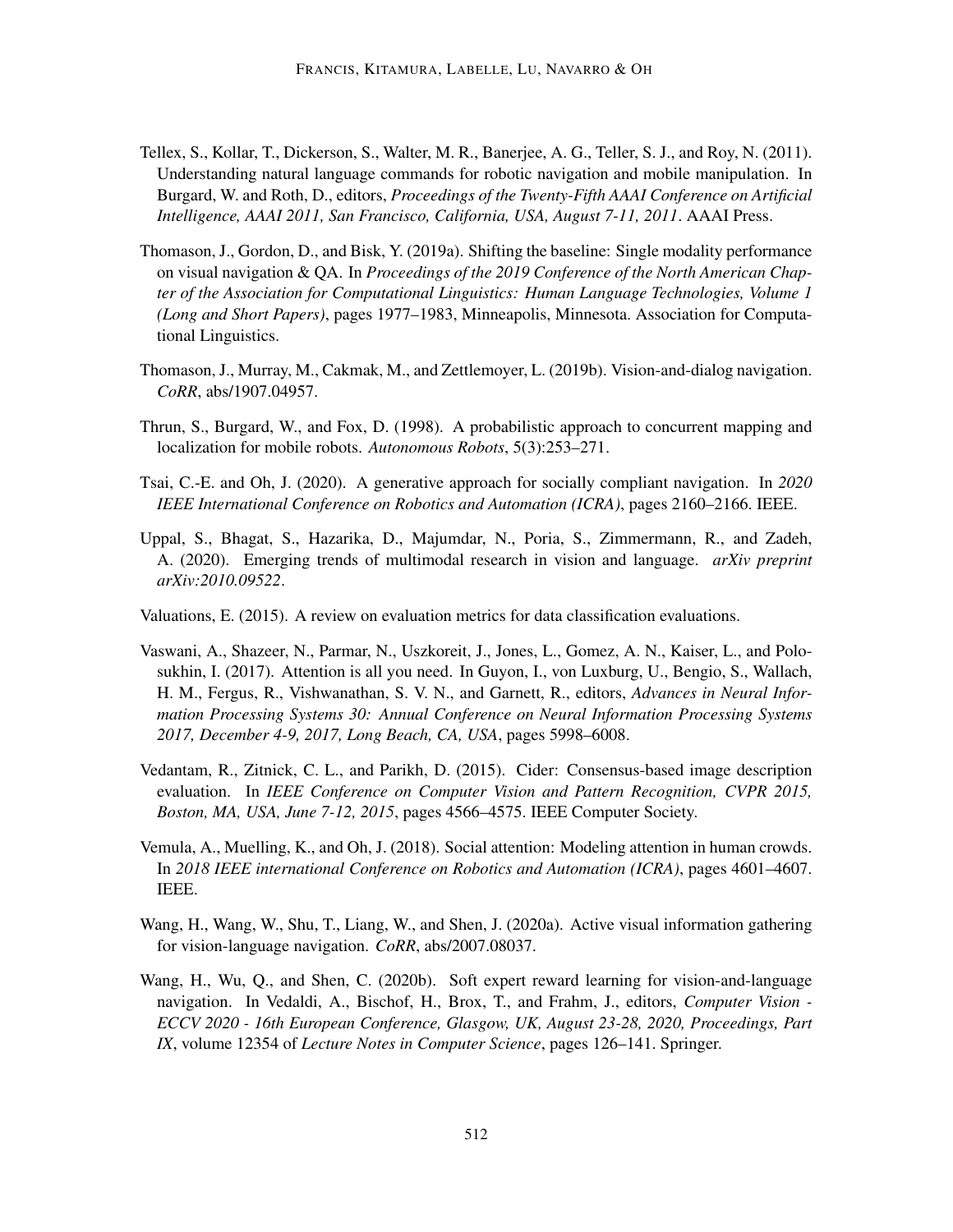- <span id="page-54-8"></span>Wang, R., Ciliberto, C., Amadori, P. V., and Demiris, Y. (2019a). Random expert distillation: Imitation learning via expert policy support estimation. In Chaudhuri, K. and Salakhutdinov, R., editors, *Proceedings of the 36th International Conference on Machine Learning, ICML 2019, 9-15 June 2019, Long Beach, California, USA*, volume 97 of *Proceedings of Machine Learning Research*, pages 6536–6544. PMLR.
- <span id="page-54-2"></span>Wang, X., Huang, Q., Celikyilmaz, A., Gao, J., Shen, D., Wang, Y., Wang, W. Y., and Zhang, L. (2019b). Reinforced cross-modal matching and self-supervised imitation learning for visionlanguage navigation. In *IEEE Conference on Computer Vision and Pattern Recognition, CVPR 2019, Long Beach, CA, USA, June 16-20, 2019*, pages 6629–6638. Computer Vision Foundation / IEEE.
- <span id="page-54-7"></span>Wang, X., Jain, V., Ie, E., Wang, W. Y., Kozareva, Z., and Ravi, S. (2019c). Natural language grounded multitask navigation. In *Visually Grounded Interaction and Language (ViGIL), NeurIPS 2019 Workshop, Vancouver, Canada, December 13, 2019*.
- <span id="page-54-9"></span>Wang, X., Jain, V., Ie, E., Wang, W. Y., Kozareva, Z., and Ravi, S. (2020c). Environment-agnostic multitask learning for natural language grounded navigation. *arXiv preprint arXiv:2003.00443*.
- <span id="page-54-4"></span>Wang, X., Xiong, W., Wang, H., and Wang, W. Y. (2018). Look before you leap: Bridging modelfree and model-based reinforcement learning for planned-ahead vision-and-language navigation. In Ferrari, V., Hebert, M., Sminchisescu, C., and Weiss, Y., editors, *Computer Vision - ECCV 2018 - 15th European Conference, Munich, Germany, September 8-14, 2018, Proceedings, Part XVI*, volume 11220 of *Lecture Notes in Computer Science*, pages 38–55. Springer.
- <span id="page-54-10"></span>Weihs, L., Salvador, J., Kotar, K., Jain, U., Zeng, K., Mottaghi, R., and Kembhavi, A. (2020). Allenact: A framework for embodied AI research. *CoRR*, abs/2008.12760.
- <span id="page-54-1"></span>Wijmans, E., Datta, S., Maksymets, O., Das, A., Gkioxari, G., Lee, S., Essa, I., Parikh, D., and Batra, D. (2019a). Embodied question answering in photorealistic environments with point cloud perception. In *IEEE Conference on Computer Vision and Pattern Recognition, CVPR 2019, Long Beach, CA, USA, June 16-20, 2019*, pages 6659–6668. Computer Vision Foundation / IEEE.
- <span id="page-54-6"></span>Wijmans, E., Kadian, A., Morcos, A., Lee, S., Essa, I., Parikh, D., Savva, M., and Batra, D. (2019b). Decentralized distributed PPO: solving pointgoal navigation. *CoRR*, abs/1911.00357.
- <span id="page-54-5"></span>Williams, R. J. (1992). Simple statistical gradient-following algorithms for connectionist reinforcement learning. *Mach. Learn.*, 8:229–256.
- <span id="page-54-3"></span>Wolfe, J., Marthi, B., and Russell, S. (2010). Combined task and motion planning for mobile manipulation. In *Twentieth International Conference on Automated Planning and Scheduling*.
- <span id="page-54-0"></span>Wooldridge, M. and Jennings, N. R. (1995). Intelligent agents: Theory and practice. *The knowledge engineering review*, 10(2):115–152.
- <span id="page-54-11"></span>Wu, Y., Wu, Y., Gkioxari, G., and Tian, Y. (2018). Building generalizable agents with a realistic and rich 3d environment. In *6th International Conference on Learning Representations, ICLR 2018, Vancouver, BC, Canada, April 30 - May 3, 2018, Workshop Track Proceedings*. OpenReview.net.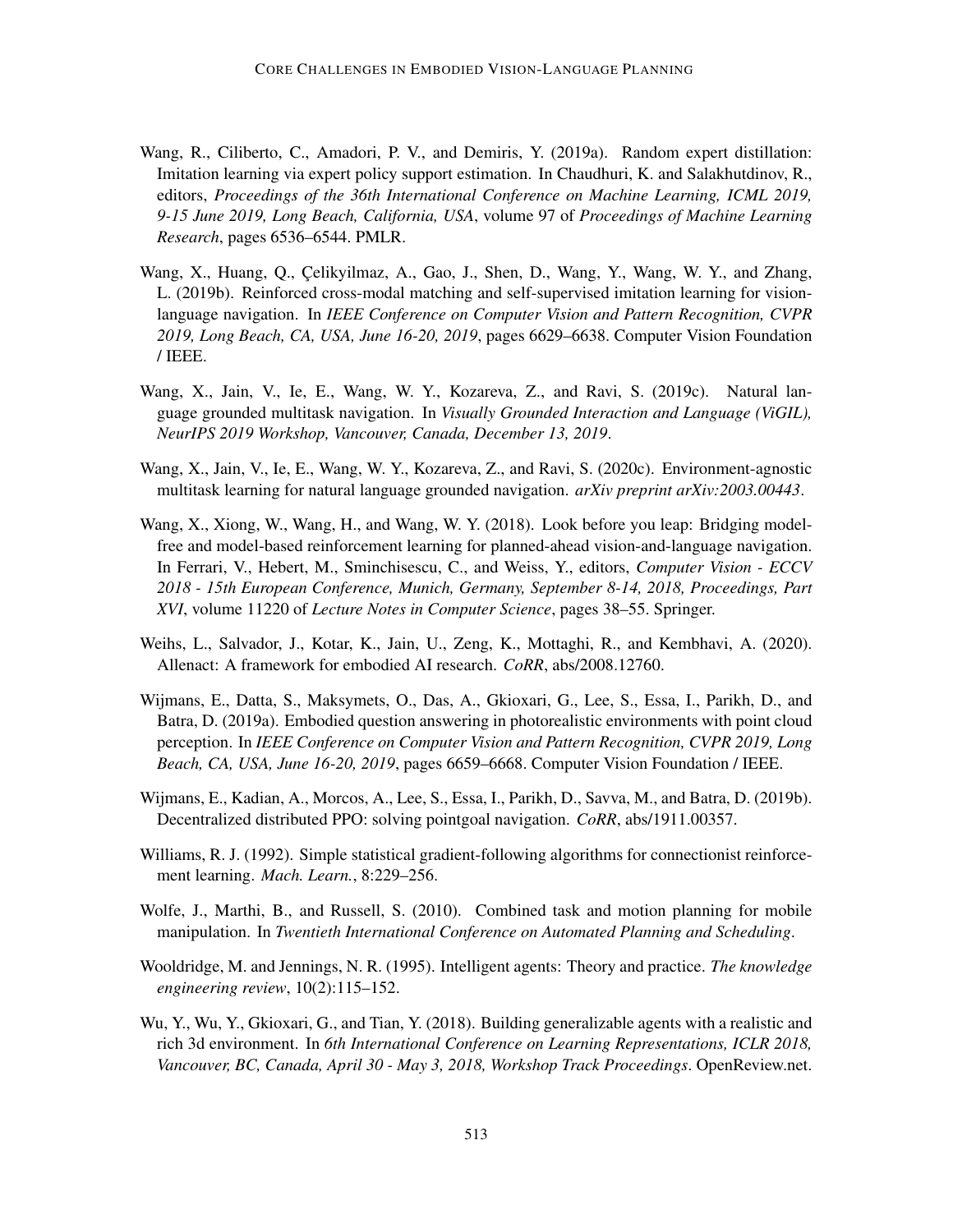- <span id="page-55-6"></span>Xia, F., Shen, W. B., Li, C., Kasimbeg, P., Tchapmi, M., Toshev, A., Martín-Martín, R., and Savarese, S. (2019). Interactive gibson: A benchmark for interactive navigation in cluttered environments. *CoRR*, abs/1910.14442.
- <span id="page-55-5"></span>Xia, F., Zamir, A. R., He, Z., Sax, A., Malik, J., and Savarese, S. (2018). Gibson env: Real-world perception for embodied agents. In *2018 IEEE Conference on Computer Vision and Pattern Recognition, CVPR 2018, Salt Lake City, UT, USA, June 18-22, 2018*, pages 9068–9079. IEEE Computer Society.
- <span id="page-55-8"></span>Xiang, F., Qin, Y., Mo, K., Xia, Y., Zhu, H., Liu, F., Liu, M., Jiang, H., Yuan, Y., Wang, H., Yi, L., Chang, A. X., Guibas, L. J., and Su, H. (2020). SAPIEN: A simulated part-based interactive environment. In *2020 IEEE/CVF Conference on Computer Vision and Pattern Recognition, CVPR 2020, Seattle, WA, USA, June 13-19, 2020*, pages 11094–11104. IEEE.
- <span id="page-55-9"></span>Yan, A., Wang, X. E., Feng, J., Li, L., and Wang, W. Y. (2020). Beyond monolingual visionlanguage navigation.
- <span id="page-55-7"></span>Yan, C., Misra, D. K., Bennett, A., Walsman, A., Bisk, Y., and Artzi, Y. (2018). CHALET: cornell house agent learning environment. *CoRR*, abs/1801.07357.
- <span id="page-55-2"></span>Yang, S., Wang, Y., and Chu, X. (2020). A survey of deep learning techniques for neural machine translation. *arXiv preprint arXiv:2002.07526*.
- <span id="page-55-10"></span>Yang, W., Wang, X., Farhadi, A., Gupta, A., and Mottaghi, R. (2019a). Visual semantic navigation using scene priors. In *7th International Conference on Learning Representations, ICLR 2019, New Orleans, LA, USA, May 6-9, 2019*. OpenReview.net.
- <span id="page-55-11"></span>Yang, Z., Dai, Z., Yang, Y., Carbonell, J. G., Salakhutdinov, R., and Le, Q. V. (2019b). Xlnet: Generalized autoregressive pretraining for language understanding. In Wallach, H. M., Larochelle, H., Beygelzimer, A., d'Alché-Buc, F., Fox, E. B., and Garnett, R., editors, Advances in Neural In*formation Processing Systems 32: Annual Conference on Neural Information Processing Systems 2019, NeurIPS 2019, December 8-14, 2019, Vancouver, BC, Canada*, pages 5754–5764.
- <span id="page-55-0"></span>Ye, X. and Yang, Y. (2020). From seeing to moving: A survey on learning for visual indoor navigation (vin).
- <span id="page-55-4"></span>Yu, F., Deng, Z., Narasimhan, K., and Russakovsky, O. (2020). Take the scenic route: Improving generalization in vision-and-language navigation. In *2020 IEEE/CVF Conference on Computer Vision and Pattern Recognition, CVPR Workshops 2020, Seattle, WA, USA, June 14-19, 2020*, pages 4000–4004. IEEE.
- <span id="page-55-3"></span>Yu, L., Chen, X., Gkioxari, G., Bansal, M., Berg, T. L., and Batra, D. (2019). Multi-target embodied question answering. In *IEEE Conference on Computer Vision and Pattern Recognition, CVPR 2019, Long Beach, CA, USA, June 16-20, 2019*, pages 6309–6318. Computer Vision Foundation / IEEE.
- <span id="page-55-1"></span>Zhang, Y., Tan, H., and Bansal, M. (2020). Diagnosing the environment bias in vision-and-language navigation. In Bessiere, C., editor, *Proceedings of the Twenty-Ninth International Joint Conference on Artificial Intelligence, IJCAI 2020*, pages 890–897. ijcai.org.